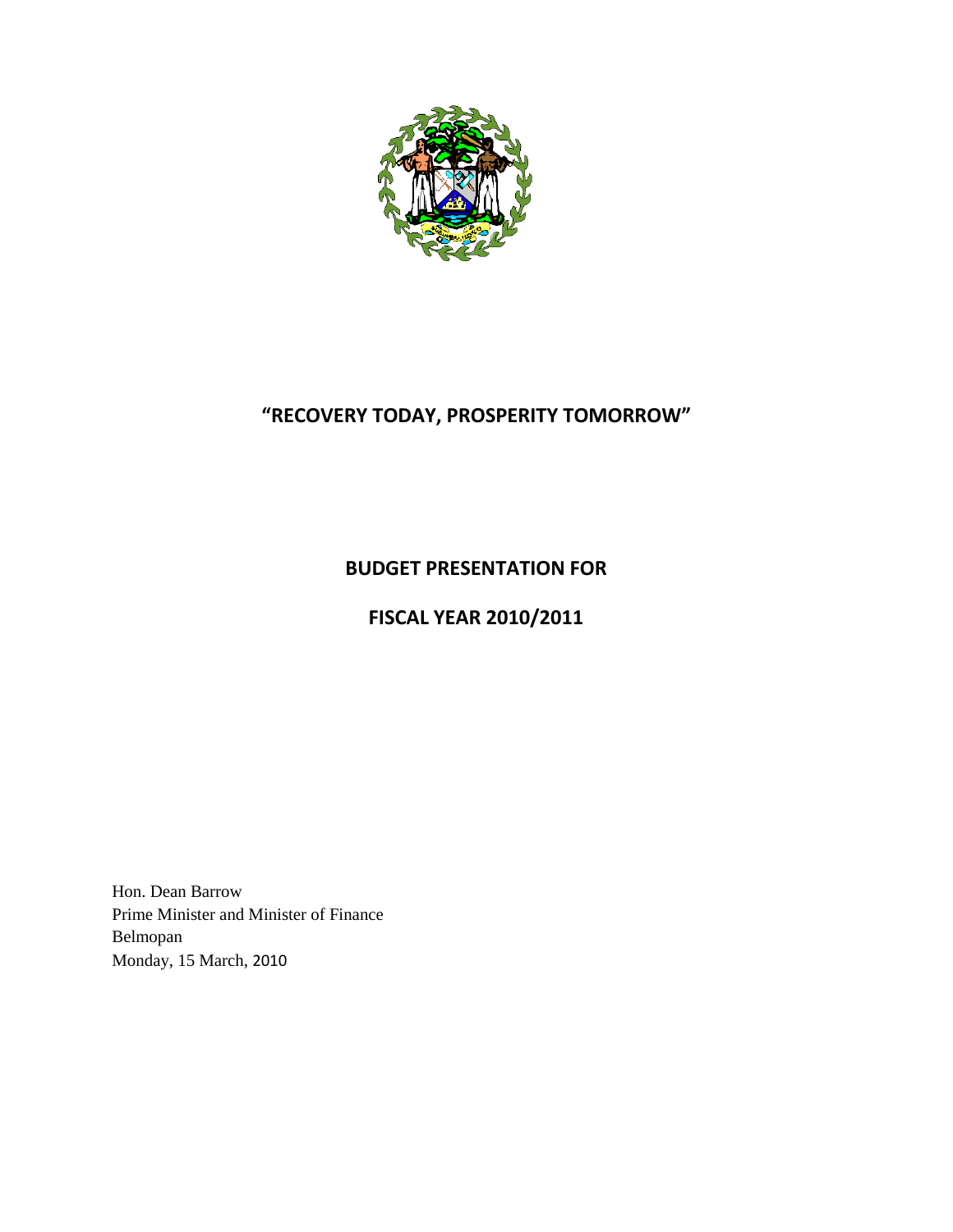|                                               | <b>APPROVED</b><br><b>ESTIMATES</b><br>2009/2010 | <b>REVISED</b><br><b>ESTIMATES</b><br>2009/2010 | <b>PROPOSED</b><br><b>ESTIMATES</b><br>2010/2011 |
|-----------------------------------------------|--------------------------------------------------|-------------------------------------------------|--------------------------------------------------|
| TOTAL REVENUES AND GRANTS                     | 807,029,745                                      | 718,205,409                                     | 811,589,453                                      |
| <b>RECURRENT REVENUE</b>                      | 751,270,517                                      | 674,625,795                                     | 784,268,353                                      |
| <b>TAX REVENUE</b>                            | 670,112,037                                      | 594,865,150                                     | 703,493,483                                      |
| Income and profits                            | 210,472,231                                      | 207,298,148                                     | 247,548,804                                      |
| Taxes on property                             | 7,706,381                                        | 4,061,057                                       | 7,003,385                                        |
| Taxes on international trade and transactions | 190,561,319                                      | 165,998,351                                     | 175,835,935                                      |
| Taxes on goods and services                   | 261,372,106                                      | 217,507,594                                     | 273,105,359                                      |
| <b>NON-TAX REVENUE</b>                        | 81,158,480                                       | 79,760,645                                      | 80,774,870                                       |
| Property Income                               | 10,734,203                                       | 10,693,142.00                                   | 6,930,273.00                                     |
| Licenses                                      | 9,446,864                                        | 10,098,897.00                                   | 11,780,118.00                                    |
| Other                                         | 60,977,413                                       | 58,968,606.00                                   | 62,064,479.00                                    |
|                                               |                                                  |                                                 |                                                  |
| <b>CAPITAL REVENUES:</b>                      | 5,600,000                                        | 4,205,492                                       | 4,800,000                                        |
| SALE OF CROWN LANDS                           | 3,600,000                                        | 4,174,749                                       | 4,200,000                                        |
| SALE/RETURN OF EQUITY                         | 2,000,000                                        | 30,743                                          | 600,000                                          |
| <b>GRANTS</b>                                 | 50.159.228                                       | 39,374,122                                      | 22,521,100                                       |
|                                               |                                                  |                                                 |                                                  |
| <b>TOTAL EXPENDITURES</b>                     | 859,676,761                                      | 799,816,784                                     | 876,325,468                                      |
| <b>RECURRENT EXPENDITURE</b>                  | 689,760,217                                      | 674,010,231                                     | 721,590,717                                      |
| PERSONAL EMOLUMENTS                           | 276,520,883                                      | 270,937,420                                     | 291,226,891                                      |
| DEBT SERVICE-INTEREST & OTHER CHARGES         | 106,567,323                                      | 105,985,528                                     | 118,778,113                                      |
| <b>PENSIONS</b>                               | 43,915,975                                       | 49,826,030                                      | 50,415,975                                       |
| <b>GOODS &amp; SERVICES</b>                   | 262,756,036                                      | 247,261,252                                     | 261,169,738                                      |
| <b>CAPITAL EXPENDITURES</b>                   | 169,916,544                                      | 125,806,553                                     | 154,734,751                                      |
| <b>CAPITAL II EXPENDITURES</b>                | 63,379,230                                       | 50,525,151                                      | 65,229,811                                       |
| <b>CAPITAL III EXPENDITURES</b>               | 100,078,228                                      | 68,822,316                                      | 83,045,854                                       |
| CAPITAL TRANSFER & NET LENDING                | 6,459,086                                        | 6,459,086                                       | 6,459,086                                        |
| RECURRENT SURPLUS/[DEFICIT]                   | 61,510,300                                       | 615,564                                         | 62,677,636                                       |
| PRIMARY SURPLUS/[DEFICIT]                     | 53,920,307                                       | 24,374,153                                      | 54,042,098                                       |
| OVERALL SURPLUS/[DEFICIT]                     | (52, 647, 016)                                   | (81, 611, 375)                                  | (64, 736, 015)                                   |
| <b>AMORTIZATION</b>                           | (70, 774, 909)                                   | (69, 864, 353)                                  | (62, 985, 868)                                   |
| <b>FINANCING REQUIREMENT</b>                  | (123, 421, 925)                                  | (151, 475, 728)                                 | (127, 721, 883)                                  |
| FOREIGN LOAN DISBURSEMENTS (PROJECTS)         | 50,619,000                                       | 34,881,475                                      | 65,524,754                                       |
| FOREIGN LOAN DISBURSEMENTS (GENERAL)          | 7,000,000                                        | 55,000,000                                      | 35,000,000                                       |
| DOMESTIC DEPOSITS/BORROWING                   | 65,802,925                                       | 61,594,253                                      | 27,197,129                                       |
| GDP (in billions of Bz \$)                    | 3.035                                            | 2.925                                           | 3.071                                            |
|                                               |                                                  |                                                 |                                                  |
| OVERALL SURPLUS/DEFICIT (+/-) AS A % OF GDP   | $-1.73%$                                         | $-2.79%$                                        | $-2.11%$                                         |
| PRIMARY SURPLUS/DEFICIT (+/-) AS A % OF GDP   | 1.78%                                            | 0.83%                                           | 1.76%                                            |

## **SUMMARY OF RECURRENT AND CAPITAL BUDGETS**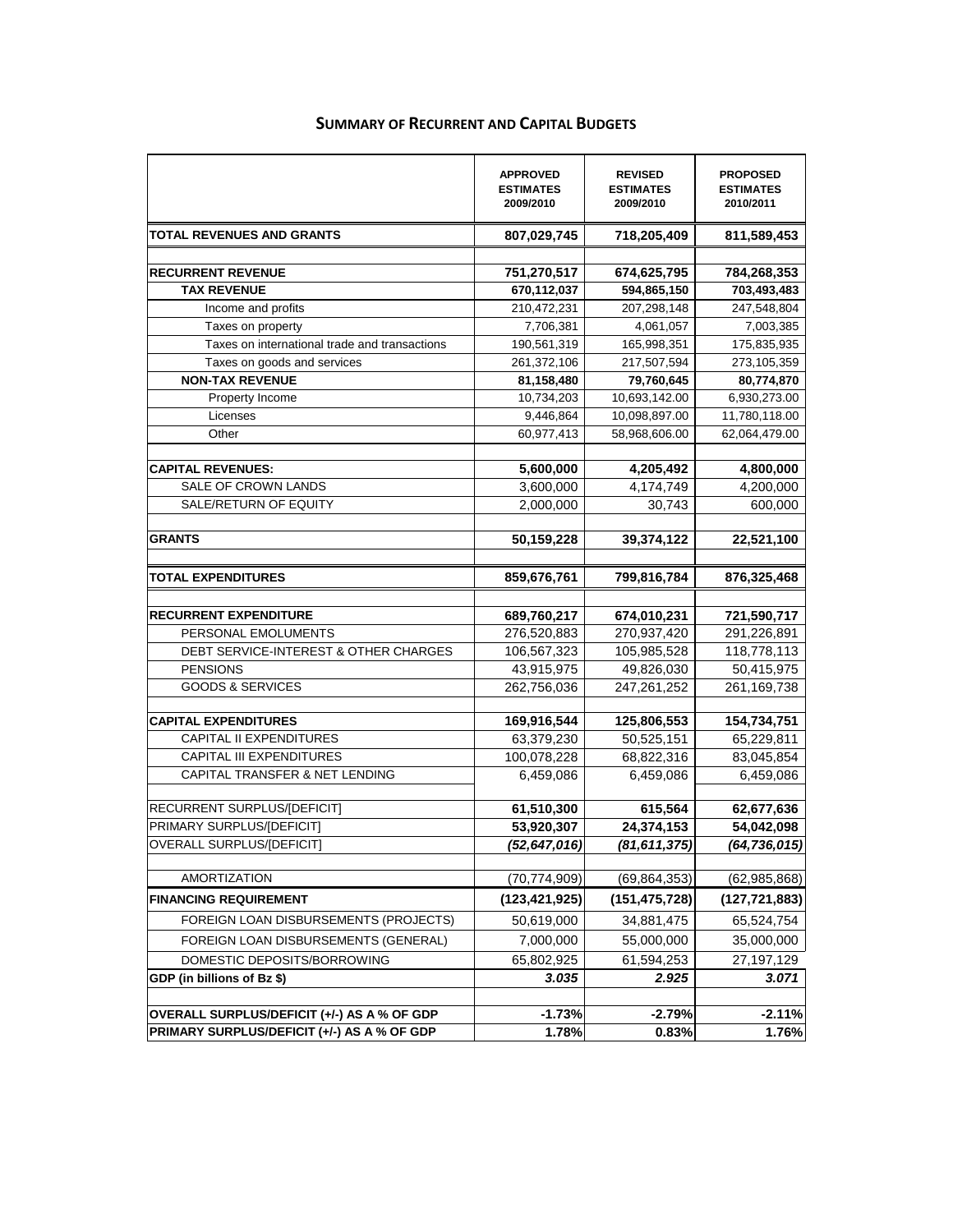## OUTLINE OF BUDGET SPEECH FOR FISCAL YEAR 2010/2011

"RECOVERY TODAY, PROSPERITY TOMORROW"

| <b>Table of Contents</b> |  |
|--------------------------|--|
|                          |  |
|                          |  |
|                          |  |
|                          |  |
|                          |  |
|                          |  |
|                          |  |
|                          |  |
|                          |  |
|                          |  |
|                          |  |
|                          |  |
|                          |  |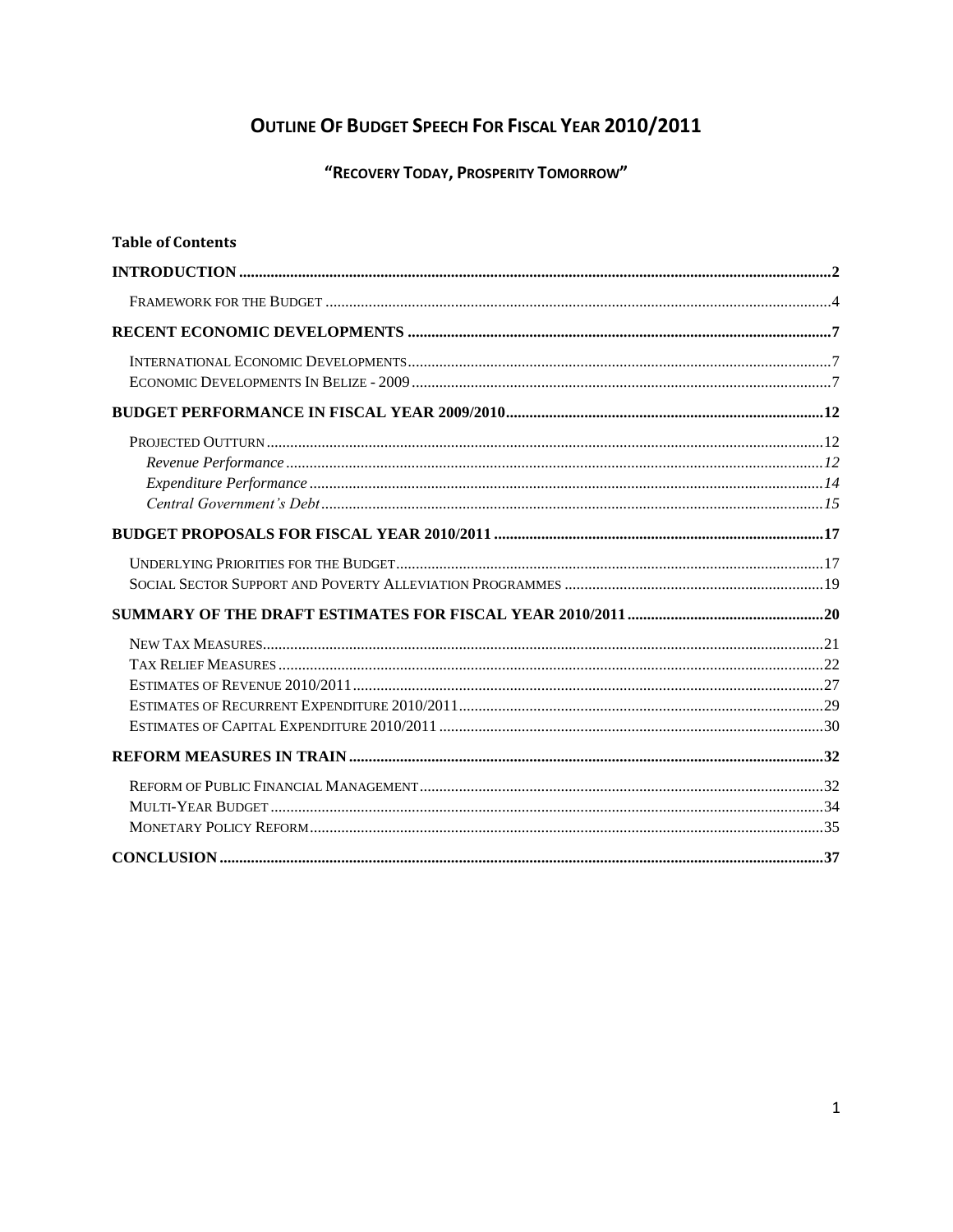#### <span id="page-3-0"></span>**INTRODUCTION**

#### Mr. Speaker,

I rise to move the first reading of the General Appropriation Bill for Fiscal Year 2010/2011.

I have tried to signal, certainly since the latter part of 2009, that the worst effects of the global crisis were catching up on us. As we end the fiscal year the figures confirm just how comprehensively we have been injured by the planetary meltdown. Against that backdrop, the core objective of the Budget for fiscal year 2010/2011 may be simply stated. It is to nurture national recovery and return to secure and sustained growth. Sacrifices will have to be made, but only in order to move this great country forward.

Now all budget presentations are attended by a mass of figures and statistics that, however necessary, can be mind-numbing. So I have set myself the task today of attempting to ensure that throughout this presentation we don"t lose sight of the central message. Before I turn to the formal stuff, I therefore wish to set out in straightforward terms what I see as the main pillars of the recovery effort.

The first is the social investments, the bread and butter interventions that this government must continue to make on behalf of the poor. The United Democratic Party is the preacher of no particular "ism". We do operate a system that seeks always to empower the private sector as a preferred instrument of stimulation and economic growth. But we are also statist in a sense, in that we do not shirk from a large activist role for government, especially when it comes to protecting the poor. This is not some new conviction forced upon us by the circumstances that have obliged even the most hallowed bastion of capitalism to reexamine the magic of the marketplace. No! We have long since considered so-called big government a moral and practical imperative in aid of the poor. We will make no real progress against violence, marginalization, diseases, except through the agency of a muscular central government. And the dispossessed in this country must always know that the strong arm and watchful eye of the United Democratic Party will ever be the guardians of their welfare, promoters of their interests, and guarantors of their survival. I will detail later the myriad ways, the many programmes, and the multiple initiatives of this budget for the assistance of the poor.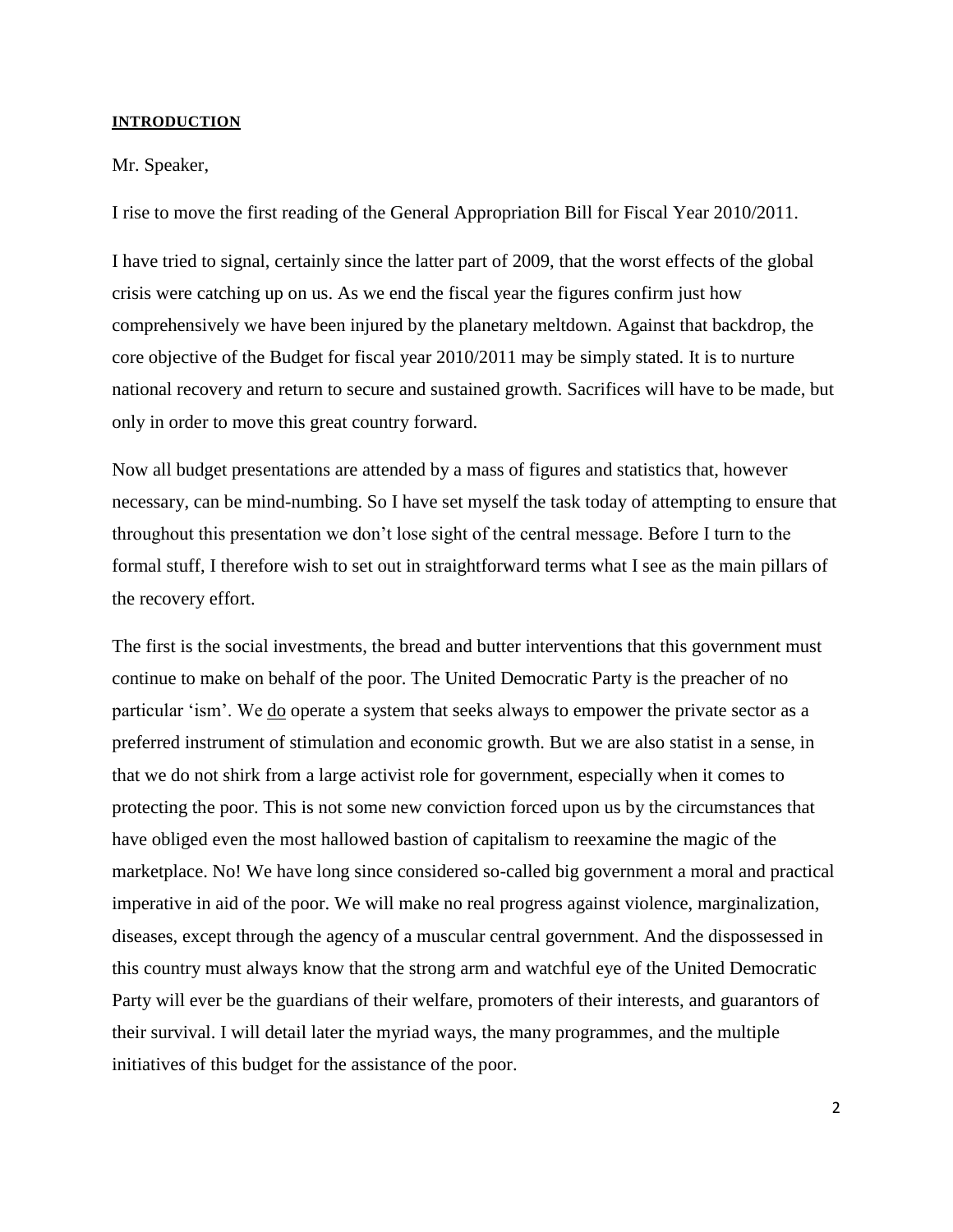Job-creation is the second of the recovery tools that I would like to address. Insofar as the private sector is concerned we will continue aggressively to promote new investment. The tourism industry, in particular, will benefit from special marketing efforts headed by a new high-powered Director, and the continuing efforts to lower airline fees and attract new carriers. Government will assist with an expansion of the duty exemption regime, waiving the levies even on consumer items for the industry.

But there is an extent to which the private sector has been hamstrung by the crisis, which in turn means that it is again for Government to step into the breach. The public sector investment programme must, therefore, be accelerated; and the job-creating infrastructure projects must be implemented at a faster clip. Some of the Cap III under-spending for the year just ending is a clear result of capacity constraints locally that must be corrected. Every project delayed is employment deferred precisely when we need it most. That is why we have this year created new, properly staffed project implementation units in both the Ministry of Works and the Ministry of Agriculture. The grant funds, most especially from the EU, must be drawn down more quickly, so that the work on the roads and bridges and streets and drains can proceed apace and bring jobs, jobs and more jobs.

The third pillar of the reconstruction effort is access to credit. Self-evidently, a return to growth presupposes the availability to the private sector of affordable financing. And here, I insist, the commercial banks must do their part. It is inconceivable to me that interest rates can be as low as they are internationally, and as high as they are locally. While it is a complex matter, the fact is that something will have to give. I will say more later on government"s determination to bring rates down. But for now let me just indicate that an IDB mission will visit Belize by mid-year, headed by the president of the bank himself. He will have in tow the private sector and investment promotion arms of the bank, and the purpose of the mission will be precisely to arrange greater credit access for the Belizean private sector.

Here and now, though, government will act, is acting, on this all-important issue. We have already revived the DFC, and I am pledging that by the middle of the year there will be an additional capitalization of not less than five million dollars. That apart, we will charter a dedicated small fund for new and, especially, young entrepreneurs. The intermediary through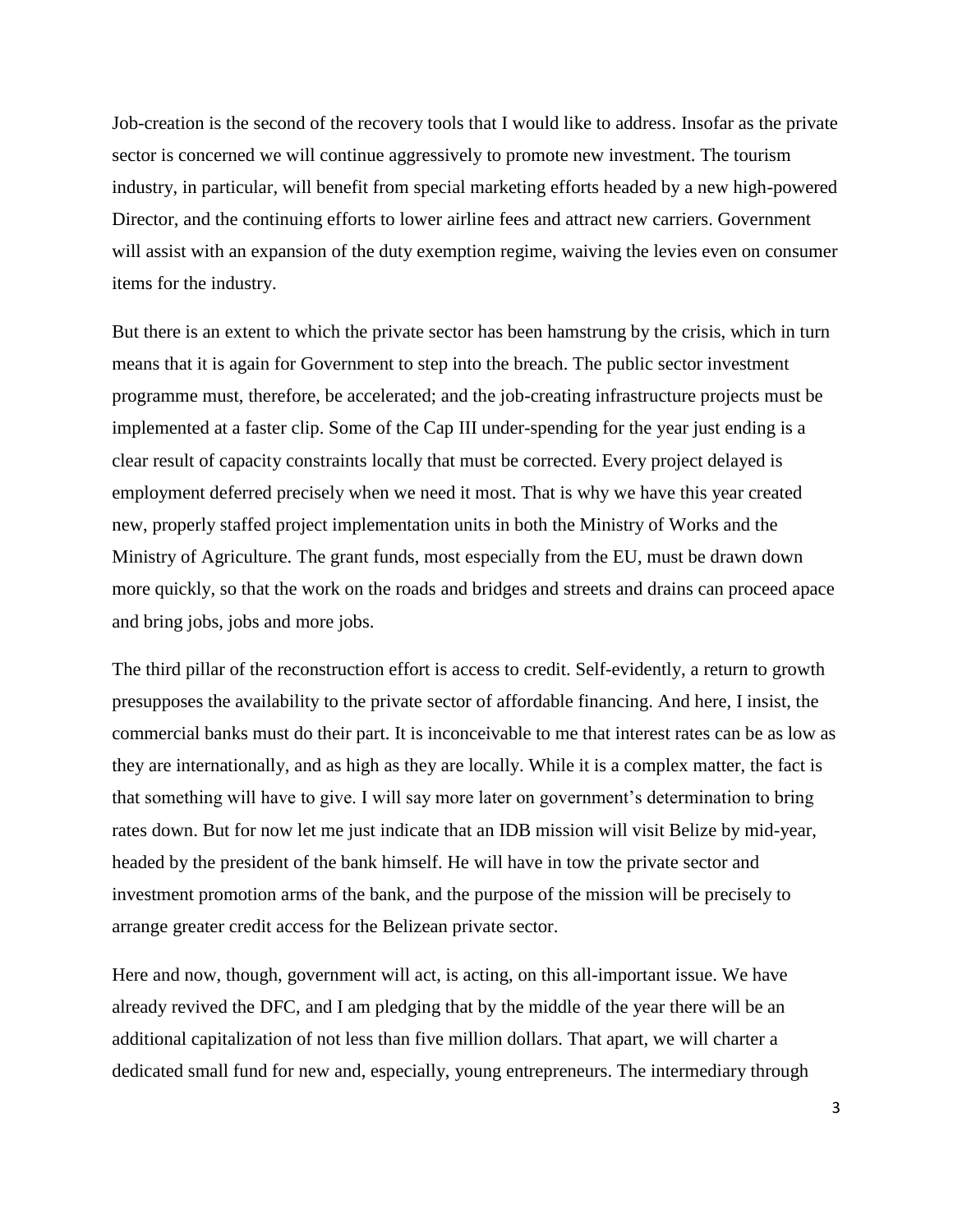which it will be channeled will be decided later, but rest assured there will be no repeat of the PUP government-abused small farmers and business bank. Then, just a few weeks ago, at the George Price Centre, there was the launch of another initiative concentrating on access to credit for the rural poor, and using the Credit Unions as the implementing agents.

The fourth and final ingredient in this synopsis of the rescue mix, is the effort to combat crime and violence. Later you will hear of the multi-faceted initiatives in this connection that this budget is funding. But I wanted to signal immediately that outside of the Estimates, there is a public safety project that the IDB, when I went for the regional Governors meeting last week in El Salvador, agreed to fund. Under the project five youth-friendly, drop- in centres will be built/renovated in Belize City to provide skills training, sports and recreational activities, counseling services etc. Community outreach and involvement will also be a key, as well as strengthening of the Belize Police Department. The project will cost not less than 10 million dollars.

## Mr. Speaker,

These are some of the critical platforms on which this budget is premised. As I said, they will be spelled out some more in the course of the presentation. But as I also said, I thought it important to establish the trajectory right from the start.

I now turn to the more formal parts of the speech:

## <span id="page-5-0"></span>**FRAMEWORK FOR THE BUDGET**

Mr. Speaker, the Budget for the upcoming Fiscal Year was prepared against the background of continuing adverse effects from the severe shocks the Belizean economy experienced in 2008 and again in 2009. To recapitulate, these include:

- 1. The world economic crisis and the financial chaos in the industrialized economies,
- 2. The two major flooding events of 2008, and
- 3. The sharp volatility in the international prices of petroleum.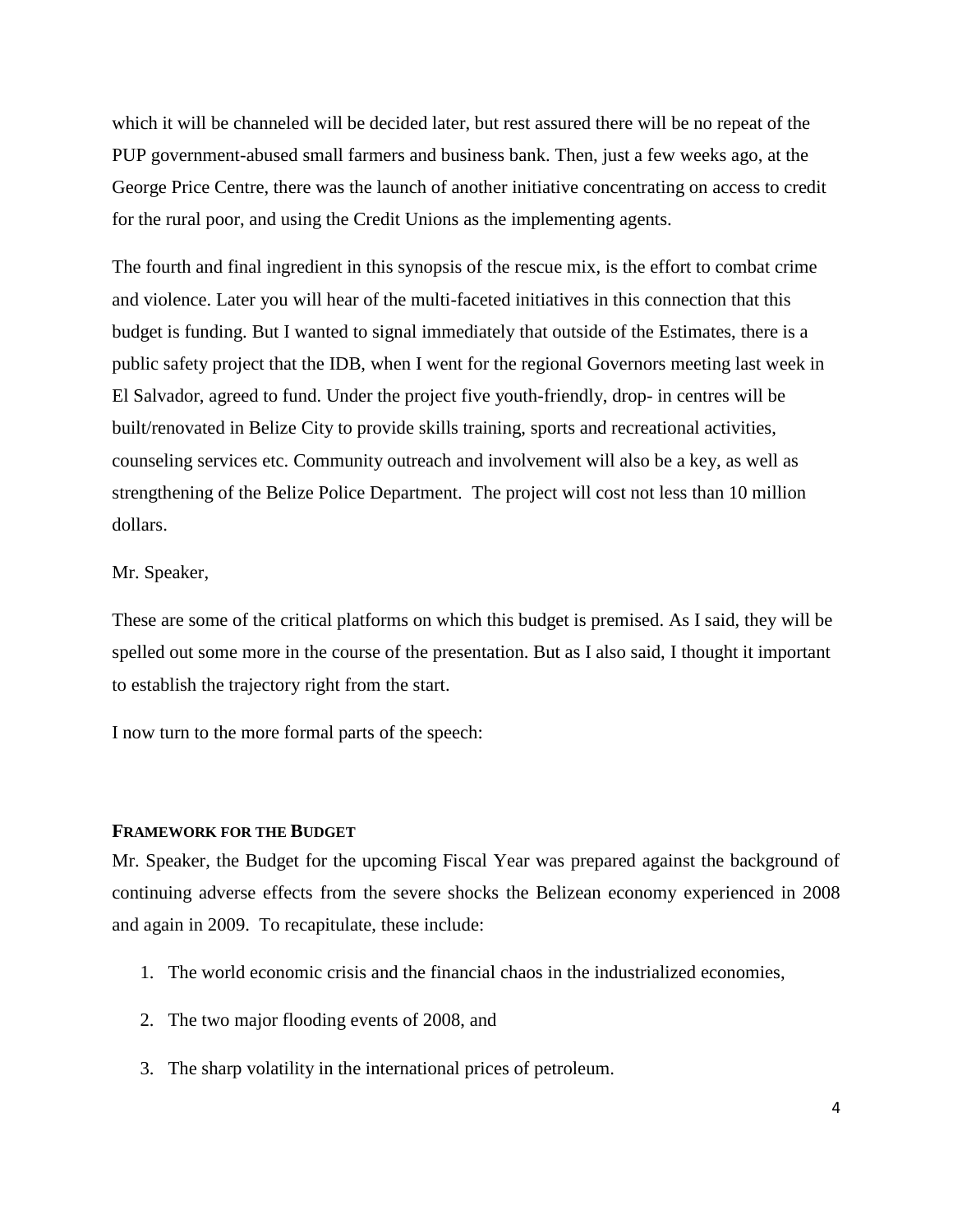The damage and dislocations of 2008 caused by Tropical Storm Arthur"s flooding of southern Belize in May/June, and by Tropical Depression Number 16 in the western, central and northern Belize in October/November, continue to affect agricultural production and road transport. Recovery is underway, but we are still some distance off from returning to the pre-flood production levels in grains and other agricultural crops. At the same time, we continue to have to set aside millions of dollars to rehabilitate our highway and feeder road network, as well as urban streets and drains.

The volatility in world oil prices has resulted in uncertainties and pressures on both our balance of payments and our fiscal accounts. When prices were at their peak in early 2008, we experienced widening current account deficits, greater demand for foreign exchange to meet our oil import bill, and fall in revenue as this government rolled back taxes to mitigate pump prices.

When the prices slumped in the early part of 2009, there was some all-too-fleeting relief to the consumers and on the Balance of Payments position. Now that prices are on the rebound again, pressures on the balance of payments and on consumer prices have returned.

This volatility has also affected the domestic petroleum industry, which in 2008, in a climate of unprecedented high prices, rapidly expanded exploration activities and incurred significant capital costs, in the hope of finding more oil. There has been no success so far. But such costs, under the present state of the law, are deductible expenses for income tax purposes. This has therefore resulted in lower taxable income and consequently lower tax receipts for the government and people of Belize. But the exploration mandate of BNE, the only current producer, runs out this year. The absence of any continued exploration expenses on their part will thus boost their net profits and government's tax bottom line.

In 2009 Belize experienced the full brunt of the economic and financial depression that first manifested itself in the industrialized countries in 2008 and in early 2009. Particularly hard hit were tourism, foreign direct investment, and the demand for, and prices of, our key agricultural exports. Aquaculture, specifically farmed shrimp, was a major example of this. The result has been a dramatic slowdown in economic activity and an equally sharp decline in tax revenues.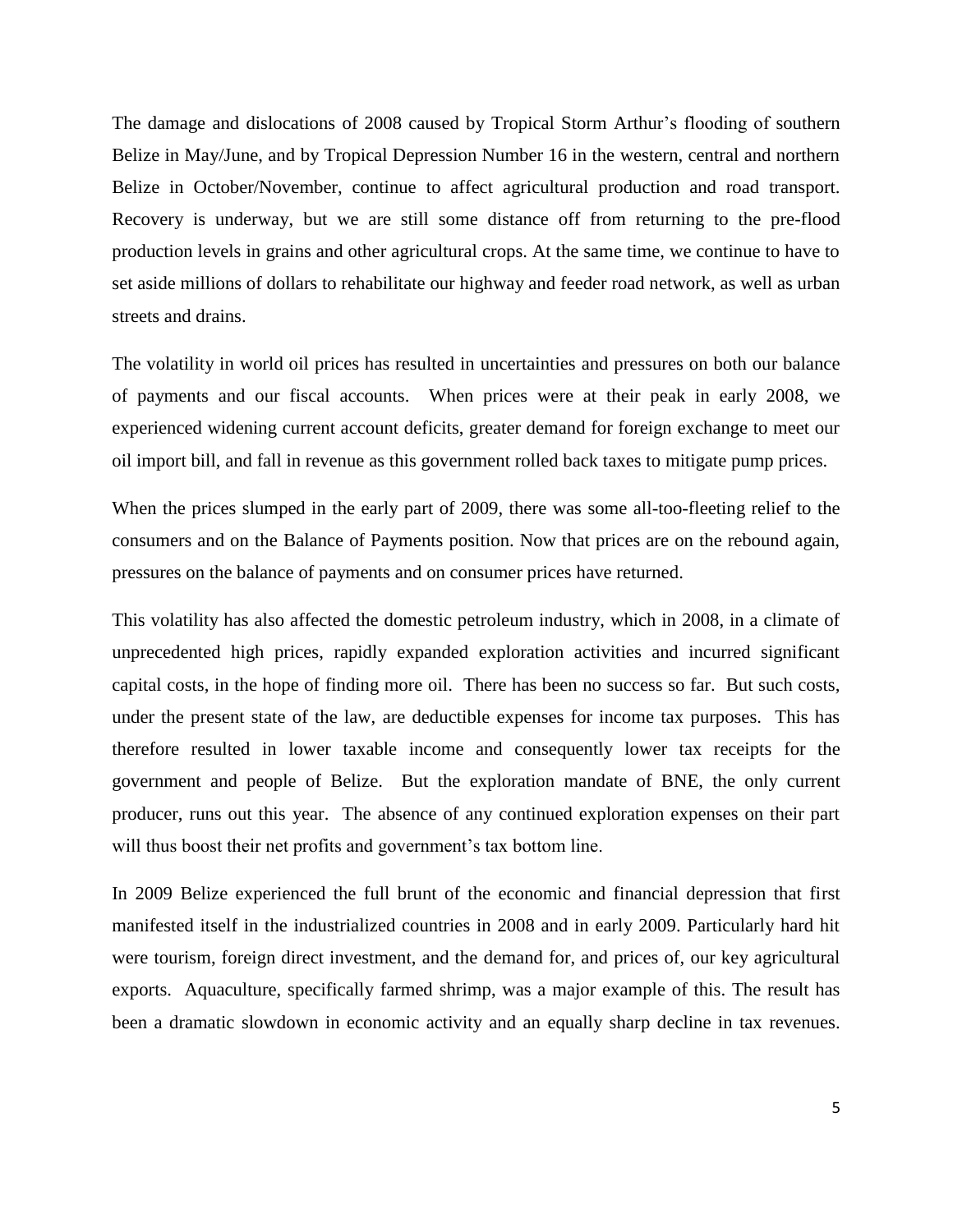There are now signs of preliminary economic recovery in the industrialized countries. But it will take some time before this trickles down to the small developing countries like Belize.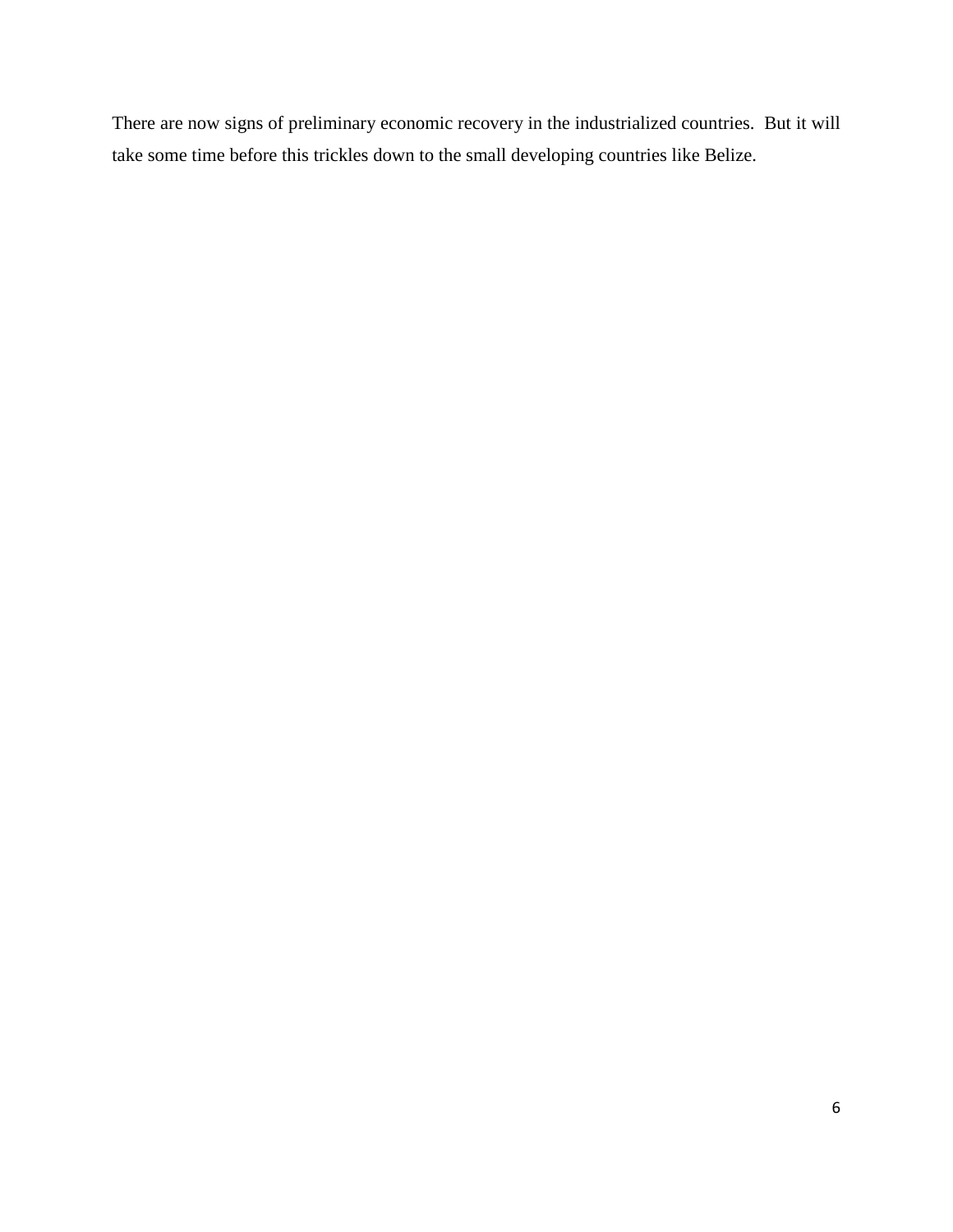#### <span id="page-8-0"></span>**RECENT ECONOMIC DEVELOPMENTS**

#### <span id="page-8-1"></span>**INTERNATIONAL ECONOMIC DEVELOPMENTS**

Given the magnitude of the upheavals caused by the global financial crisis during 2009, any signs that the world economy is, however unsteadily, beginning to regain its footing, are to be welcomed. The recovery has, it is well known, been heavily dependent on a massively orchestrated policy stimulus comprised of aggressive monetary expansion and sizeable fiscal injections engineered to stabilize financial markets, grease the wheels of credit and restore business confidence in many of the developed countries. We hope that there will be no premature withdrawal of Keynesian packages that have worked and kept inflation under control.

Closer to home, the external shocks from the global financial turmoil caused the Caribbean and Latin American region to experience an estimated 1.8% contraction in GDP, breaking a six year streak of positive growth. Exports and employment levels fell sharply, as commodity prices plunged and output volumes decreased. The cost of international borrowing increased while capital flows turned negative. Remittances and tourism receipts collapsed in the face of lower financial wealth, job uncertainty and higher debt burden in advanced economies.

Financial systems in the Caribbean, while generally sound, battled to cope with increasing levels of non-performing loans, declining profitability and the debacles of the CLICO and Stanford groups. These adversities forced many economies to seek external financing to cushion international reserves and bolster budgets in the face of dwindling government revenues. Economic output contracted in most CARICOM countries, with Guyana and Haiti being the only exceptions. In addition, several countries including Jamaica, St. Lucia and Grenada, were forced into the clammy embrace of the IMF. And, given CARICOM"s overarching reliance on external factors such as tourism, foreign direct investments, family remittances and offshore financial services, regional prospects for 2010 remain pessimistic.

### <span id="page-8-2"></span>**ECONOMIC DEVELOPMENTS IN BELIZE - 2009**

With contagion from global crisis being transmitted to us through trade and investment channels, the Statistical Institute of Belize reports that the Belizean economy contracted by 0.8% during 2009.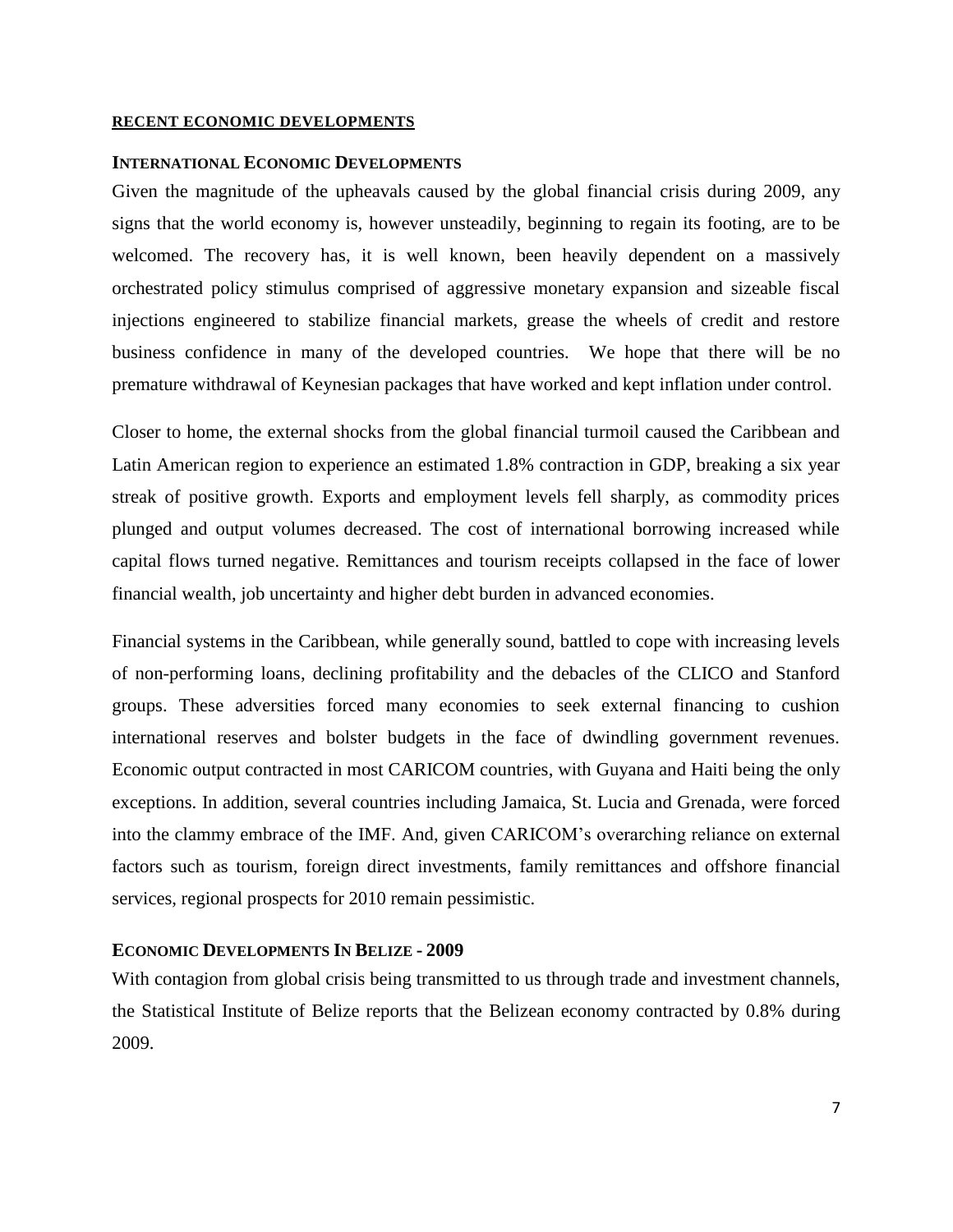The largest declines occurred in "*Hotels & Restaurants*" and "W*holesale & Retail Trade*" activities, following a sharp contraction in tourist arrivals, a significant fall-off in cross border trade at the commercial free zone, and weakening of domestic demand as a consequence of lower foreign inflows and attendant unemployment. Overnight tourist arrivals declined for the second consecutive year, though, on the upside, cruise ship disembarkations increased by 18.1%. This is explained by the diversion of some ships from Mexico due to the H1N1 swine flu scare and an aggressive marketing campaign by the cruise ship companies to counter the economic slowdown.

Putting another damper on growth in Belize were the lingering effects of the 2008 floods. The result was lackluster performance by most of the major export crops and a decline in overall agricultural production during 2009. Papaya production was also hampered by fungus and other fruit diseases, either caused or exacerbated by flood conditions. With flood damage more extensive than initially estimated, sugarcane deliveries for the 2008/2009 crop year declined by 6.4% to 917,728 long tons, the smallest harvest since 1988. In a beneficial twist, the relatively dry harvest weather aided in heightening the crop"s sucrose content, so that sugar production rose by 18.0% to 92,325 long tons. Unfavorable agronomic conditions for the first harvest (which is usually the bigger of the two undertaken annually), also caused citrus yields for the 2008/2009 crop year to decline by 6.4% to 6.6 million boxes. Orange production contracted by 2.5% to 5.5mn boxes, while grapefruit deliveries plummeted by 22.0% to 1.1 million boxes. Partially countering the lower crop output was a higher average juice outturn per box of fruit, so that juice production fell by only 2.5% to 38.9 million pounds solids. Banana production also declined by 0.7% and amounted to 4.4 million boxes.

Softening the declines in agriculture and key services was the buoyancy of the secondary sector. Manufacturing was boosted by a 24.3% increase in petroleum production, and construction activity remained very strong. Furthermore, the domestic production of electricity increased by 19.2% with the addition of generation capacity from a local shrimp farm and the modest start of operations from Belize Sugar Industry"s cogeneration plant.

In other developments, and on the good news front, inflationary pressures subsided with the Consumer Price Index recording an annual average deflation of 1.1%. This is compared to the 6.4% price hike recorded in 2008 following the spike in world crude oil prices. Fuel prices at the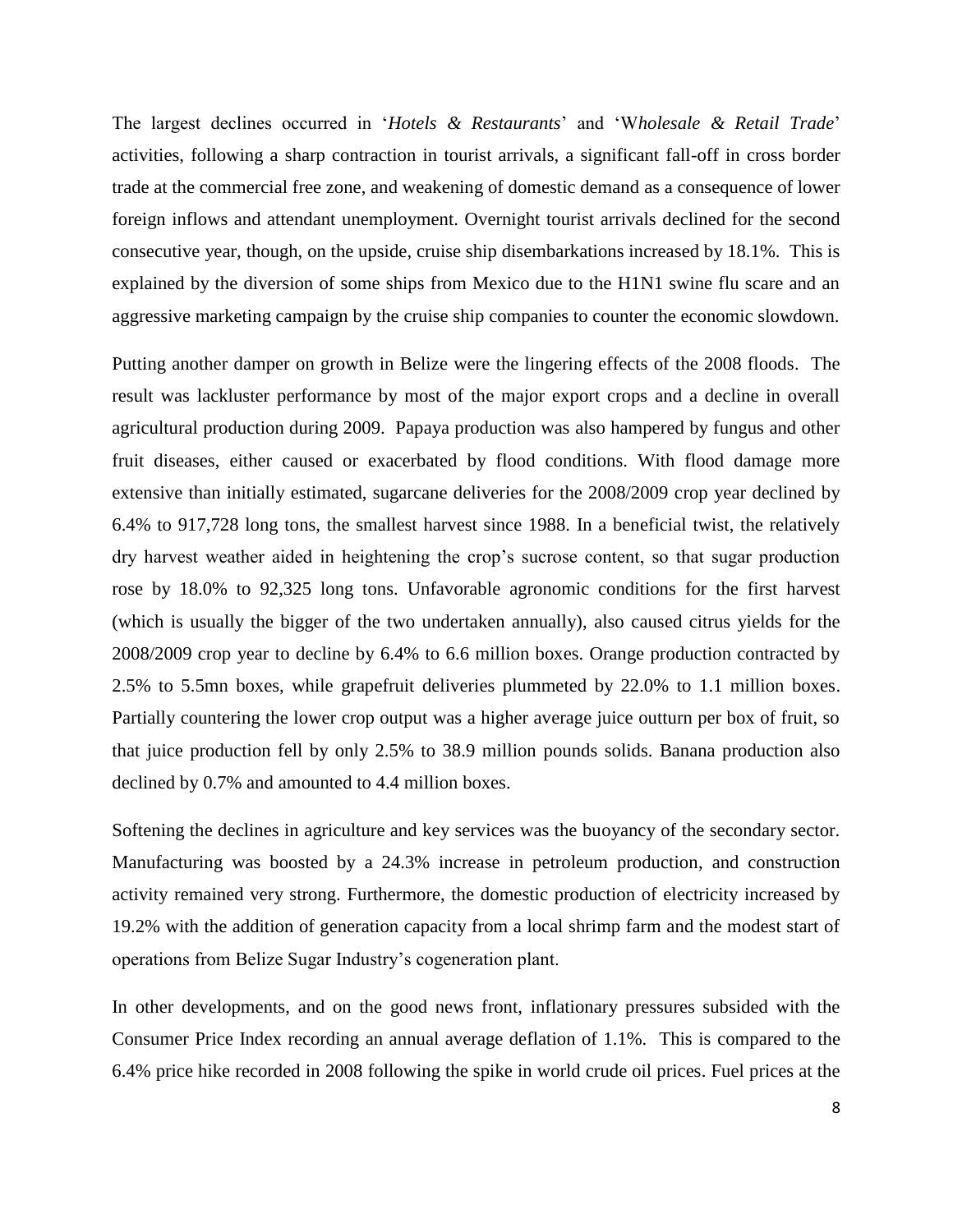pump declined significantly in the first three quarters, with the weakening in international crude oil prices. "*Transportation & Communication*" consequently registered the largest price fall of 5.6%, precipitated by double digit declines in gasoline and diesel prices. "*Rent, Water, Fuel & Power*' also experienced a 3.9% deflation, reflecting an 18.4% fall in butane prices. Compared to its 13.3% price surge in 2008, the cost of "*Food, Beverages & Tobacco*" was up by only 1.6% due to a significant moderation in food prices that occurred in the second half of the year. Falling prices for agricultural inputs and feed lowered prices for food staples such as rice, flour, eggs and whole chicken.

On the external front, the current account deficit shrank by almost 50.0% to \$147.0 million in 2009 as a substantial contraction in imports and profit repatriation more than offset lower inflows from domestic exports, tourism, other services, grants and private transfers. Exports declined by 18.9% due to a combination of production shortfalls, lower commodity prices (in particular crude oil prices) and the drop in CFZ sales. Facilitated by the absence of the sizeable capital imports that occurred in 2008, lower electricity imports and falling commodity prices, the import bill contracted as well by 21.8%, causing the merchandise trade deficit to narrow by 26.2%. Lower earnings from tourism and business services as well as smaller inflows to embassies and military units reduced net service inflows by 11.2%. The surplus on current transfers also contracted by 20.6% with lower grant receipts and reduced inflows to credit unions, religious organizations and insurance companies.

While the current account improved markedly, the surplus on the capital and financial account fell by 54.6% due in large part to the halving in foreign direct investment inflows and the swing in private sector flows from net loan disbursements during 2008 to net repayments in 2009. Government continued borrowing, under concessional terms, from its multilateral and bilateral partners and sizeable inflows to the Central Bank from the IMF contributed to the increase in gross official reserves by \$104.1 million to \$427.4mn, the equivalent of 4.3 months of merchandise imports. These inflows were, I hasten to make clear, for balance of payments support and came without conditionalities.

Public sector transactions resulted in a 5.9% increase in the external public sector debt to \$2,025.2 million (76.2% of GDP) with loan disbursements of \$196.4 million and amortization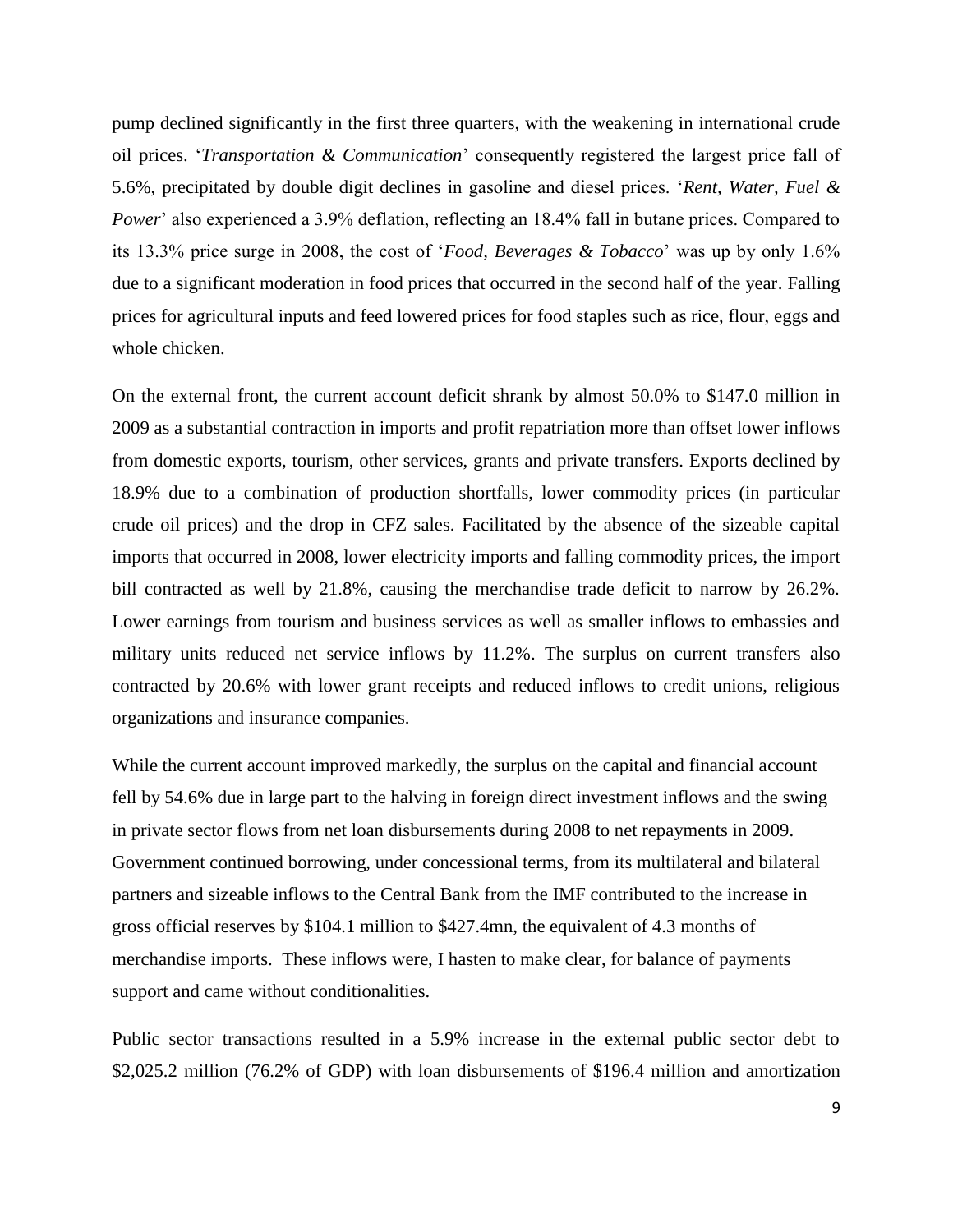payments of \$84.4 million. The disbursements included the \$70.6 million for the Central Bank from the IMF for, as I said, balance of payments purposes. They came by way of an emergency disaster loan facility and new SDR allocations; and while appreciated, they had nothing to do with budget support or the type of project funding that the G20 had so stirringly but, as it turned out, so emptily promised at the start of 2009.

Coinciding with the downturn in economic activity, growth in the broad money supply decelerated to 6.4% in 2009, less than half of 2008"s 13.3% expansion. That 6.4% was due, in turn, to a 32.7% improvement in the net foreign assets of the banking system and, to a lesser extent, a 4.1% increase in private sector credit that was much tamer than the 10.6% growth of 2008. The former was facilitated by a build-up in gross official reserves that came mostly from bilateral and multilateral flows and included a marked reduction in commercial banks' foreign liabilities.

Notwithstanding the buildup in commercial bank liquidity throughout the year, the Central Bank kept the cash and liquid asset reserve requirements constant at 10.0% and 23.0%, respectively, for the third consecutive year. The deceleration in credit growth (part of which was due to portfolio consolidation) coupled with inflows from the start of the peak tourist season caused excess liquidity to rise from \$84.1mn to \$105.0 million, an annual increase of 25.0%. Likewise, excess cash liquidity almost trebled from \$15.0mn at the end of 2008 to \$40.0mn in 2009. I will have more to say later about liquidity and interest rates.

As regards the real economy, preliminary projections for 2010 indicate a rebound in GDP growth of about 1.5%, with the Central Bank allowing for the possibility of even 2%. Growth will be underpinned by a substantial increase in electricity generation (as the Vaca Dam and BELCOGEN cogeneration plants become fully operational in the second and third quarters), and a small recovery in banana export production. Petroleum production is also projected to increase following the addition of new wells in the last quarter of 2009. On the other hand, construction is forecast to decline, coinciding with the wrap-up of major projects such as the Vaca Dam and the BELCOGEN plant. On the external front, the current account deficit of the balance of payments is expected to deteriorate slightly. This is in line with an increase in import demand to support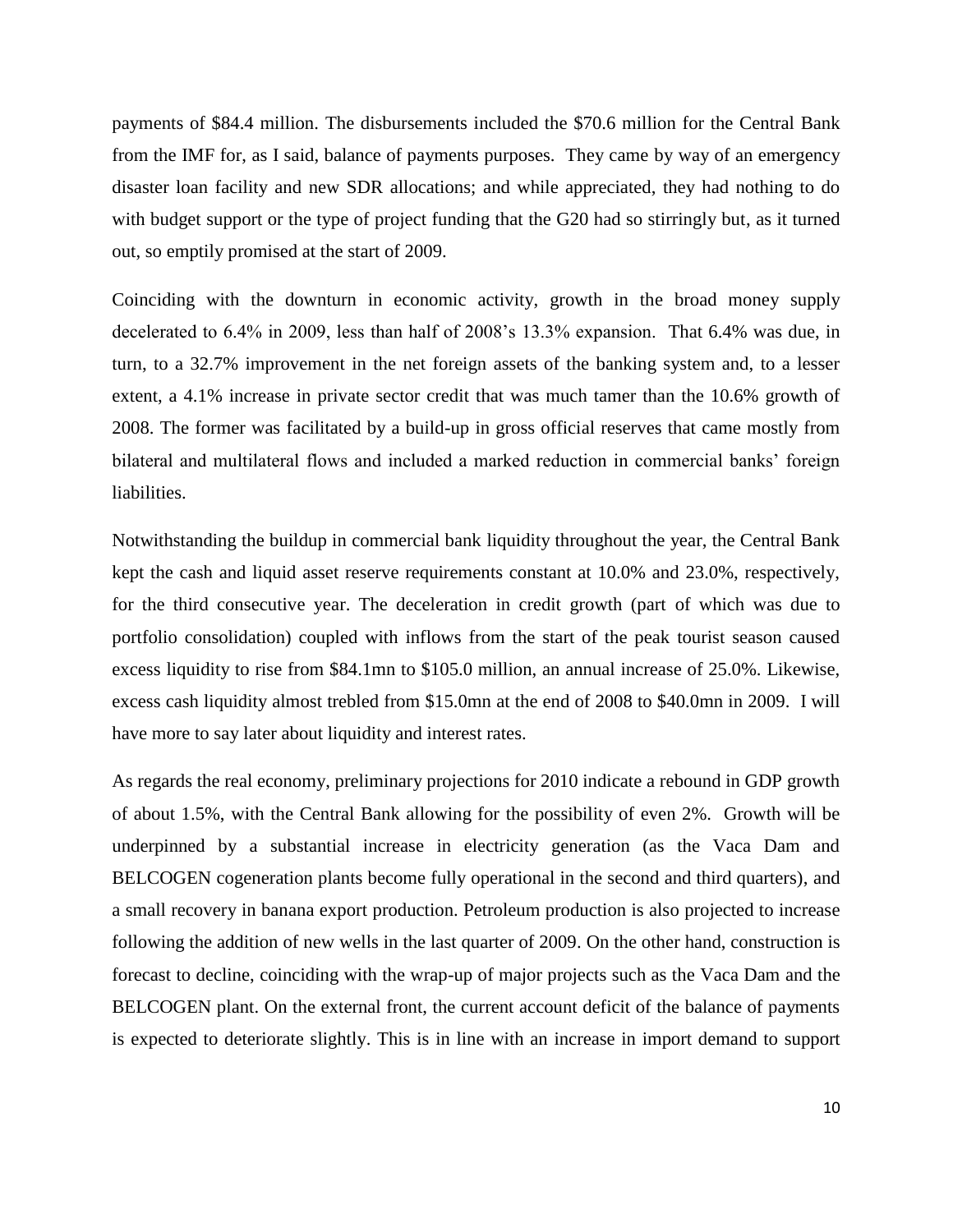the return to growth of the economy, and higher prices for oil and other petroleum related products.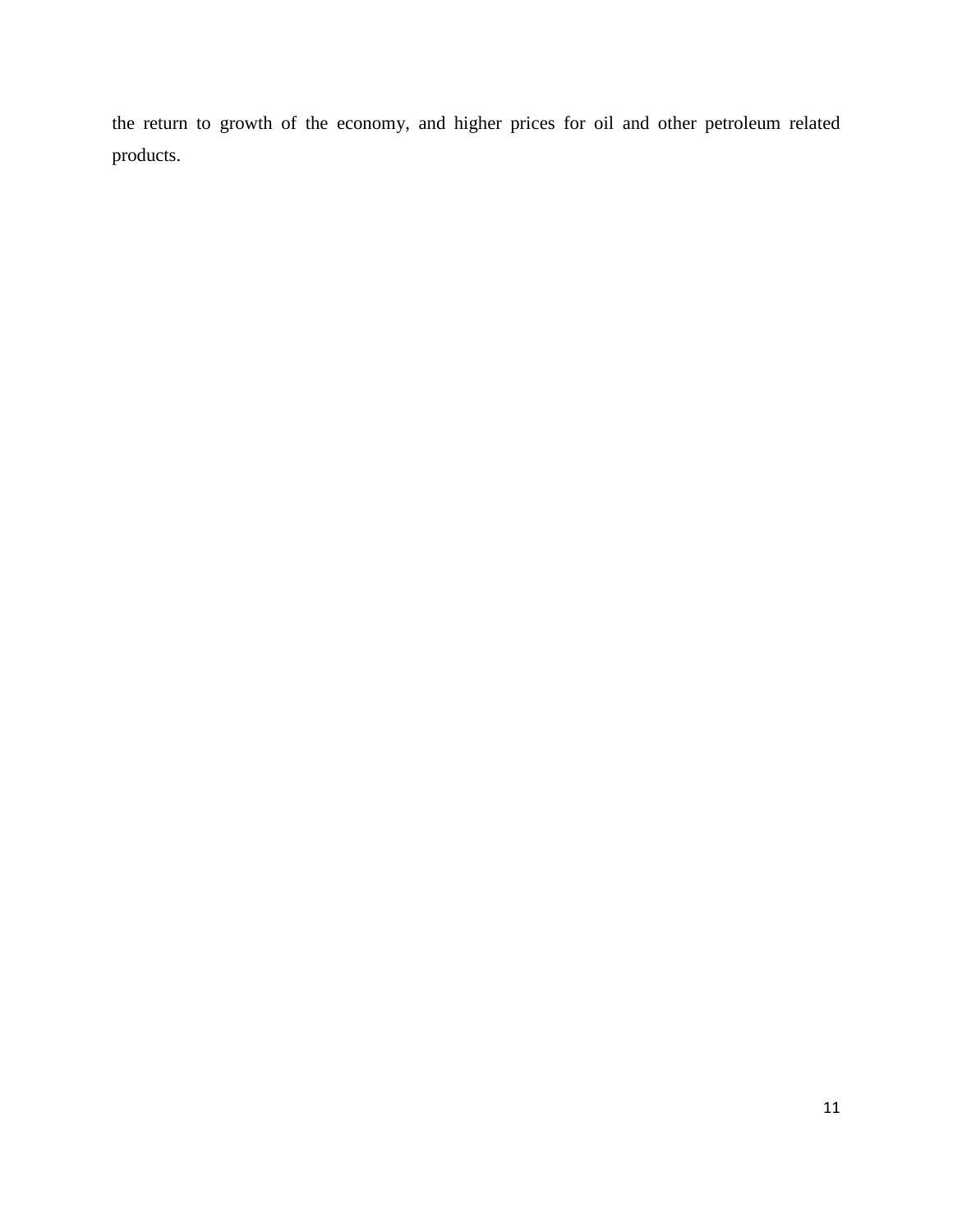#### <span id="page-13-0"></span>**BUDGET PERFORMANCE IN FISCAL YEAR 2009/2010**

## <span id="page-13-1"></span>**PROJECTED OUTTURN**

Notwithstanding the full brunt of the global recession on Belize and on the Government"s accounts during the current fiscal year 2009/2010, we project the fiscal outturn to be only marginally lower than the approved budget.

For the fiscal year, which ends on March 31, 2010, we project a primary surplus equivalent to 0.8% of GDP and an overall deficit equivalent to 2.8% of GDP.

Both these major indicators of fiscal performance are projected one percentage point lower than the budgeted estimates of fiscal year 2009/2010.

The overall deficit and the amortization are projected to be financed by \$113.2 million in external loan disbursements and \$38.3 million from the domestic system.

| <b>Summary of Approved Budget &amp; Projected</b> |           |          |
|---------------------------------------------------|-----------|----------|
| Outturn for FY 2009/2010 - (Bz\$million)          |           |          |
| Projected<br>Approved                             |           |          |
|                                                   | Estimates | Outturn  |
| <b>Total Revenue and Grants</b>                   | 807.3     | 718.2    |
| <b>Total Expenditure</b>                          | 859.7     | 799.8    |
| <b>Primary Balance</b>                            | 54.2      | 24.4     |
| As % of GDP                                       | 1.79%     | 0.83%    |
| <b>Overall Deficit</b>                            | (52.3)    | (81.6)   |
| As % of GDP                                       | $-1.72%$  | $-2.79%$ |
| Amortization                                      | (70.8)    | (69.9)   |
| <b>Financing Requirement</b>                      | (123.1)   | (151.5)  |
| GDP in current market prices                      | 3,035     | 2,925    |

#### <span id="page-13-2"></span>*Revenue Performance*

The impact of the recession was very much pronounced on Government's revenue collections. Total revenue is projected at \$678.8 million or 10.3% below budget, as both recurrent revenue and capital revenue underperformed. The projected decline in recurrent revenue to \$674.6 million is 10.2% below the approved budget and is attributable to shortfalls in both tax revenue and non-tax revenue. On the other hand, the projected total inflow of \$45.0 million from the local petroleum sector, as made up of royalties, income tax, working interest, production sharing, surface rental and environmental monitoring fees, has been a boon. It underscores the point I never tire of making. We must manage this sector in such a way as not to scare off those that are seeking to find more oil. Lack of certainty, arbitrary, huge unilateral increases in the tax regime, threats of nationalization, will do just that.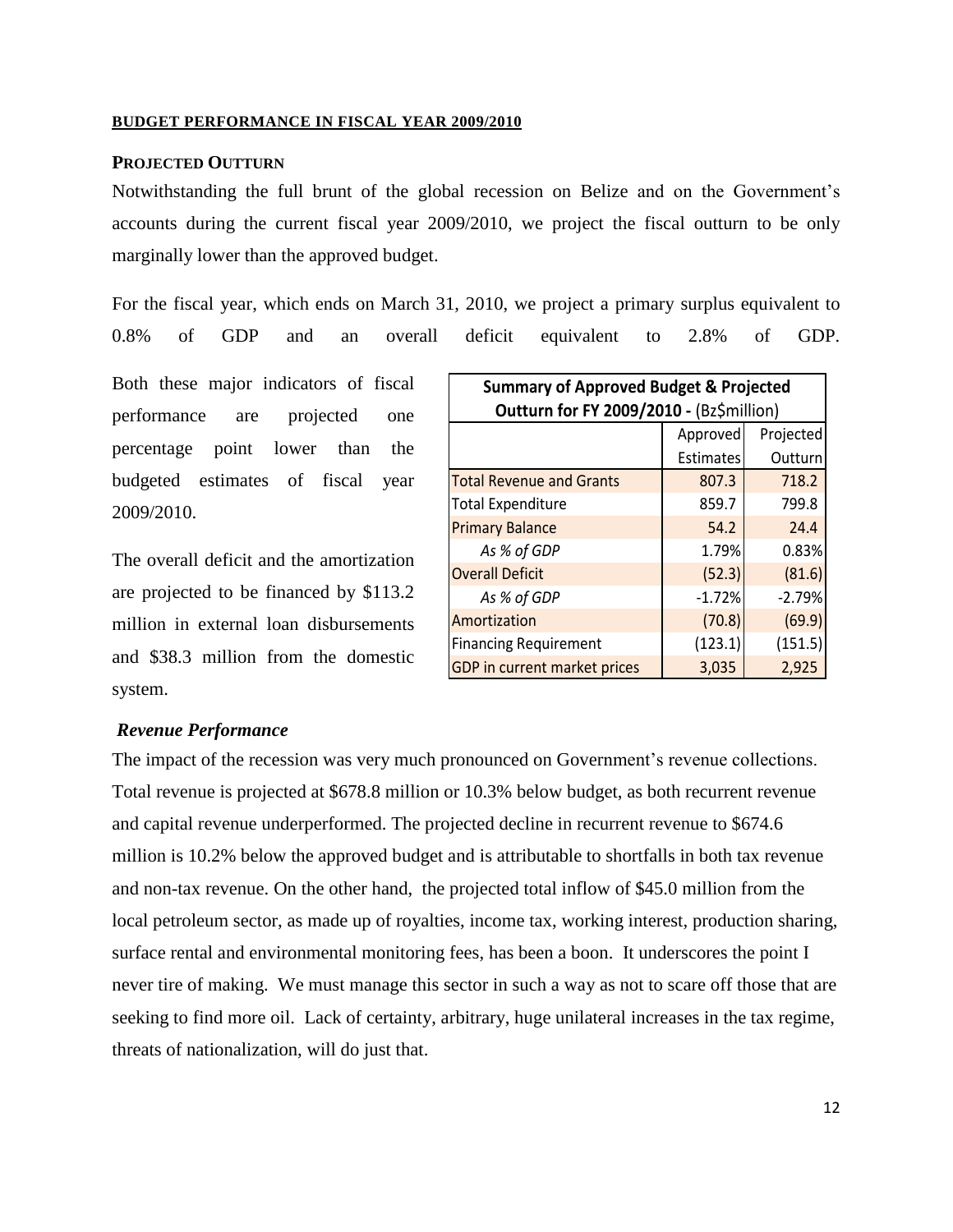Tax receipts are projected at \$594.9 million or 11.2% below budget, and collections from the four major types of tax revenue are projected to decrease. While the direct taxes tended to be more resilient in the face of the economic downturn, the indirect taxes were severely hit. Hence, the taxes on income and profits are expected to decline by 1.5% to \$207.3 million. Taxes on property are projected at \$4.1 million or 47.3% below budget, a decline largely due to the difficulties in the application of the current land tax regime. These are difficulties used by some to avoid paying at all, and are difficulties that must be fixed. The taxes on goods and services are projected at \$217.5 million or 16.8% below budget, and the single largest contributor to this underperformance is the expected decline of 19.3% in general sales tax (GST) receipts. Taxes on international trade and transactions are projected at \$166.0 million or 12.9% below budget, primarily due to a 10.7% fall in import duties. This decrease in import duties was ameliorated by the additional collections of \$30.0 million from the increase in the import duty on fuel imports that the House approved last year. The substantial decline in merchandise imports that I referred to earlier was the primary contributor to the sharp decreases in tax receipts from the GST and international trade and transactions.

Non-tax revenue is projected at \$79.8 million or 1.7% below the approved estimates. This, is in the circumstances, extremely modest shortfall is because this category of revenue is buoyed by a

\$0.8 million rise in receipts from oil mining and prospecting licenses and by the higher receipts from Ministries attributed to the \$6.1 million collected as Government"s share of the working interest in petroleum operations for 2006 to 2008.

| Summary of Revenue & Grants for FY 2009/2010 |                  |           |
|----------------------------------------------|------------------|-----------|
| Bz\$ million)                                |                  |           |
|                                              | Approved         | Projected |
|                                              | <b>Estimates</b> | Outturn   |
| <b>Total Revenue and Grants</b>              | 807.3            | 718.2     |
| <b>Total Revenue</b>                         | 756.9            | 678.8     |
| <b>Current Revenue</b>                       | 751.3            | 674.6     |
| <b>Tax Revenue</b>                           | 670.1            | 594.9     |
| Taxes on Income & Profits                    | 210.5            | 207.3     |
| <b>Taxes on Property</b>                     | 7.7              | 4.1       |
| <b>Taxes on Goods &amp; Services</b>         | 261.4            | 217.5     |
| International Trade & Transactions           | 190.6            | 166.0     |
| <b>Non-Tax Revenue</b>                       | 81.2             | 79.8      |
| <b>Capital Revenue</b>                       | 5.6              | 4.2       |
| <b>Grants</b>                                | 50.5             | 39.4      |

Capital revenue is projected at \$4.2 million or \$1.4 million below budget.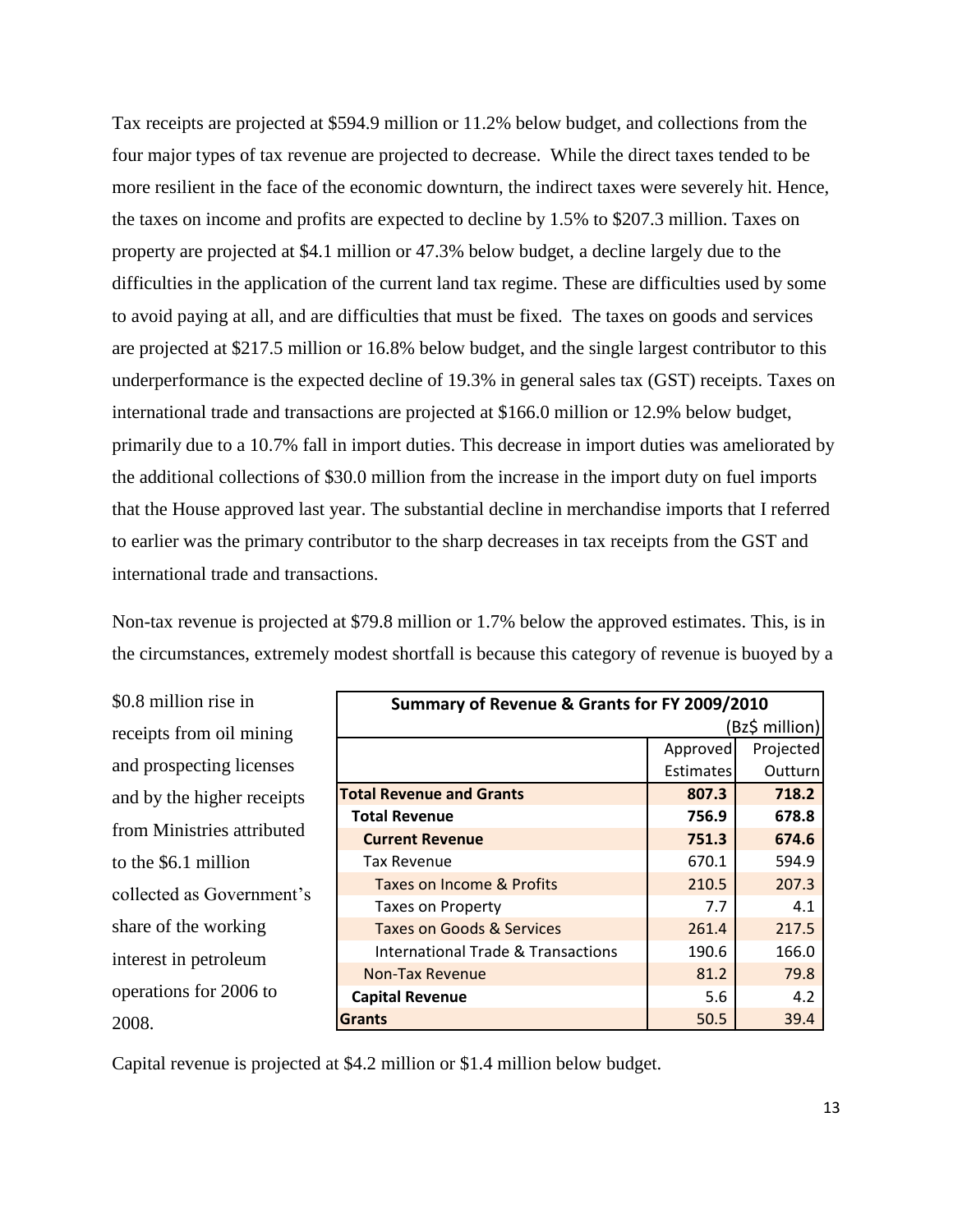The figure for grants is projected at \$39.4 million or 22.0% below budget. The slower pace of the execution of certain projects contributed to the lower than expected flow in grant funds. Of course, the money doesn"t go away. But, nevertheless, the new project implementation units, especially in the Ministry of Works, ought to help with capacity building and more timely execution. The most significant contributor to the grants was the CARICOM Petroleum Fund which gifted \$18.0 million to the Government of Belize to assist with the negative effects of the global economic crisis.

### <span id="page-15-0"></span>*Expenditure Performance*

Total expenditure for fiscal year 2009/2010 is projected to be \$799.8 million or 7.0% below budget, as recurrent expenditure falls by \$15.8 million to \$674.0 million while capital expenditure declines \$44.1 million to \$125.8 million. With the dramatic fall in revenue that I have just mentioned, Government also had to take some expenditure-reducing measures in order to keep the deficit within acceptable levels.

With the exception of the pensions that should increase by 13.5% to \$49.8 million, all other categories of recurrent expenditure are projected to fall below the budgeted estimates. The continued upward trend in pension payments underscores the rising number of pensioners and

recipients of gratuities. Also, the non-contributory pension regime is a direct call on Government"s resources, and as such, the need to reform the pension scheme becomes increasingly important. The IDB has agreed to fund a study of the present system

With a number of positions remaining unfilled, expenditure on wages and salaries is projected at 270.9 million or 2.0% below budget.

| Summary of Expenditure for FY 2009/2010 |           |           |
|-----------------------------------------|-----------|-----------|
| (Bz\$ million)                          |           |           |
|                                         | Approved  | Projected |
|                                         | Estimates | Outturn   |
| <b>Total Expenditure</b>                | 859.7     | 799.9     |
| <b>Current Expenditure</b>              | 689.8     | 674.0     |
| <b>Wages and salaries</b>               | 276.5     | 270.9     |
| Pensions                                | 43.9      | 49.8      |
| <b>Goods and services</b>               | 262.8     | 247.3     |
| Interest payments on debt               | 106.6     | 106.0     |
| <b>Capital Expenditure</b>              | 169.9     | 125.8     |
| Capital II                              | 63.4      | 50.5      |
| <b>Capital III</b>                      | 100.1     | 68.8      |
| Net lending                             | 6.5       | 6.5       |
| <b>Amortization</b>                     | 70.8      | 69.9      |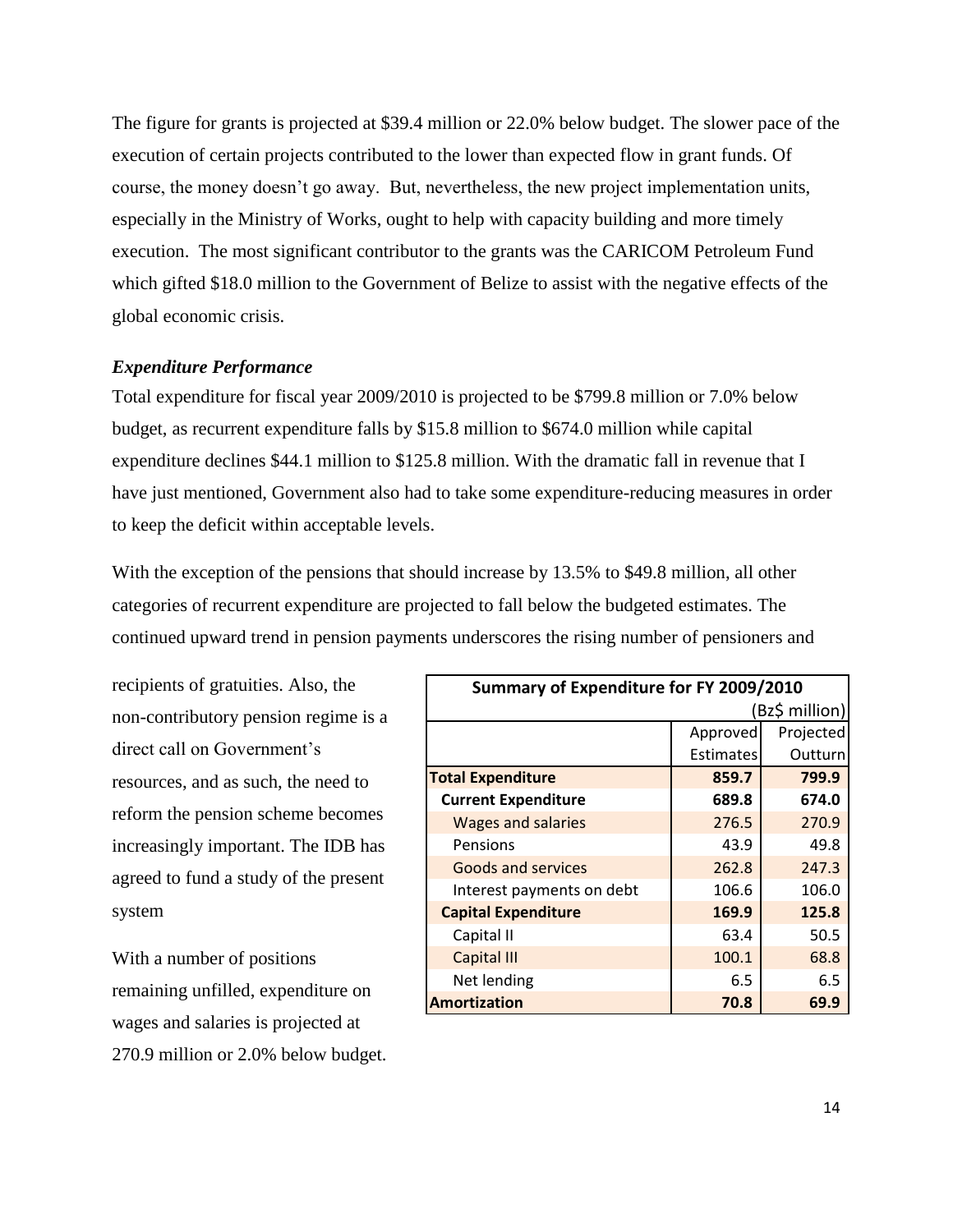With the exception of transfers that performed as per budget, the expenditure on all other categories of goods and services is projected to be 5.9% below budget at \$247.3 million.

Interest paid on Central Government's debt is projected at \$106.0 million and just marginally lower than budget. Some 44.2% of this amount was paid on the "Superbond" at an interest rate of 4.25%. In relation to superbondage, one of the worst of the many bad legacies of the PUP, it is of note that we made the final interest payment under this initial period at this 4.25% rate last month. This coming August marks the start of a far more onerous stage when the interest rate on the "Superbond" rises to 6.0% and, it will jump even further to 8.50% in August 2012. The country also needs to prepare itself for the amortization of this bond starting in 2019. I will address the full impact of these increases later within the context of the medium term fiscal framework, stopping now only to say that this superbond is the rack on which the previous government broke the Belizean body politic.

Total capital expenditure is projected at \$125.8 million or 26.0% below budget. While net lending to the DFC is projected to be on target at \$6.5 million, the development expenditure on Capital II and Capital III projects is projected to be \$44.1 million below budget as a consequence of, again, capacity constraints and delays in the execution of projects.

## <span id="page-16-0"></span>*Central Government's Debt*

During the period December 31, 2008 to December 31, 2009 the Central Government's debt increased by 1.9% to \$2.2 billion, as a \$56.7 million (3.1%) rise in external debt outweighed a \$15.9 million (4.7%) decline in domestic debt.

The fall in the domestic debt to \$317.0 million was largely driven by a reduction in Government's overdraft facility with the Central Bank and the prepayment of a commercial loan.

The rise in the external debt to \$1.9 billion was attributable to disbursements of \$125.9 million.

| <b>Central Government's Debt 2008-2009</b> |            |           |
|--------------------------------------------|------------|-----------|
| (Bz\$ million)                             |            |           |
|                                            | <b>DOD</b> | DOD       |
|                                            | 31-Dec-08  | 31-Dec-09 |
| <b>Total Debt</b>                          | 2,152.7    | 2,193.5   |
| <b>Domestic Debt</b>                       | 332.9      | 317.0     |
| Overdraft                                  | 131.0      | 124.8     |
| Securities & bonds                         | 180.8      | 180.8     |
| Loans                                      | 21.1       | 11.4      |
| <b>External Debt</b>                       | 1,819.8    | 1,876.5   |
| of which: Superbond                        | 1,093.5    | 1,093.5   |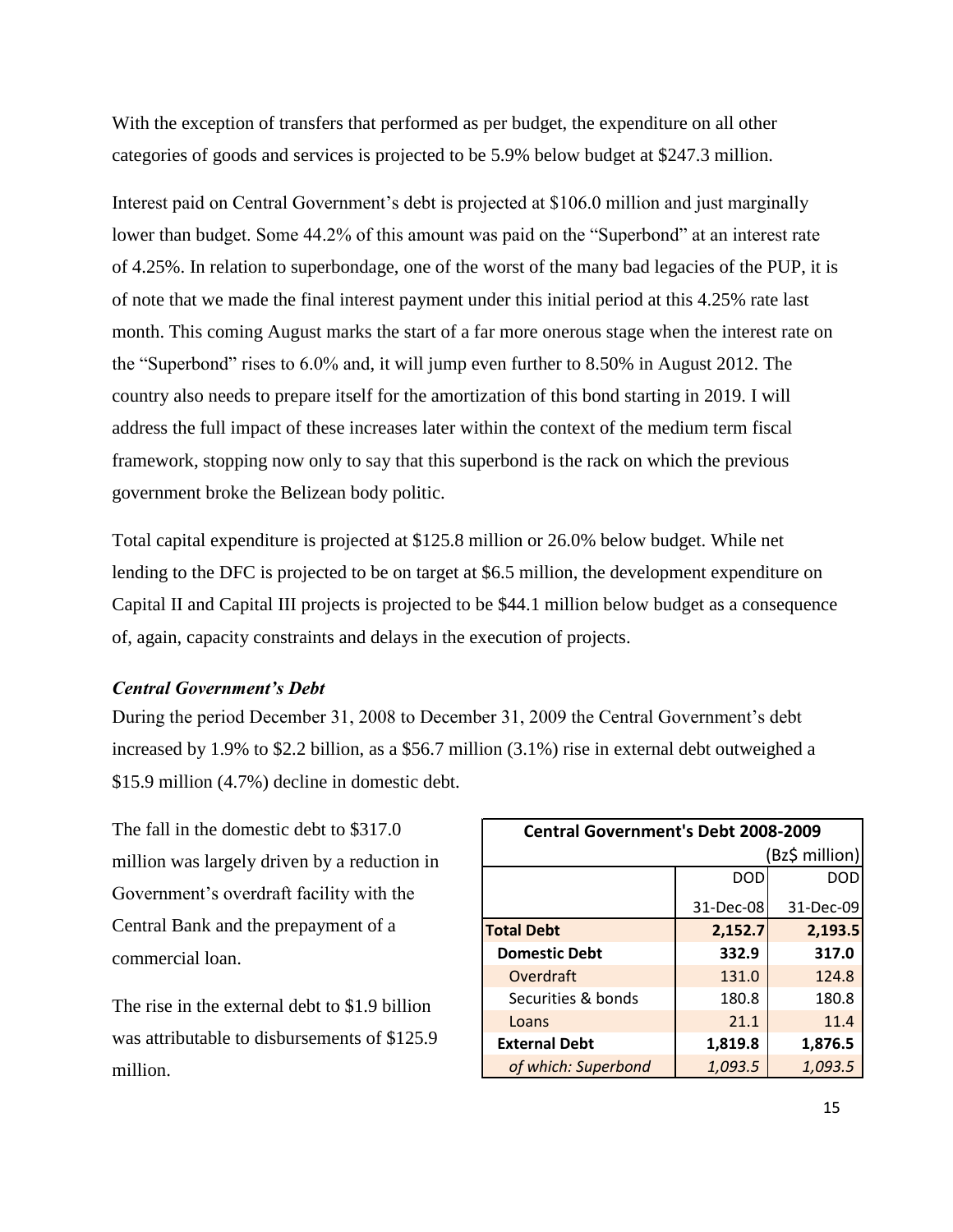These disbursements are all concessionary debt and we remain thankful to our bilateral and multilateral partners for the loans that we received during the review period. We obtained these very favourable funds from the ROC (\$40.0 million) for budget support, the CDB (\$25.0 million) under a policy based loan and the IDB (\$15.0 million) for a social policy-based loan. We also benefited from \$2.9 million and \$0.5 million from OPEC and the Kuwait Fund, respectively, as well as \$17 million as trade credit on fuel from the Bolivarian Republic of Venezuela.

Of the \$1.9 billion in external debt, the "Superbond" accounted for fully \$1.1 billion or 58.3%. The rest of the debt, I repeat, is concessionary.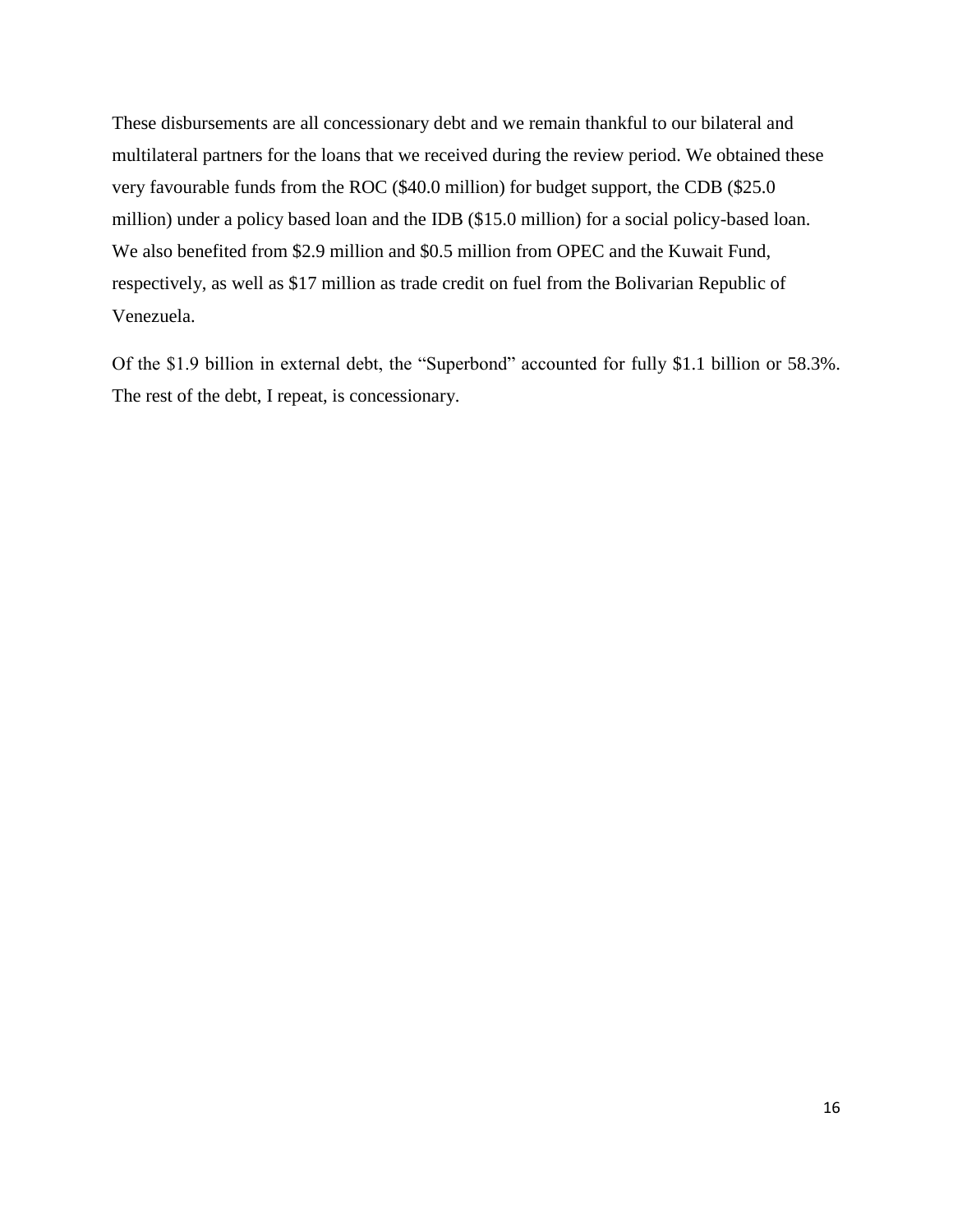#### <span id="page-18-0"></span>**BUDGET PROPOSALS FOR FISCAL YEAR 2010/2011**

### <span id="page-18-1"></span>**UNDERLYING PRIORITIES FOR THE BUDGET**

In the context of the limited resources available to us and based on the information gathered from the two previous years" budget consultation processes, much of which remains relevant and pertinent today, we will continue to emphasize education, health and physical infrastructure. We believe the progress already made in all three areas is undeniable, and of that we are immensely proud. Added to this priority list, is a heightened emphasis on domestic security and the maintenance of Law and Order.

In the education sector, we will continue the expanded scholarship program, particularly the assistance being given to our high school students. We will also continue with the increased transfers to denominational schools for teachers" salaries and scholarships, with the emphasis on improved teacher training; increased transportation for students in the rural areas; the expanded school feeding programs; and the full roll out of the ITVET. We will also maintain the high level of financial support to our national university, the University of Belize.

In the health sector, we will provide yet more resources to the National Health Insurance Scheme to allow for increased participation, especially in the southern region of our country. We will allocate more resources for equipment for the KHMH and will maintain funding for kidney dialysis treatment. We announce today the waiver of all duties on dialysis supplies, resulting in a per session cost reduction from \$680 to \$450. As well, Cabinet last week approved the MOU with WORTH, which should mean even lower costs and expanded treatment rosters. At the same time we are providing resources for the Ministry of Health to promote healthy lifestyles through proper dieting and exercise.

With regards to increased food security, we will provide more funding to the districts and to small farmers to improve farming practices and techniques. We will also support efforts at livestock and pig rearing to bring cash income to the small farmers. Our attempts at securing export markets are now being crowned with success. For example, the Partial Scope Agreement with Guatemala was effectively signed by President Colom last Friday when I visited that country. And liberalization under the Economic Partnership Agreement (EPA) with Europe has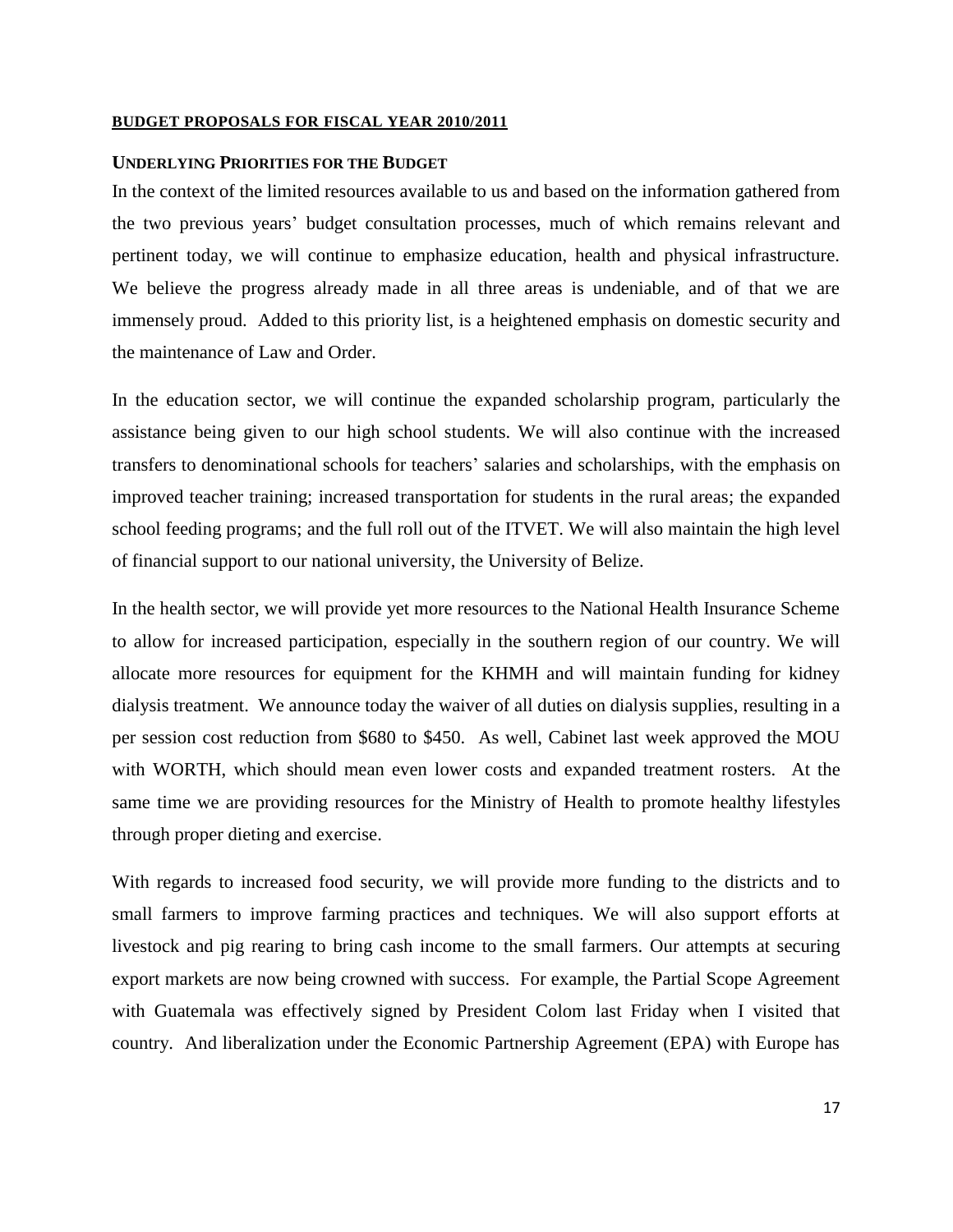meant that as of January 1, 2010 there has been duty free, quota free access of Belizean rice into the Union.

In the area of physical infrastructure, we will continue to emphasize the rehabilitation and upgrading of our primary and secondary road network, with special allocations directed toward the improvement of our feeder and farm roads. With the assistance of our international development partners, employment creating work on the replacement of the Kendal and Mullins River Bridges will commence this year. Under the Accompanying Measures for Sugar (AMS) some \$20 million ultimately will be spent on Phase II of the northern district road rehabilitation project

In the social sector, we will continue to implement the final phases of the Low Income Housing Construction and Improvement Program funded through grants from the Government of Venezuela, stolen by the last government and recovered by the UDP.

To combat crime and to maintain law and order, we will provide resources for another intake of new police recruits and also find funding for ballistic testing equipment for the forensic laboratory. In this connection, I repeat the announcement of the IDB funding of the Community Action for Public Safety programme.

In keeping with what I said at the start of this presentation, the greatest emphasis will be on Poverty Reduction and Social Protection, with programmes aimed at alleviating poverty and providing a safety net for the marginalized and disadvantaged. This will be complemented with skills training to empower youth and single mothers, to provide them access to credit, and to make them financially self sufficient in the medium term.

Mr. Speaker, I say again that we in the United Democratic party can conceive of no higher duty than that of looking after the poor.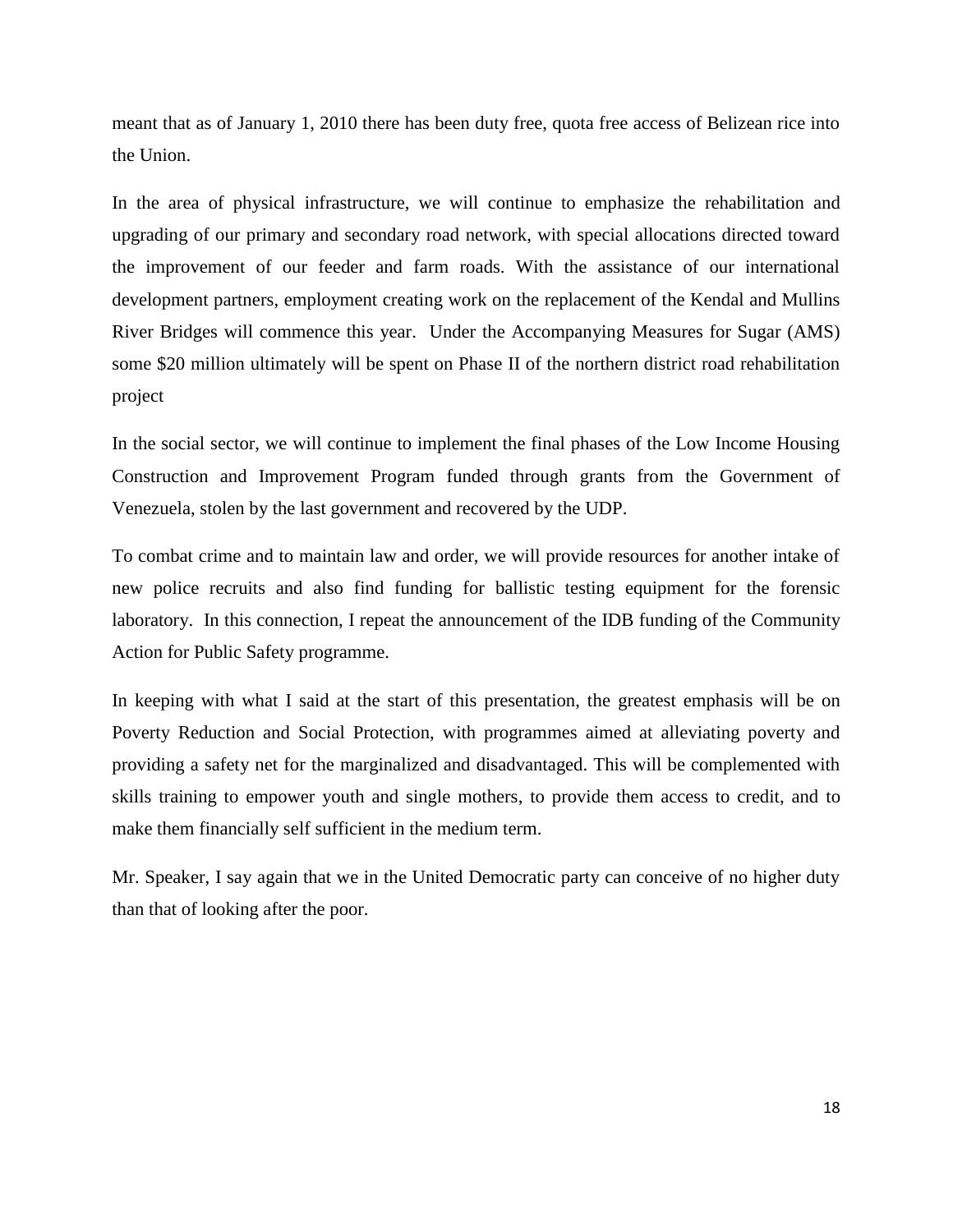#### <span id="page-20-0"></span>**SOCIAL SECTOR SUPPORT AND POVERTY ALLEVIATION PROGRAMMES**

I will now spell out the larger of these new social sector and poverty alleviation programmes.

The first is a **Conditional Cash Transfer Programme.** This is being funded with \$4.0 million from local resources and will target the most deprived and disadvantaged in urban and rural areas. Again, we will look particularly at youth and single mothers. The Programme will give cash in return for the beneficiaries engaging in activities such as immunization, school attendance, and health and family education.

Then there will be a **Food Assistance Program** with an initial \$1.0 million to provide at a subsidized cost basic food items to the elderly poor and marginalized women and children.

Next, we will reactivate a **Countrywide Apprenticeship Program** with another \$1.0 million. This was first successfully done under the 1984 UDP government and will see us pay young people to learn a practical trade by way of apprenticeship to skilled crafts persons.

Finally, we are allocating half a million dollars for the refurbishment of the old bus terminal on Magazine road, and its conversion to an **Education Facility for Early School Leavers on** the Southside of Belize City.

Let me just note that all this in addition to on-going programmes that will be extended this year. Thus, the **Single Mothers Skills Training Pilot Project** will continue on the southside of Belize City, as will the sewing cooperative for Port Loyola and Queen"s Square. There is \$1 million in the budget for the immediate extension of the Belize City Urban Rejuvenation Project. And the Southside Poverty Alleviation Project which, since 2008, has among other things repaired or replaced over 400 homes, is being amplified. The social side of this Project now kicks in, and accordingly, there is \$1.6 million for education, skills training and employability initiatives.

Of course, the \$2 million in increased social assistance for the poor that we voted in our first budget, has now become, a recurrent staple.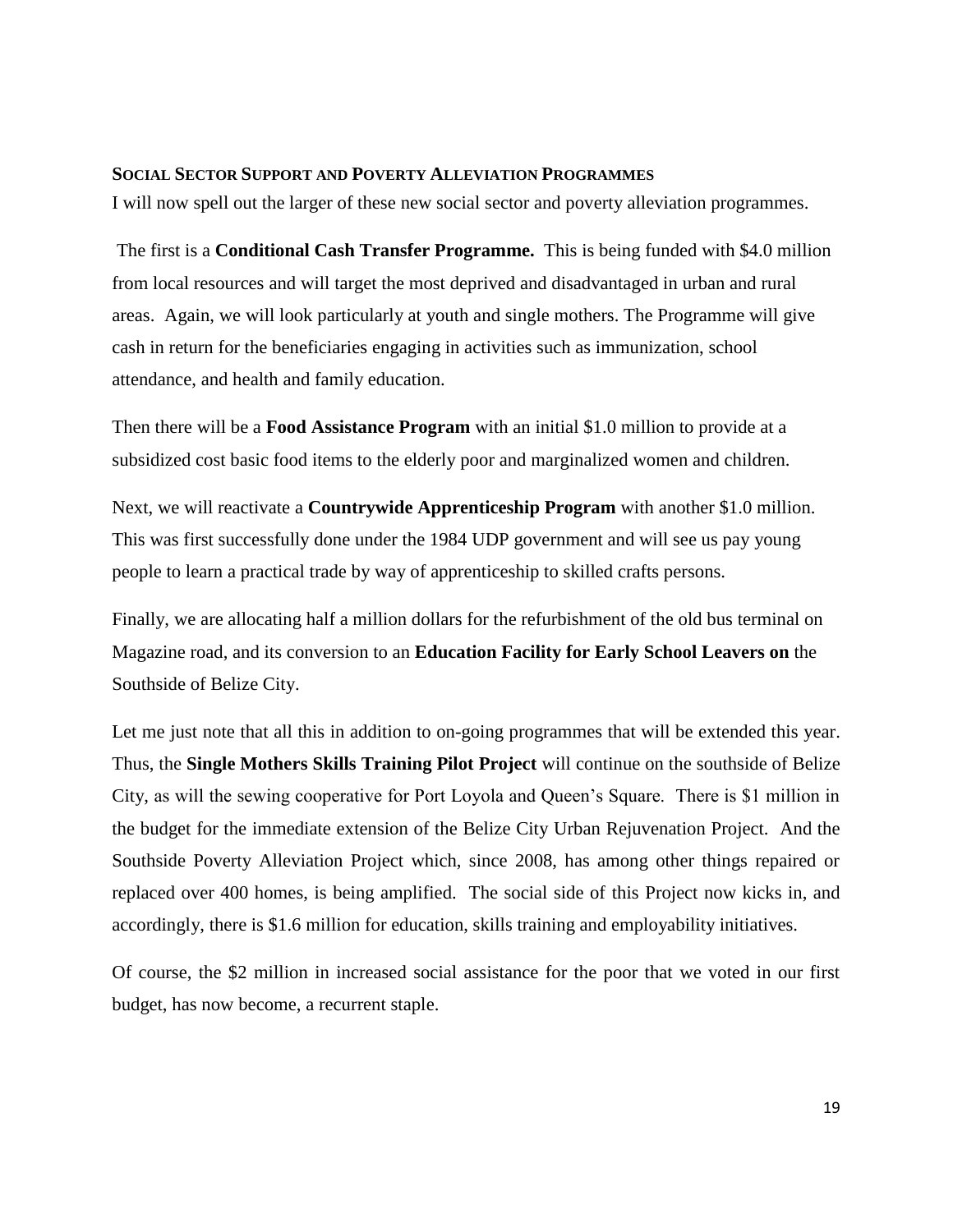#### <span id="page-21-0"></span>**SUMMARY OF THE DRAFT ESTIMATES FOR FISCAL YEAR 2010/2011**

The draft estimates have been prepared on the assumption that nominal GDP will grow, in real terms, by about 1.5 % over the fiscal year, reflecting a slight recovery of certain key agricultural activities (such as sugar, rice, vegetables, and corn); a modest rebound in the number of overnight tourist arrivals; a marked increase in electricity generation as the Vaca Dam facility and the BELCOGEN facility come fully on line; and lastly, a modest increase in output in domestic petroleum.

It is also based on a continued moderation in the rise in food prices coupled with a gradual upward creep in energy prices.

However, Mr. Speaker, this projected recovery in growth following on the heels of three quarters of contraction and a fourth quarter of a slight rebound, which together resulted in an annual average of negative 0.8% of GDP, will not impact revenue sufficiently to restore fiscal balance. In fact, based on preliminary estimates, the fiscal position for the coming year, in the absence of any revenue enhancing measures, is expected to result in an un-financed gap of about \$61 million dollars or a full 2.0% of GDP. Mr. Speaker, this gap persists even after applying the most stringent of cost containment measures. In estimating the gap, allowances have been made for the impact of some very important tax relief and duty removal measures which I will announce later in this budget presentation. I would pause here only to say that the duty removal exercise will be the start of a continuing process that I hope will lead to virtual elimination of import duties.

Mr. Speaker, if not closed, the gap would have increased the Overall Deficit to almost *negative*  4.2% of GDP. We simply do not have access to concessionary external funding to close this gap. More importantly, if left as it is, this would have resulted in the creation of a level of domestic credit that would have put unbearable pressure on our foreign reserves position and would have crowded out the private sector. It would have reversed all the gains that we have made over the past two years to restore fiscal balance and to ensure long-term debt sustainability. Ultimately, it would even have threatened the stability of the exchange rate peg.

Therefore, we need to take the very difficult but unavoidable actions to close the gap.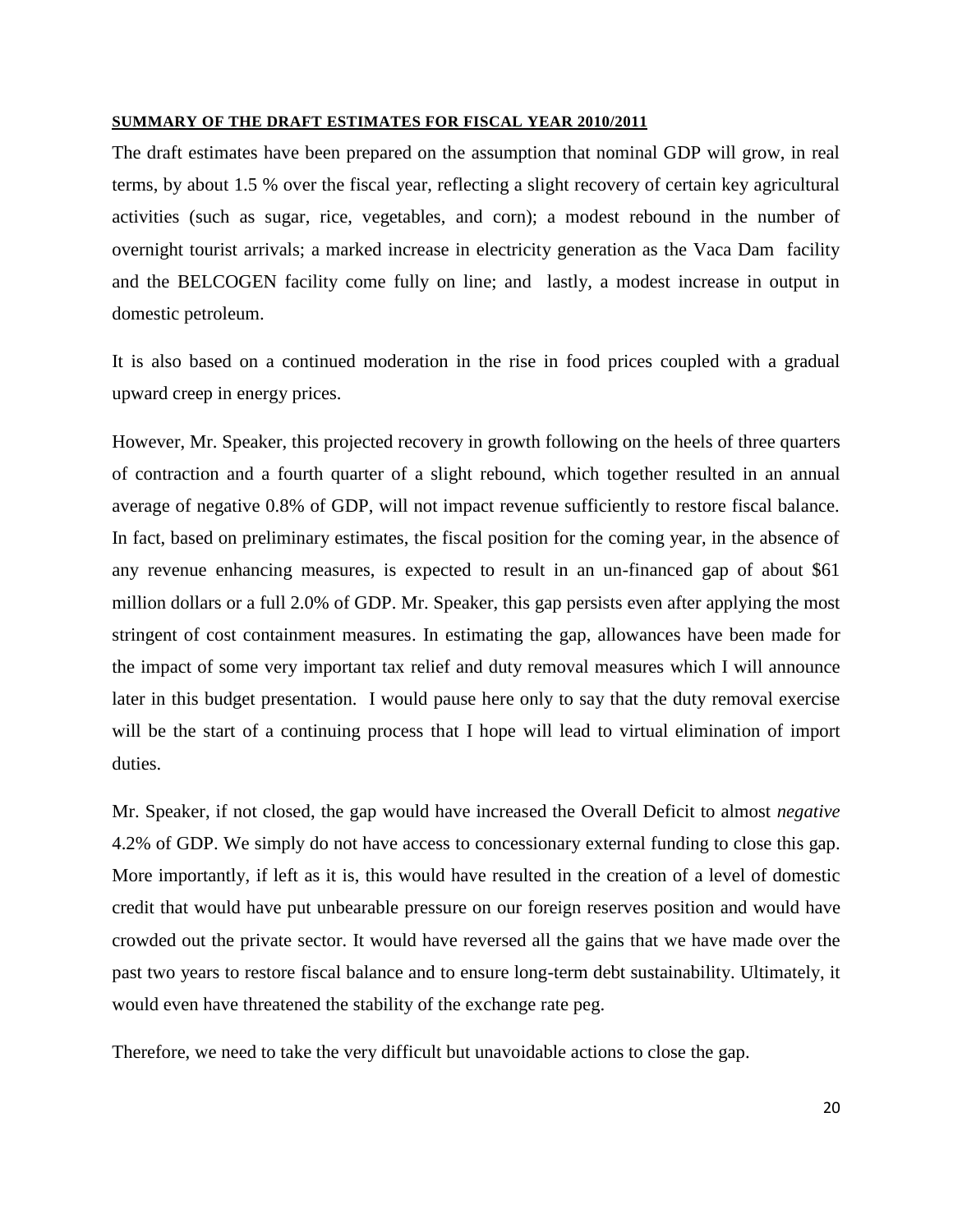We, therefore, propose a set of measures that we have carefully calibrated so that, with only one exception, they fall only on those most able to afford them. Accordingly we will:

## <span id="page-22-0"></span>**NEW TAX MEASURES**

- **Increase Business Tax for the supply of Electricity Services from 1.75% to 6.5%** - projected to yield an additional 10.0 million. This tax is based on the profitability and the perceived ability to pay. It is still far less than such suppliers would be paying if they were under an Income Tax on Profits regime, since we note, according to the PUC, profits in the sector continue to be bountiful.
- Impose an **Excise Tax on Locally Produced Crude Oil** at a rate of \$1.00 per  $\bullet$ barrel – projected to yield \$1.8 million per annum. This is to provide additional revenue to government in view of the increased road maintenance on the Western and Hummingbird Highways necessitated by the transport of the crude oil to the port at Big Creek. I repeat what I said earlier about the need not to destabilize the nascent petroleum industry. But at a time like this, the sole producer cannot be boasting abroad of how well it is doing without being prepared to give a little more to the country and society that have enabled its bonanza.
- **Levy a Social Fee at a rate of 5% on the value of all Goods and Services**   $\bullet$ **imported into an Export Processing Zone** – **projected to yield a further \$3.5 million.** It is felt that a small fee to offset the duty free status of the EPZs would not threaten their operations or their international competitiveness.
- **Press the collection of Outstanding Tax Arrears – expected to yield \$4.2**   $\bullet$ **million.** We are looking at two things here. One is some still outstanding taxes never paid by the previous owners of BTL. The other has to do with land. When the land tax regime was changed by the last government, a howl of protest went up from the big landowners. In consequence, the new dispensation was never implemented, and collections were done by reversion to the status quo. Even so, too many of those same landowners still refuse to pay. The idea now is still only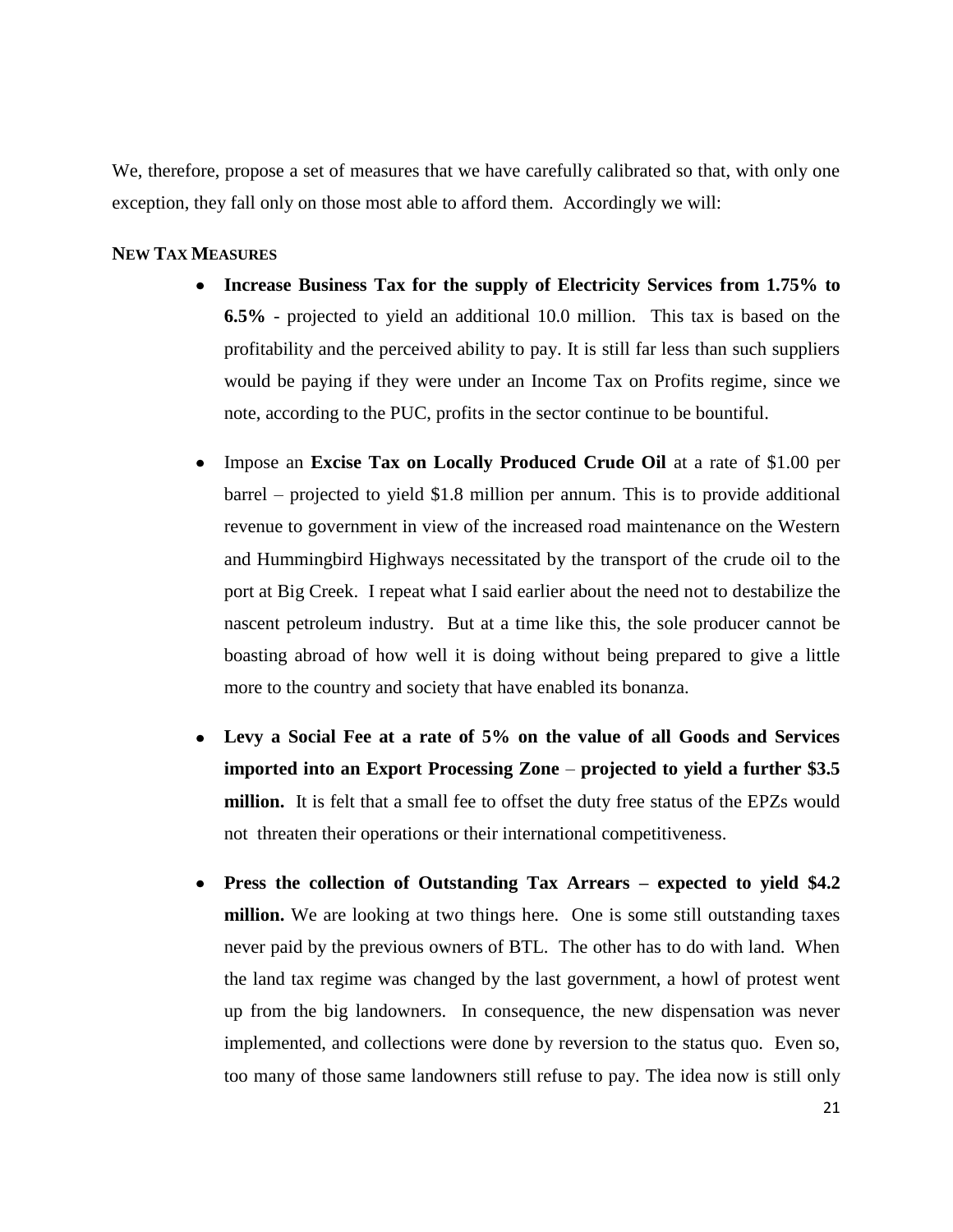to collect at the old, easier rates but to use all available processes to collect at those rates.

**Increase the rate of the General Sales Tax from 10.0% to 12.5 % - projected to yield an additional \$ 42.0 million.** We have had no choice in this matter. And while it may be of small comfort, we point out that even at this new rate, Belize will still have the lowest GST charge in all of CARICOM. Every other state in the region is at a 15% minimum with some at 16 or even 17%.

But even as we raise the GST, we are mindful of our promise to protect the poor and lower income earners. We are therefore also proposing a slew of tax relief measures, designed to insulate the most vulnerable. The GST is a consumption tax, so we want to do two things. The first is to ensure that the absolutely essential items, and in particular foodstuff, will actually see a drop in prices notwithstanding the generalized GST increase. In other words, the basic ingredients for the average Belizean family"s everyday meals, should now see a price drop after this budget.

Second, we want to increase the purchasing power of the fixed income people at the margins.

Accordingly, and starting with the latter point first, we are increasing the basic income tax deduction for employed individuals earning less than twenty four thousand dollars per annum.

## <span id="page-23-0"></span>**TAX RELIEF MEASURES**

**That increase in the basic income tax deduction** for employed individuals earning less than \$24,000 per annum, is from \$19,600 to \$23,600. This in effect would mean that all employed individuals earning less than \$24,000 per annum would be exempt from tax, while those individuals earning more than \$24,000 would continue to be eligible for the current basic deduction of \$19,600. Further, this change will take effect retroactively for the tax basis year commencing 1<sup>st</sup> January 2010. So under this United Democratic Party Government, no person with a salary of \$500 per week or less, will ever again have to pay a single penny in income tax.

It is useful to add here that we have allocated \$3 million as a place holder in the budget in contemplation of the modest improved incentives we are determined to give to our teachers and public officers.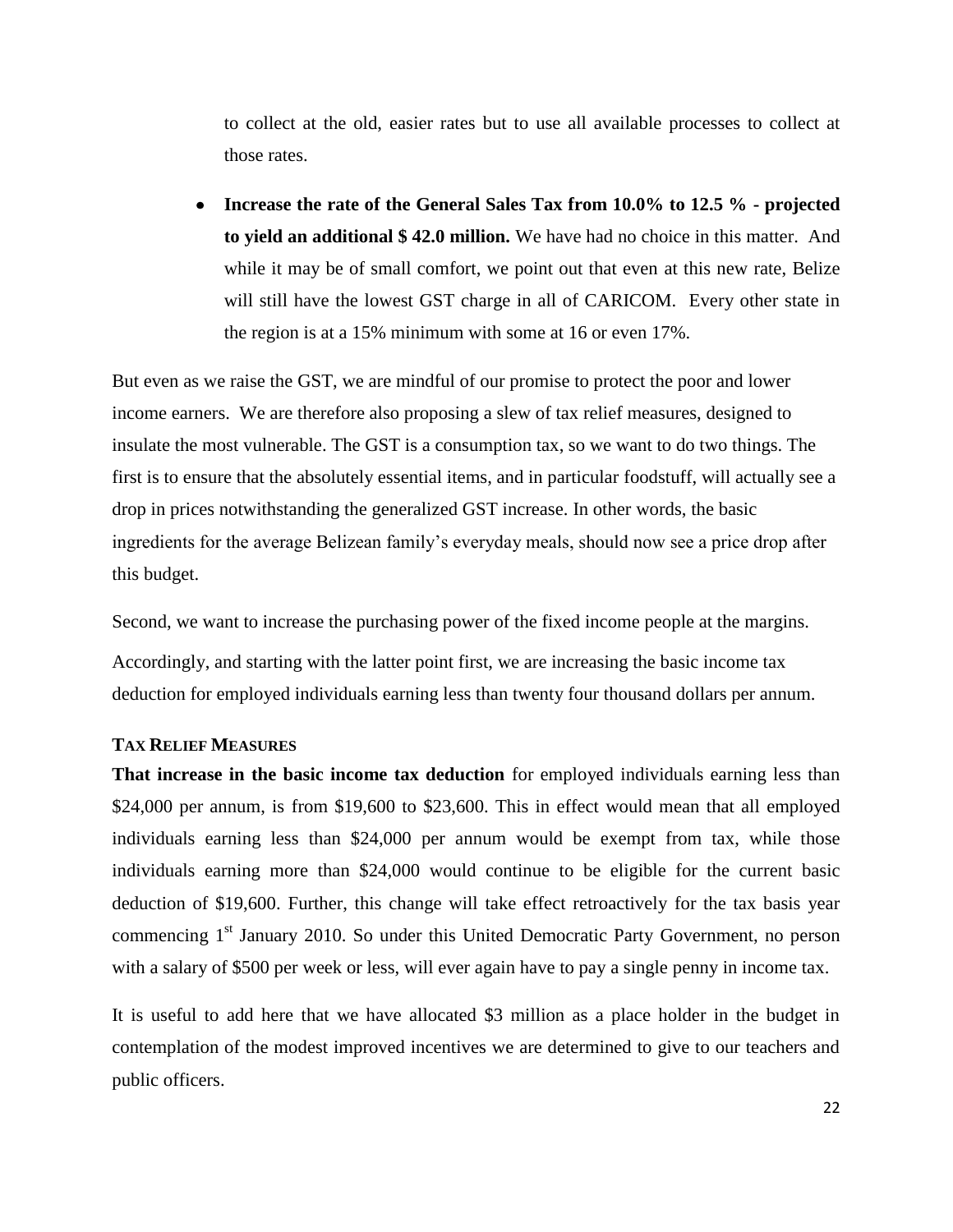Then we come to the **Removal of Import Duty**. We are doing this on a wide range of basic food items, powdered laundry detergents, agricultural equipment and machinery including tractor parts, agricultural packaging materials, and basic school supplies. I say again that we are trying to reach a point at which import duties will be eliminated altogether, save and except only in areas necessary for the protection of local industries. In making this start, we have looked at a list, and in this we have been aided by the Chamber of Commerce, especially of high contraband items. And our import duty busting exercise should also, then, begin to reduce the incentives to corruption.

Mr. Speaker, the import duty removal list includes the following:

| Cooking Oil including          | <b>Breakfast cereals</b>                     |
|--------------------------------|----------------------------------------------|
| Olive oil                      | Cornflakes                                   |
| Ground nut oil                 | Hot chocolate                                |
| Palm oil                       | Cocoa drink mix                              |
| Coconut oil                    | Coffee in all forms                          |
| Mustard Seed oil               | Coffee substitutes                           |
| Rape oil                       | Vitamins and supplements                     |
| Colsa oil                      | Inactive yeasts                              |
| Linseed oil                    | Powdered detergents                          |
| Corn oil                       | School bags                                  |
| Sesame oil                     | <b>Carton</b> boxes                          |
| Other mixtures of cooking oils | Egg boxes and trays                          |
| <b>Hot Dog Sausages</b>        | Rice for sowing                              |
| Luncheon Meat                  | Banana plants                                |
| <b>Potted Meat</b>             | Banana cable-ways (for agriculture industry) |
| Macaroni and cheese dinner     | Irrigation pipes or plastics                 |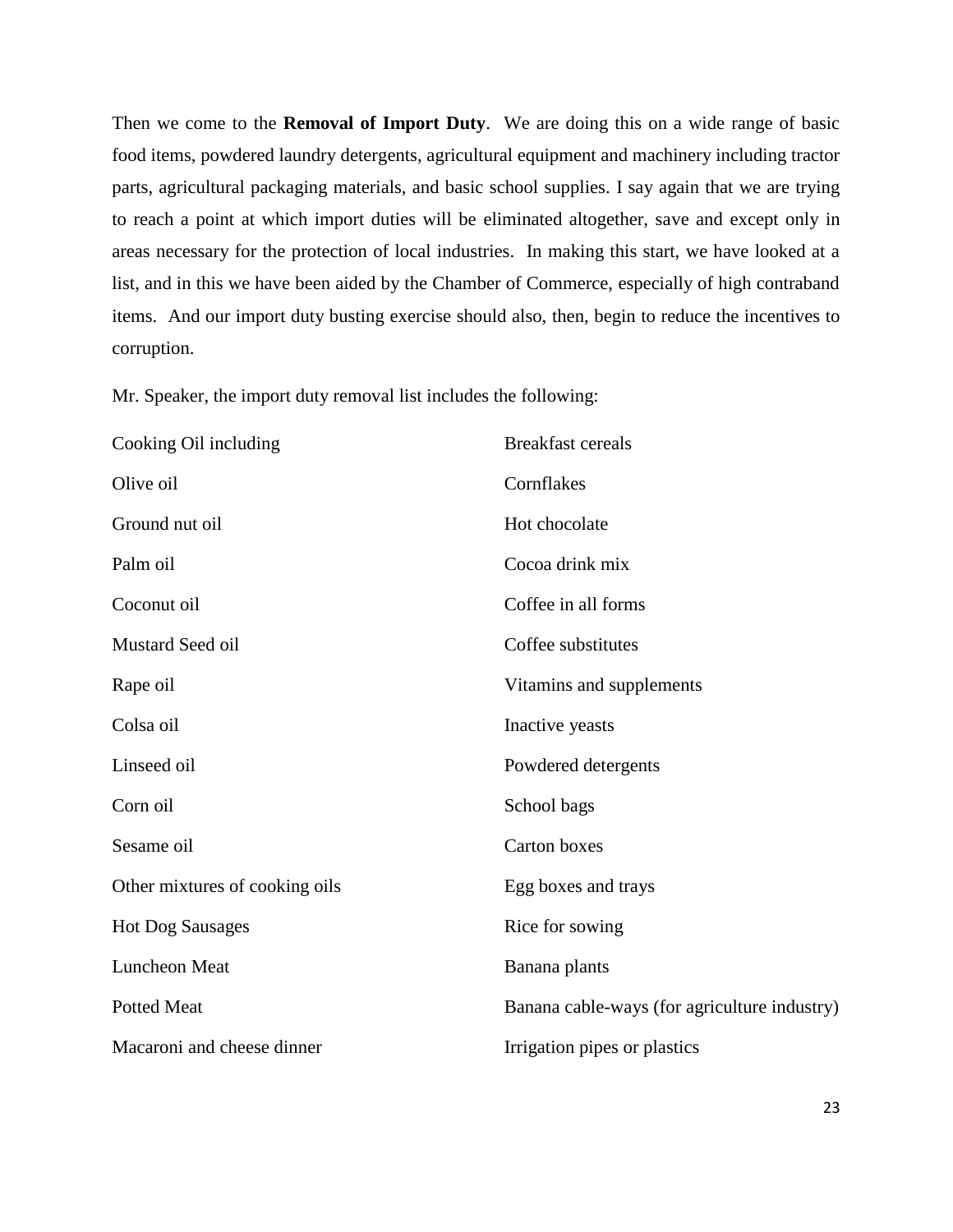| Tractor parts | <b>Washing Machines</b> |
|---------------|-------------------------|
| Refrigerators | Dialysis fluids         |

We are also implementing the **Removal of the General Sales Tax** on a similarly wide range of basic food items, powdered laundry detergent, agricultural equipment and machinery including tractor parts, agricultural packaging materials, and school basic supplies. This list includes the following :

| Soybean Oil                | Vitamins and supplements           |
|----------------------------|------------------------------------|
| <b>Hot Dog Sausages</b>    | Inactive yeasts                    |
| Luncheon Meat              | Powdered detergents                |
| <b>Potted Meat</b>         | School bags                        |
| Macaroni and Cheese Dinner | Banana cable ways (for agriculture |
| <b>Hot Chocolate</b>       | industry)                          |
| Cocoa drink mix            | Irrigation pipes of plastics       |
| <b>Percolated Coffee</b>   | Tractor parts                      |
| <b>Breakfast cereals</b>   | Refrigerators                      |
| Cornflakes                 | <b>Washing machines</b>            |
|                            | <b>Stoves</b>                      |

Mr. Speaker, while this list may not appear to be identical to the list of items from which import duty is being removed, it is simply because some items on the Import Duty Removal List were already free of GST. So to repeat, every single one of the items that I have listed will henceforth carry neither import duty nor GST.

In addition, Mr. Speaker, we will remove the GST on the supply of electricity to consumers who now use up to \$200.00 of electricity per month – up from the current ceiling of \$150.00 per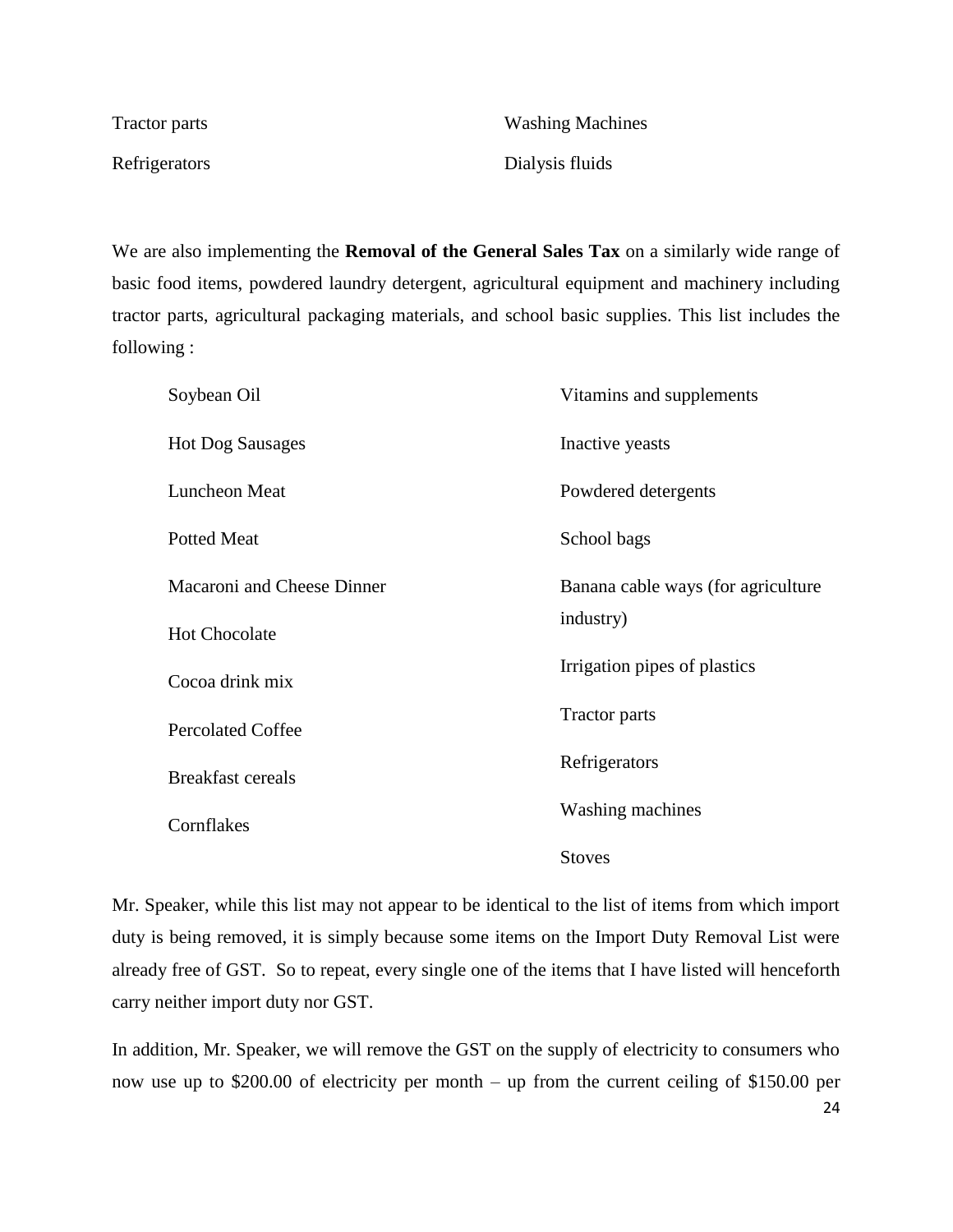month. An Order signed by the Minister will be published in the Government Gazette shortly to give effect to this relief commencing  $1<sup>st</sup>$  April 2010.

Mr. Speaker, in compliance with our **commitment to the tourism industry**, we will also **widen the scope of the import duty waivers we had already legislated for them last year**. We began then by agreeing to across-the-board duty free importation of small buses and vans. The law will be further changed now so that even consumable items imported by small licensed hotel and guest-house operators for the running of their businesses, will be eligible for exemption by the Ministry of Finance. Under this new initiative, bed linens, towels, carpets, restaurant supplies and other furnishings and fixtures will qualify.

Mr. Speaker, in trying to help some particular critical sectors, we have also looked at the sugar industry. We had already implemented an individual, duty free fuel allowance to cane farmers of \$2 per gallon. But the equipment malfunctions at the sugar factory have visited a tremendous misfortune upon the industry. We hear harrowing stories of trucks waiting an entire week to make one delivery. In this scenario, everybody is suffering and there are poor drivers, for example, that can now make only \$25 per week. Government is determined to help. We are, therefore, increasing the fuel allowance to \$2.50 per gallon. The difference between the actual amount of the duty that is waived at the pump, and the new ceiling of \$2.50, will be paid in cash by the government to the farmers.

It is being proposed that both the proposed amendment to the Custom & Excise Duty Act and the proposed GST Act will take effect on  $1<sup>st</sup>$  April 2010.

Taken together these relief measures are a wide-ranging, effective, cost-controlling effort on behalf of the most pressured consumers. Let no one say, Mr. Speaker, that even in a crisis, this government does not look after the poor, the struggling, the middle class. The price of these relief measures is some \$10.5 million in forgone revenue. This sum has already been factored into the estimation of the revenue side of the budget and in the estimation of the un-financed gap of \$61.0 million.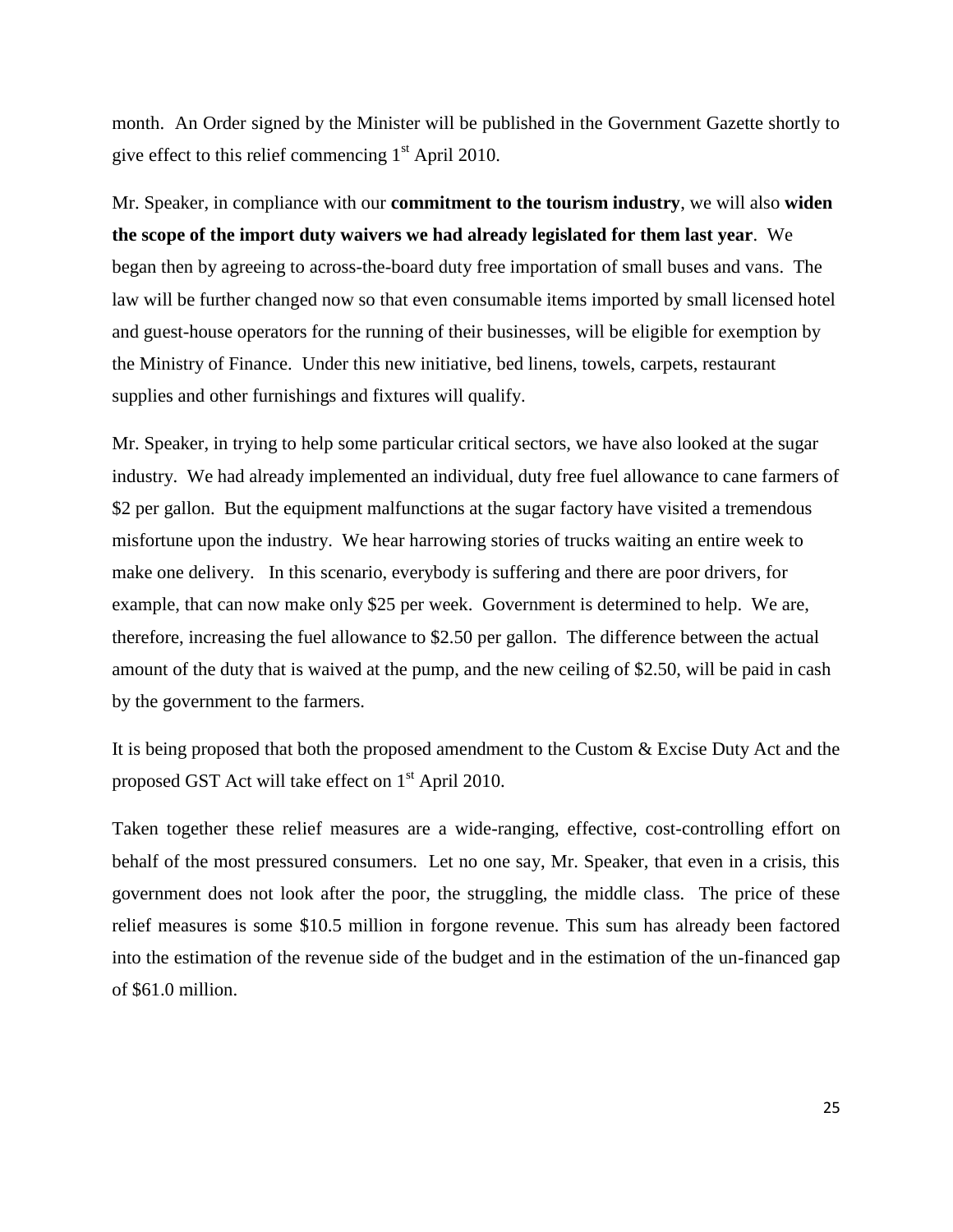Mr. Speaker, for the proposed Budget for Fiscal Year 2010-2011, we have set a preliminary target for the Primary Surplus of 1.76% of GDP and a target for the Overall Deficit of *negative 2.11%* of GDP.

Total Revenue and Grants are estimated at \$811.6 million. This is an increase of \$103.4

million over the expected outturn for last fiscal year. Total Expenditure is estimated at \$876.3million. Taken together, the result is an Overall Deficit, before Amortization, of \$64.7 million, equal to the 2.11% of GDP just mentioned.

Provision for amortization payments has decreased slightly to \$62.9 million, which, when added to the Overall Deficit, results in an Overall Financing Requirement of \$ 127.7 million.

| Summary of Draft Estimates 2010/2011 and |           |           |
|------------------------------------------|-----------|-----------|
| Outturn for FY 2009/2010 - (Bz\$million) |           |           |
| Projected<br>Draft                       |           |           |
|                                          | Outturn   | Estimates |
|                                          | 2009/2010 | 2010/2011 |
| <b>Total Revenue and Grants</b>          | 718.2     | 811.6     |
| <b>Total Expenditure</b>                 | 799.8     | 876.3     |
| <b>Primary Balance</b>                   | 24.4      | 54.0      |
| As % of GDP                              | 0.83%     | 1.76%     |
| <b>Overall Deficit</b>                   | (81.6)    | (64.7)    |
| As % of GDP                              | $-2.79%$  | $-2.11%$  |
| Amortization                             | (69.9)    | 62.9      |
| <b>Financing Requirement</b>             | (151.5)   | (127.7)   |
| GDP in current market prices             | 2,925     | 3,071     |

This financing requirement will be met from the following already secured sources of financing:

- 1) Draw-downs of approximately US\$41.7 million in project-related loans already committed for the Capital III Program
- 2) A Drawdown of the Second Tranche of US\$7.5 million from the IDB Social Sector Support Policy Based Loan.
- 3) A Drawdown of US\$10.0 million from a new Republic of China (ROC) Budget Support Loan, and
- 4) A Moderate Amount of Domestic Financing equivalent to US\$4.7 million drawn from GOB account balances currently held on deposit in the Central Bank and other Commercial Banks in Belize.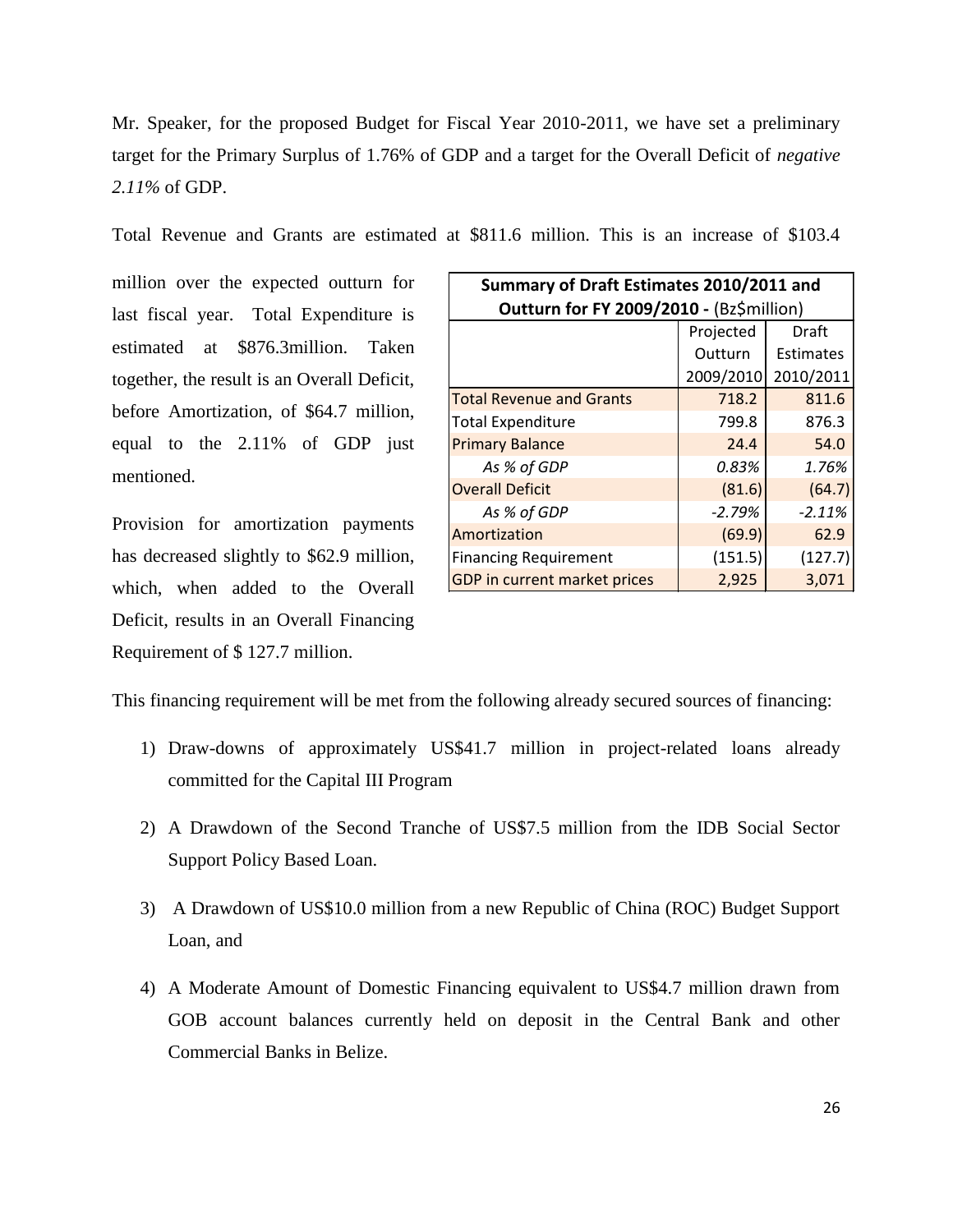Mr. Speaker, you will see that we continue to finance our capital program largely through borrowings from bilateral and multilateral sources, largely on concessionary terms which have lower than market interest rates and long repayment periods. This is the third budget presentation since this government has taken office, and this is the third time that we do not propose to engage in any borrowing on commercial terms. Limiting our financing sources to long-term concessionary debt is an essential component of our strategy to achieve long-term debt sustainability and to improve our international credit ratings.

#### <span id="page-28-0"></span>**ESTIMATES OF REVENUE 2010/2011**

The Draft Estimates of Revenue and Grants are comprised of \$784.3 million in Recurrent Revenue, \$4.8 million in Capital Revenue and \$22.5 million in Grants.

Recurrent Revenue is made up of \$703.5 million in Tax Revenue and \$80.8 million in Non-Tax Revenue.

The rise of \$109.7 million in Recurrent Revenue over last year's outturn is attributed to the following:

- 1) A \$52 million rise in receipts from the General Sales Tax. Some \$42.0 million of this is directly attributed to the increase from the proposed increase in the rate of GST, while the remainder is expected from the rebound in GDP growth and from enhanced revenue administration.
- 2) A \$32 million increase in collections from the Business Tax. Some \$10 million of this sum is expected to come from the new rate being applied to the supply of electricity services, while another \$20 million is due from improved registration, auditing, and assessments, and also particularly concentrating on the larger and on new taxpayers.
- 3) A \$4.8 million rise in Company Tax to total \$31.6 million. Almost all of this total is derived from Income Taxes on Local Petroleum Operations.
- 4) An increase of \$4.0 million in Petroleum Royalties to \$18 million; and
- 5) A new inflow of \$1.8 million for an Excise Tax on locally produced crude oil; and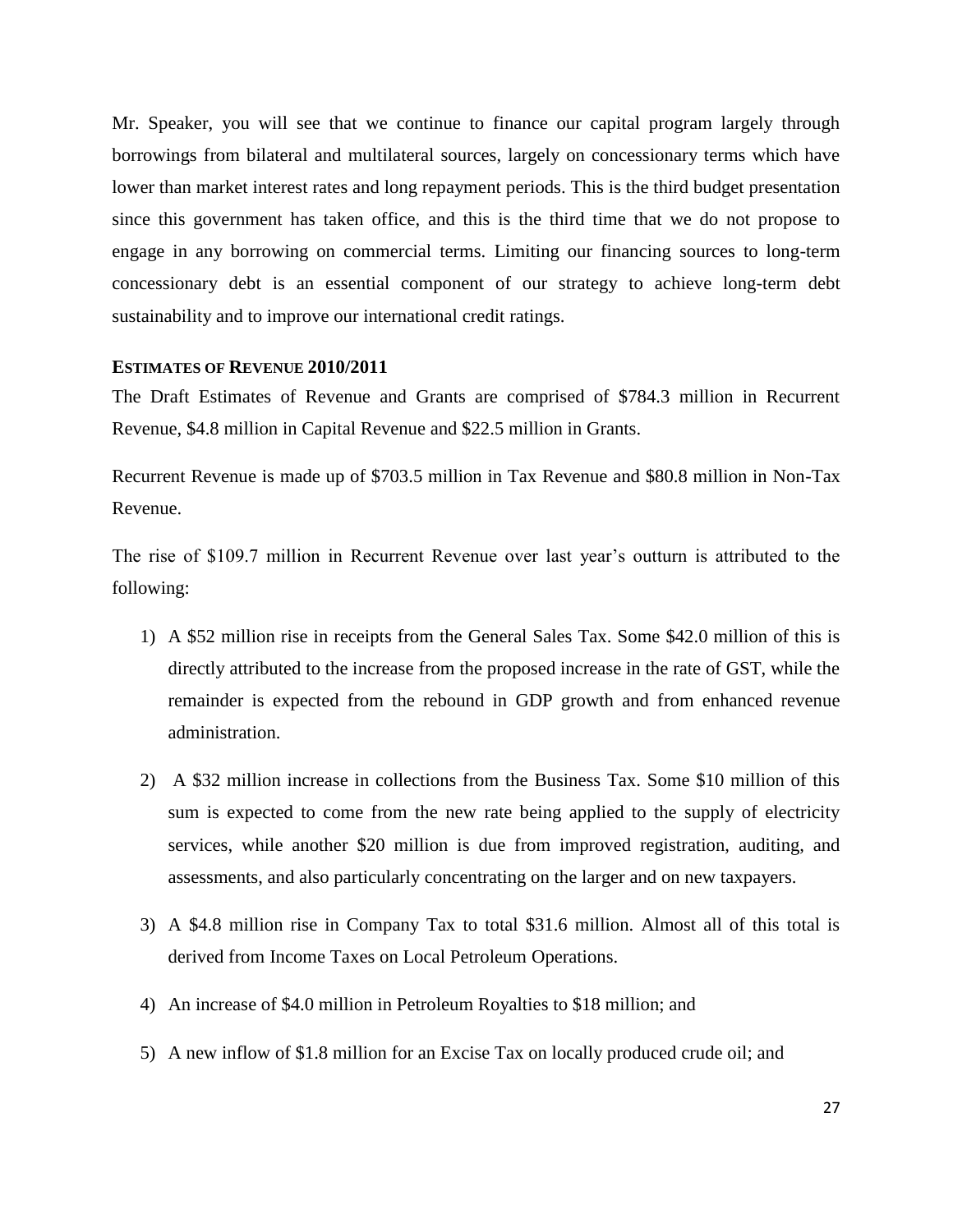6) A further \$15. 0 million in additional inflows from a number of smaller taxes and fees.

Capital Revenue is estimated to increase only modestly by \$0.6 million to \$4.8 million from the sale of crown land to citizens who have fulfilled the conditions of their leases and now are in the process of converting to freehold titles. We do not anticipate any sale of large parcels of land in the upcoming year, as it is the policy of this Government to limit the sale of land to productive purposes only and give preference to small farmers and to the ordinary citizen and first-time land

buyers. Gone is the practice, so often used by the last Government, of selling crown land, including cayes, to cronies at give-away prices. This was so that such individuals in turn could "flip" or re-sell the land, sometimes within hours of receiving title, at current market prices. In the process, they would obtain obscene windfall profits at the expense of the national treasury.

| <b>Summary of Revenue and Grants</b> |           |                  |
|--------------------------------------|-----------|------------------|
| (Bz\$ million)                       |           |                  |
|                                      | Projected | Draft            |
|                                      | Outturn   | <b>Estimates</b> |
|                                      | 2009/2010 | 2010/2011        |
| <b>Total Revenue and Grants</b>      | 718.1     | 811.6            |
| <b>Total Revenue</b>                 | 678.8     | 789.1            |
| <b>Current Revenue</b>               | 674.6     | 784.3            |
| <b>Tax Revenue</b>                   | 594.9     | 703.5            |
| Taxes on Income & Profits            | 207.3     | 247.5            |
| <b>Taxes on Property</b>             | 4.1       | 7.0              |
| Taxes on Goods & Services            | 217.5     | 273.1            |
| International Trade & Transactions   | 166.0     | 175.8            |
| <b>Non-Tax Revenue</b>               | 79.7      | 80.8             |
| Property Income                      | 10.7      | 6.9              |
| Licenses                             | 10.1      | 11.8             |
| Other                                | 58.9      | 62.0             |
| <b>Capital Revenue</b>               | 4.2       | 4.8              |
| Grants                               | 39.3      | 22.5             |

As was the case last fiscal year, we again do not anticipate receiving any significant new commitments of grant resources from our bi-lateral and multilateral partners. Nor do we expect to receive much in the way of long term financing from the purchase and resale of petroleum products under the PetroCaribe Accord, as such activity has virtually been suspended due to an absence of appropriate storage and distribution facilities.

However, we do expect to receive continuing support from the Caribbean Development Bank through its Basic Needs Trust Fund Programme; from the United Kingdom through the last cycle of the Commonwealth Debt Initiative Program; and from the European Union through its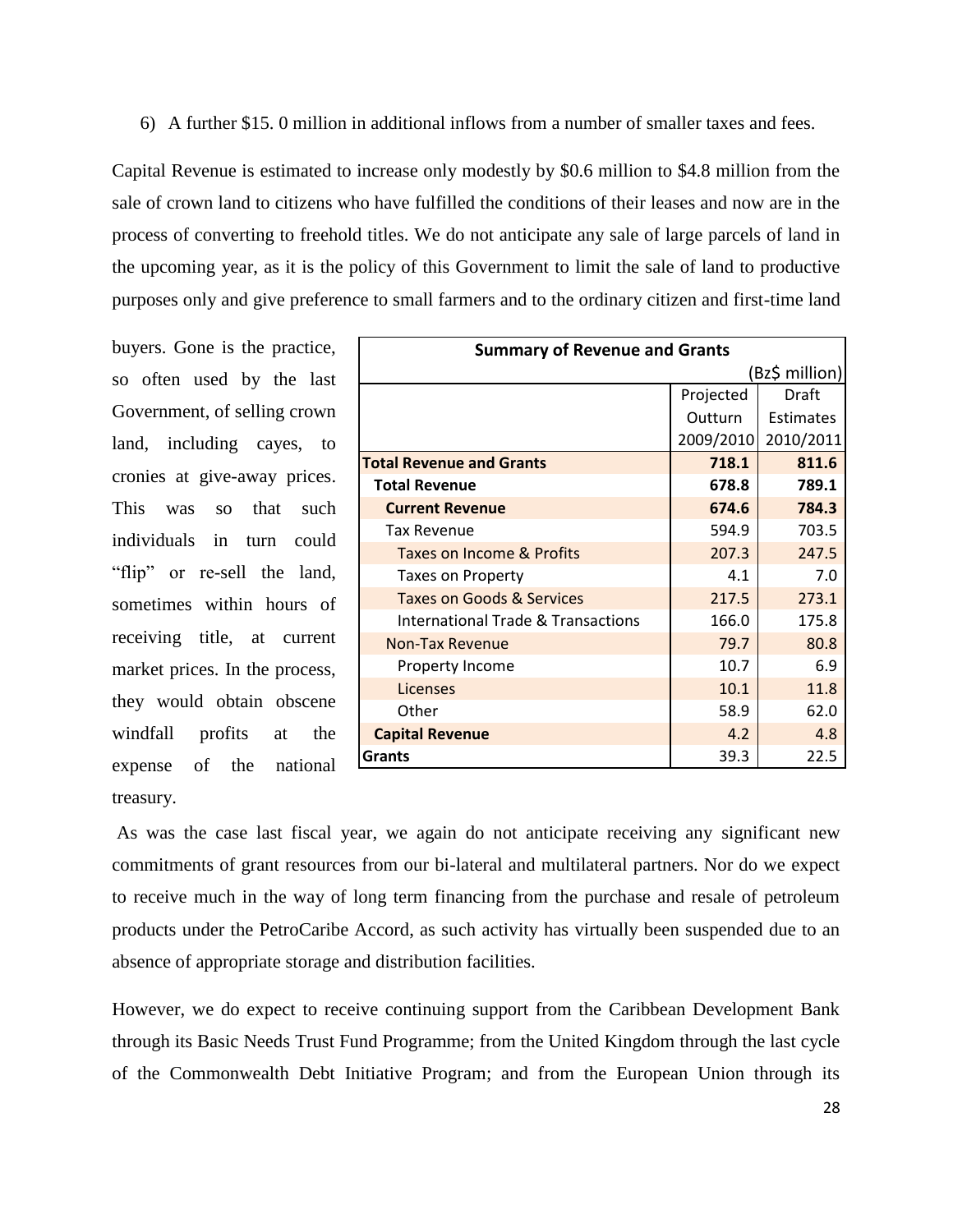Accompanying Measures for the Sugar and Banana Programmes. Altogether we expect to receive some \$22.5 million in grants from these sources. Mr. Speaker, in the course of this fiscal year, we have established project implementation units in the Ministry of Works and in the Ministry of Agriculture, specifically to manage the EU Sugar and Banana Support Programs, in order to ensure timely and efficient use of the EU grant resources.

## <span id="page-30-0"></span>**ESTIMATES OF RECURRENT EXPENDITURE 2010/2011**

The Draft Estimates of Recurrent Expenditure propose a total of \$721.6 million up from an outturn of \$674.0 million in the year before. The proposed increase of \$47.6 million reflects the almost inexorable upward creep in wages and salaries due to annual salary increments; and the filling of some vital posts, particularly in the Health and Education Sectors and in the Security Services.

The provision for Pension and Gratuities remains stable at around \$50 million. However,

according to our actuaries that have studied the Government pension scheme, this is but a temporary pause in the otherwise escalating long-term pension liabilities. With the assistance of the IDB, the Government is currently assessing the Pension Scheme to come up with possible options for its reform.

| <b>Summary of Expenditure</b>                |           |                  |
|----------------------------------------------|-----------|------------------|
|                                              |           | (Bz\$ million)   |
|                                              | Projected | Draft            |
|                                              | Outturn   | <b>Estimates</b> |
|                                              | 2009/2010 | 2010/2011        |
| <b>Total Expenditure</b>                     | 799.8     | 876.3            |
| <b>Current Expenditure</b>                   | 674.0     | 721.6            |
| <b>Wages and salaries</b>                    | 270.9     | 291.2            |
| Pensions                                     | 49.8      | 50.4             |
| <b>Goods and services</b>                    | 247.3     | 261.2            |
| Interest payments & other charges            | 106.0     | 118.8            |
| <b>Capital Expenditure &amp; Net Lending</b> | 125.8     | 154.7            |
| Capital II                                   | 50.5      | 65.2             |
| <b>Capital III</b>                           | 68.8      | 83.0             |
| Net lending                                  | 6.5       | 6.5              |
| Amortization                                 | (69.9)    | (63.0)           |

Government is proposing an allocation of \$261.1 million in the Goods & Services line to cover essential payments for material and supplies to Education and Health, for grants to educational institutions, for foodstuff for the Police Department and the Belize Defence Force, for utilities bills and for street-lighting, and for the supply of fuels and lubricants for the Government vehicle fleet.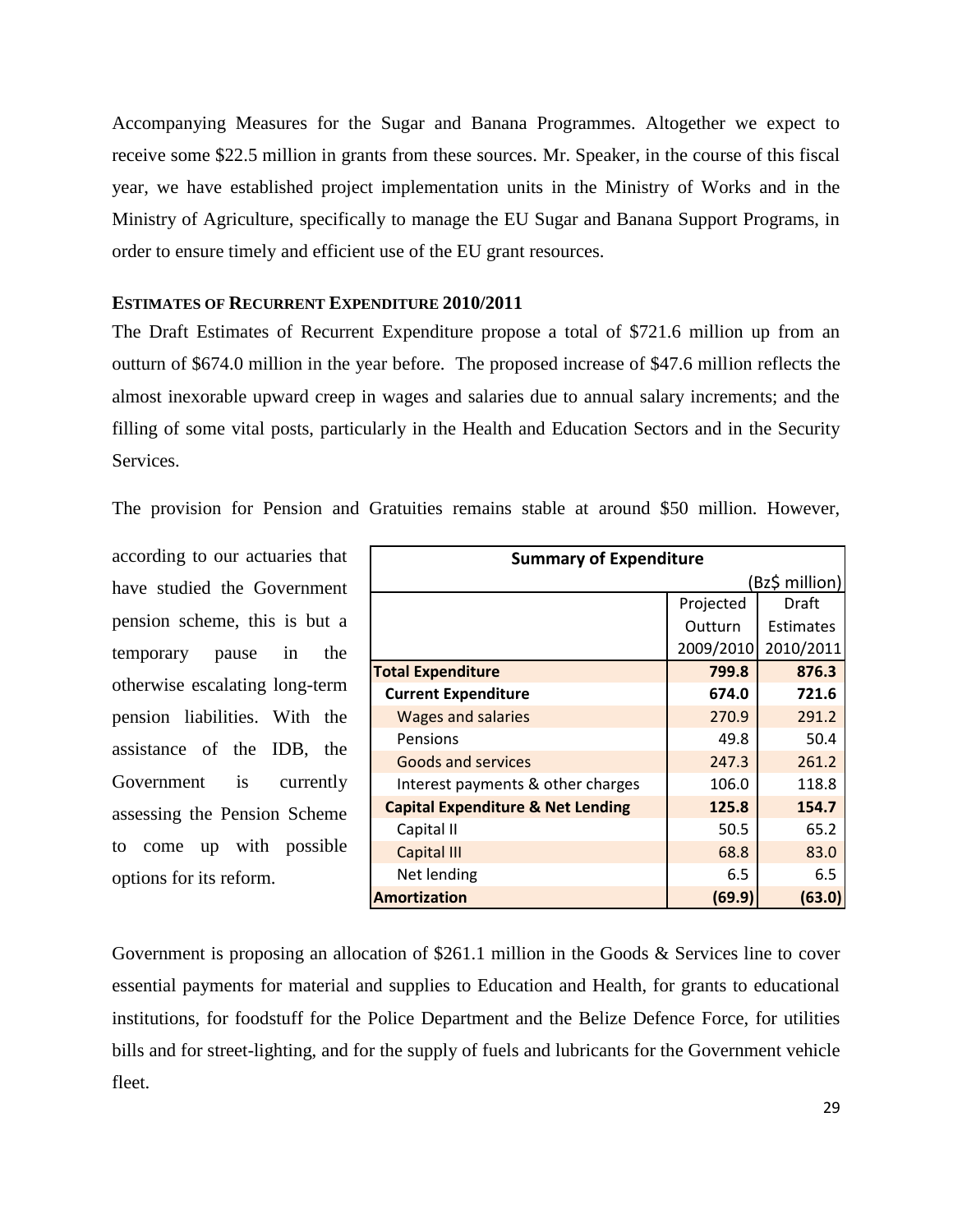In addition, the Government is providing a small increase of \$0.8 million to the NHI Budget to boost enrollment in the areas of coverage in the Southern Region bringing the total allocation to this program to \$14.0 million.

In the Recurrent Budget, we are also proposing some \$118.6 million dollars to meet interest payments on our debt obligations for the year. The amount required is approximately \$12.9 million more than the previous year. This is due in large part to the increase, or step-up, in the rate of interest rate on the so called Super Bond. The increase which is from 4.25% to 6.00% per annum will require an additional US\$10 million in budgetary resources annually for the next two years. This demand is offset somewhat by lower debt requirements in respect of some other small loans and debt obligations, bringing the net increase in the debt service requirement to \$12.9 million.

Following generally-accepted international public finance methodology, we are providing separately a further sum of \$62.9 million to meet amortization payments. This is lower by some \$6.9 million over last year's amortization requirement because we have by now fully retired the medium-term debt to CASCAL BV for the re-purchase of the shares in BWSL.

While the amortization is not included in the recurrent budget, it is nevertheless, a very real cashobligation which represents a priority call on the financial resources of the Government. This sum is included in the overall financing requirement of the budget which in total sums to \$127.7 million.

## <span id="page-31-0"></span>**ESTIMATES OF CAPITAL EXPENDITURE 2010/2011**

Mr. Speaker, Government is proposing to allocate some \$148.0 million in its capital program in Fiscal Year 2010-2011. In the locally funded Capital II Program we propose to spend some \$65.2 million mainly on small projects, and on meeting our counterpart commitments for externally funded project in the Capital III Program. As tight as the financial situation currently is, and as small as is the recurrent balance, we have not forgotten the poor and the economically disadvantaged. In this Capital II Program, we have set aside a total of \$6.0 million to fund three pilot programs aimed directly at poverty alleviation and social support. These are, as I have earlier mentioned, a pilot Conditional Cash Transfer Program funded at \$4.0 million, a Food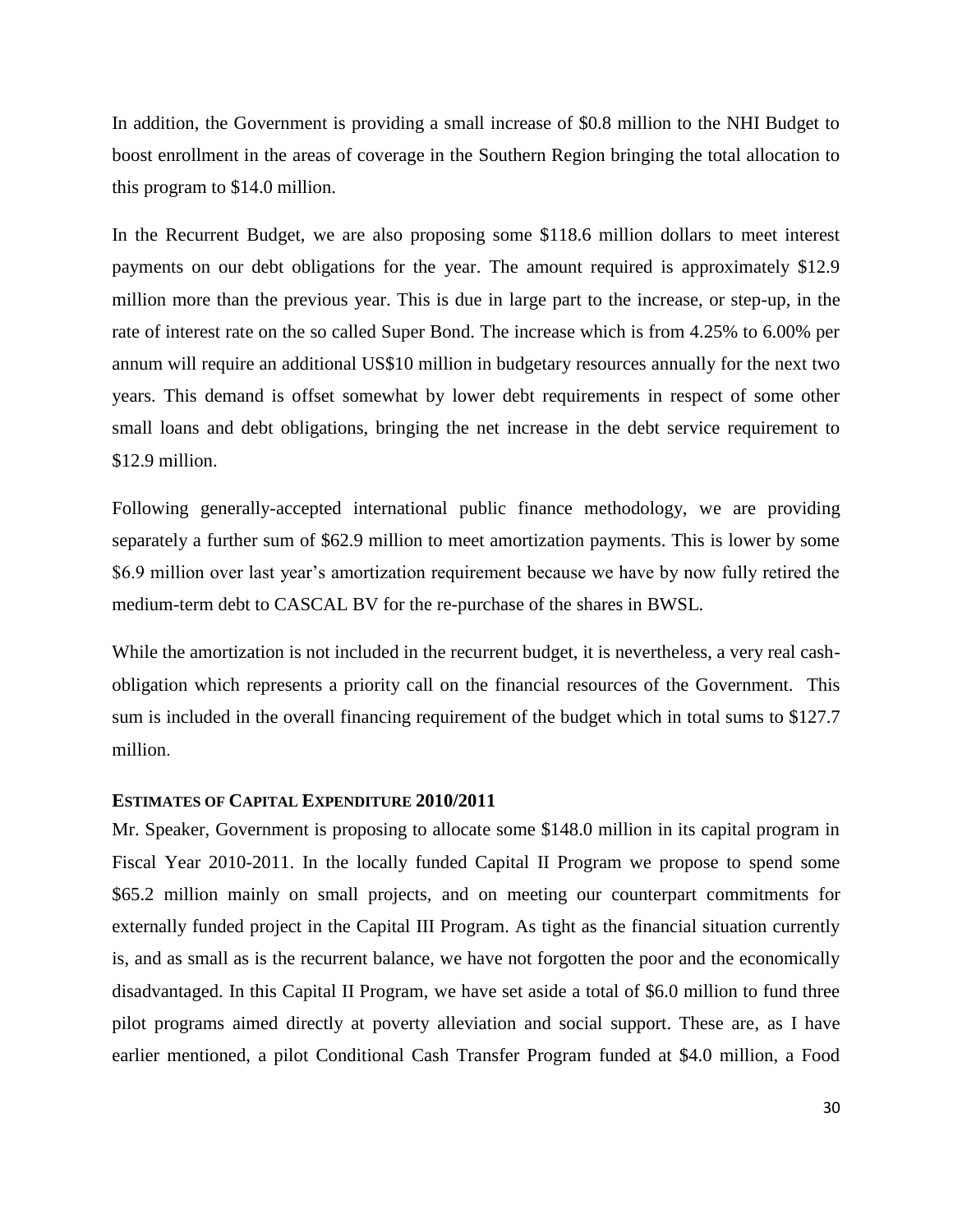Assistance Program budgeted at \$1.0 million, and a Apprenticeship Program also at \$1.0 million. In addition, we have provided a further \$1.0 million to the Ministry of Works to continue the very successful Belize City Urban Rejuvenation Program.

The Capital III [externally funded] program makes provision for \$83.0 million which includes the following *new* Projects:

- 1) \$3.0 million from CABEI for new facilities at the new Santa Elena- Corozal Crossing
- 2) \$3.0 million from the IDB for the Third GOB-IDB Land Management Programme
- 3) \$4.0 million from CABEI and IFAD for a new Rural Finance Programme
- 4) \$2.0 million from IDB for the new Agricultural Services Program
- 5) \$8.0 million from OFID Fund for Lot B of the Big Falls to Jalacte Road
- 6) \$3.0 million from the World Bank for the new Municipal Development Project

In addition to these new Projects, we will continue the implementation of the following priority projects which are currently underway:

- 1) \$5.0 million this year from the EU for the Sugar Support Programme, with a possibility of going much higher depending on implementation,
- 2) \$4.1 million from the IDB and OFID Fund for the Solid Waste Management Project,
- 3) \$5.0 million from the IDB for the Sustainable Tourism Project,
- 4) \$8.0 million from CDB for the Placencia Road Upgrading Project,
- 5) \$\$6.0 million from CDB for the Kendal and Mullins River Bridges,
- <span id="page-32-0"></span>6) \$4.0 million from CDB for the BNTF and the Social Investment Fund Programmes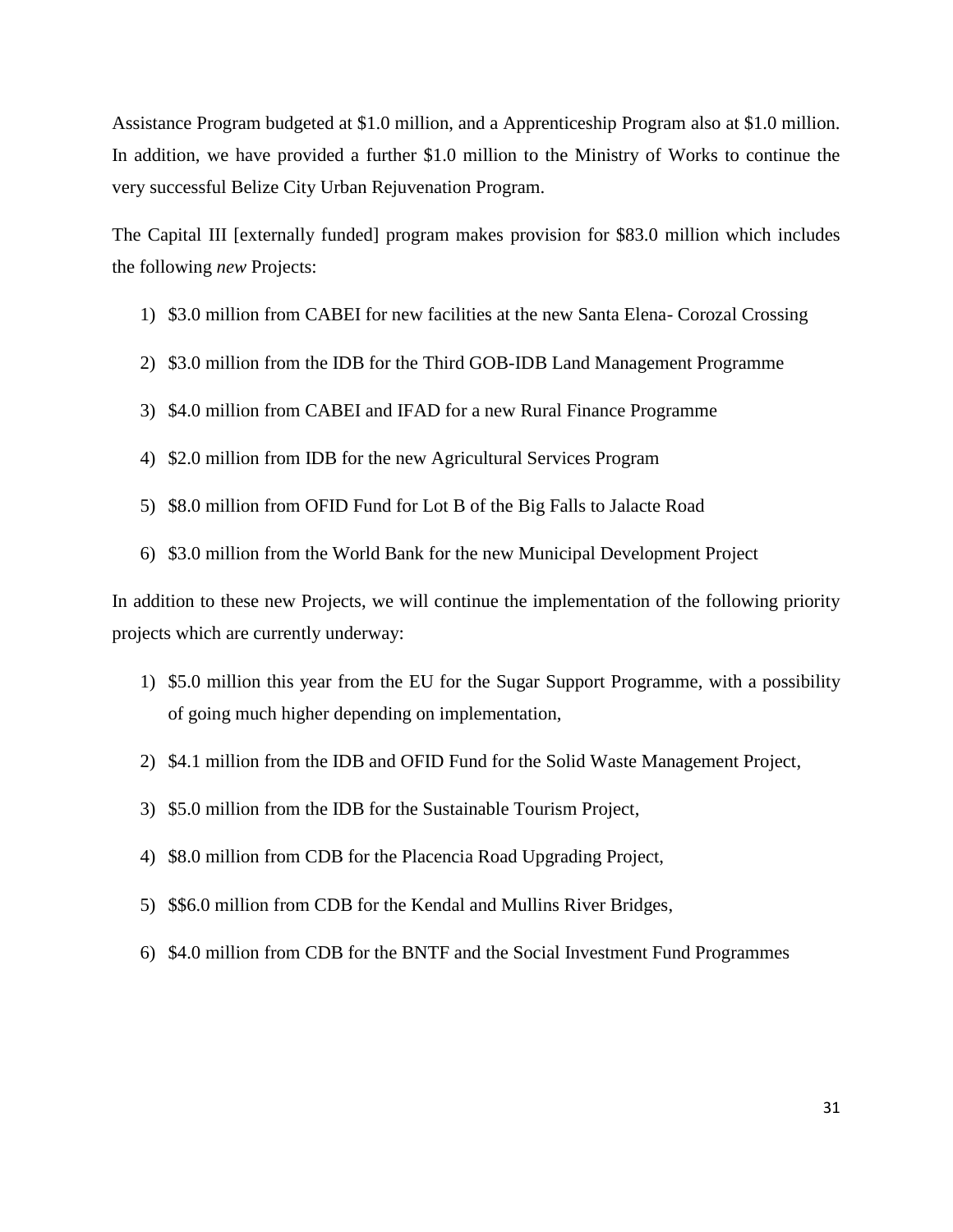#### **REFORM MEASURES IN TRAIN**

#### <span id="page-33-0"></span>**REFORM OF PUBLIC FINANCIAL MANAGEMENT**

Mr. Speaker, transparency in our public financial management and procurement systems, transparency and reform must continue to rule the day.

The Public Expenditure and Financial Accountability (PEFA) Assessment Report, which was funded by the European Union (EU) was completed in January 2009 and the purpose of the evaluation was to assess the current status of the Belize Public Financial Management (PFM) system. The Report concluded that the PFM system in Belize is not working well and is, in fact, performing below an average standard and in some areas is performing well below the standard.

My Government is committed to the reform of the PFM system and, with the help of the Inter-American Development Bank (IDB), is implementing a program to institutionalize fiscal transparency and discipline. Recognising the need for a comprehensive and integrated reform plan we agreed, early in our administration, to a Country Strategy with the IDB focusing on instituting good governance and ensuring an improved quality of life for all Belizeans. One of the principal medium-term pillars of this strategy is to ensure sound fiscal management and transparency and, in particular, address the key vulnerabilities identified in the PEFA Assessment. The work to strengthen and make safe the Finance and Audit Act is also complete. A legal drafter is being retained to put it all in legislative language with penalties for ministers and public officers that violate the provisions. The bad old days of the PUP, the impunity with which orders and regulations were regulated, the wholesale making off with and diversion of public monies, are gone forever.

Mr. Speaker, this is my Government"s third budget and I am happy to report that we have made significant progress in addressing several of the weaknesses identified in the PEFA Assessment. During the first two years of my administration, we engaged the Belizean public in consultations on the budget to improve the formulation of the budget and fiscal policy. This year, we have taken a further step in setting expenditure ceilings within which Ministries were asked to prepare their budget submissions, which were discussed with the Ministries of Finance and Economic Development for the first time in several years. Ministries were also asked to provide details of their procurement plans and profiles of their cash requirements through the year. Payments will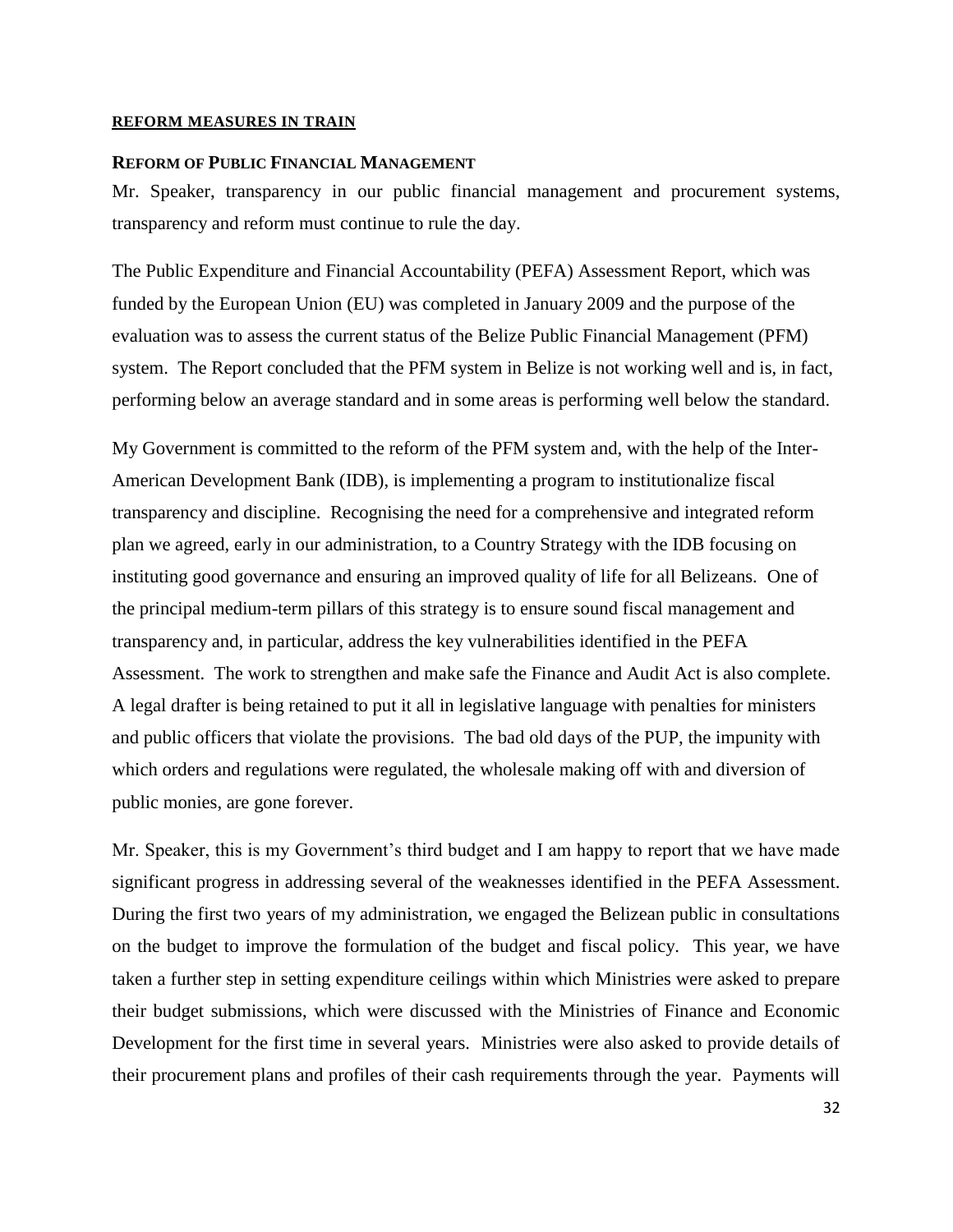not be made by the Treasury unless they conform to previously agreed procurement and cash plans. Ministries will be responsible for ensuring that financial rules and controls are correctly applied, while the Ministry of Finance will establish an inspection unit to check on their performance. The Treasury will be reorganised so that reporting and accounting for revenue and expenditure, cash and debt can be radically improved. The revenue departments participated in the forecasting of the revenue envelope and were actively engaged in the discussions on improving collections and increasing efficiency.

Mr. Speaker, the draft budget for fiscal year 2010/11 includes a Medium-Term Fiscal Framework (MTFF) for the next three years, namely, 2010/11, 2011/12 and 2012/13. This Honourable House is being asked to agree the budget for the first year only as the second and third years are indicative budgets for the next two years; indicative of expected revenue and expenditure and assuming no change in fiscal policy. You will note Mr. Speaker that four ministries have submitted budgets over this three-year horizon. All ministries will eventually be required to prepare medium term budgets but we must first build technical capacities in the ministries.

Mr. Speaker, Cabinet approved a framework in November last year for the drafting of legislation to improve the formulation and reporting of fiscal policy through greater discipline, transparency and accountability. The framework focuses on setting standards of transparency for the Government's fiscal policy strategy and outturns through reporting rather than setting binding quantitative rules. My Government is committed to establishing a new fiscal framework aimed at producing better fiscal outcomes, and favours legislation that will prescribe procedural rules that will increase transparency throughout the entire budget process, that is, from preparation to monitoring and reporting.

With the assistance of the World Bank, Belize is implementing a small project aimed at developing and sustaining institutional capacity in the areas of external audit and public procurement with focus on the Audit Department and the Contractor-General"s Office.

Mr. Speaker, we are earnest in our quest for comprehensive reform and greater openness and efficiency in our PFM system.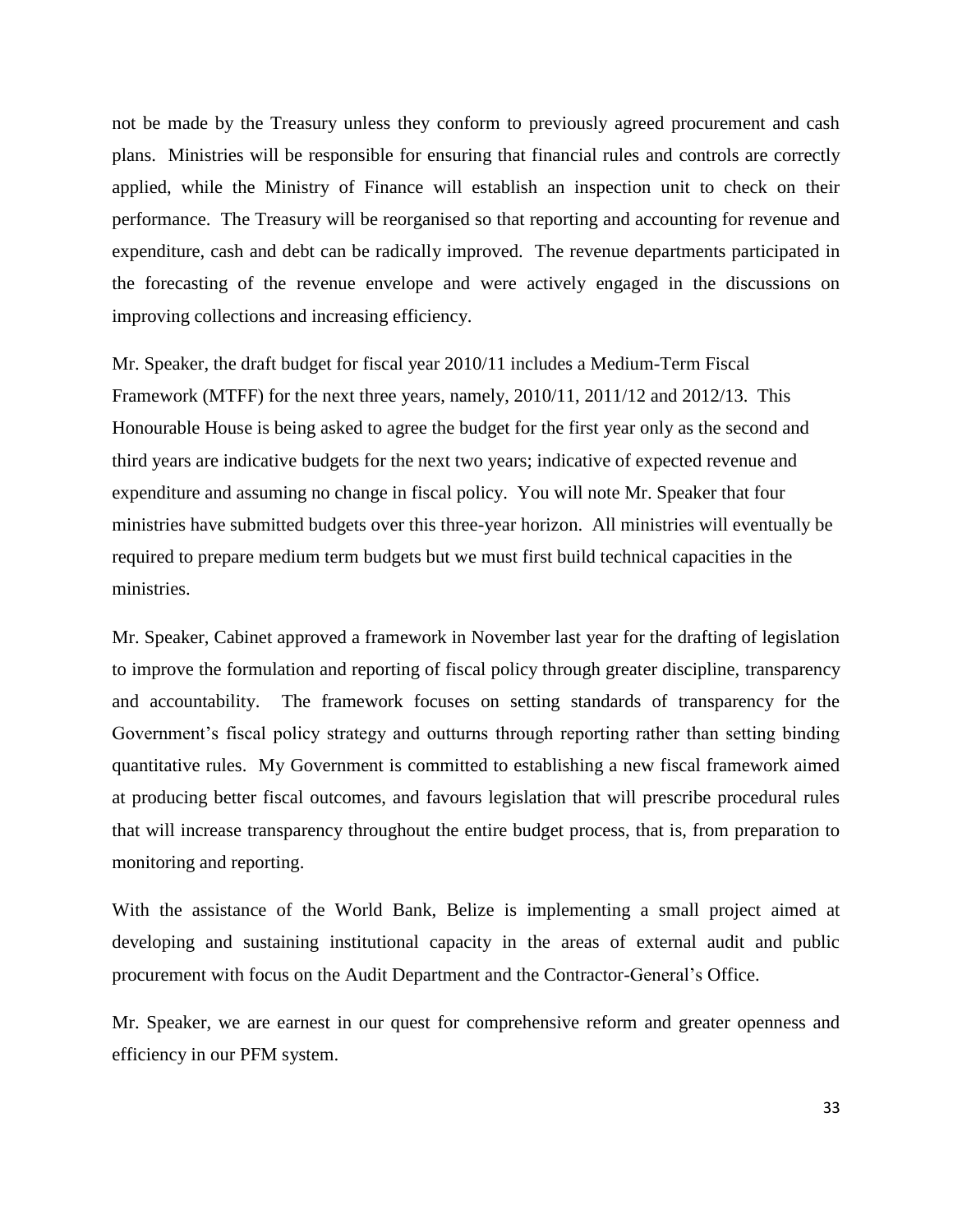#### <span id="page-35-0"></span>**MULTI-YEAR BUDGET**

Mr. Speaker, an aspect of reform that follows naturally from this package of measures has to do with multi-year budget framework. During the past year, we embarked on the first phase of a multi-year budgeting process, which involved four Government Ministries and the three main revenue departments. The select Ministries vary as regards the size of their budget but included the Ministries of Education and Human Development, representing the social sector, the Ministry of Agriculture, from the economic sector, and the Ministry of Works, whose activities are in the infrastructure sector.

Technical Assistance from both CARTAC and the IDB assisted the Government and particularly the staff at these Ministries and departments to develop their capacity in making medium term projections. An advantage of preparing forward budget estimates is that it provides a framework to evaluate the cost and timeframe needed to implement projects especially those that require more than a year to execute. Also, line Ministries will also be held more accountable for the delivery of outputs based on a set of performance indicators.

The multi-year budgeting that we are implementing will offer a three-year set of rolling fiscal forecasts that will be updated periodically. Year one will relate to the proposed estimates for FY 2010/2011, while year two and year three will be for FY 2011/2012 and FY 2012/2013, respectively. Next year, the current year two forecasts will form the basis of the budget for FY 2011/2012, the current year three figures will be updated and a new set of projections will be added for FY 2013/2014.

Even a cursory analysis of the medium term fiscal framework shows a steady rise in debt service payments and escalating from \$122.8 million in FY 2011/2012 to \$149.1 million in FY 2012/2013. Clearly, the fiscal impact cannot be understated given the existing constraints on our revenue base and the ever pressing demands of Belize"s social and economic services and infrastructure. While I cannot say too much at this stage, we are working on a plan to comprehensively conserve forest resources, sequester carbon, and engage in swaps or trading that will realize some non-traditional revenues to assist in taming this otherwise ungovernable debt monster bequeathed us by the PUP. The UDP will find a way.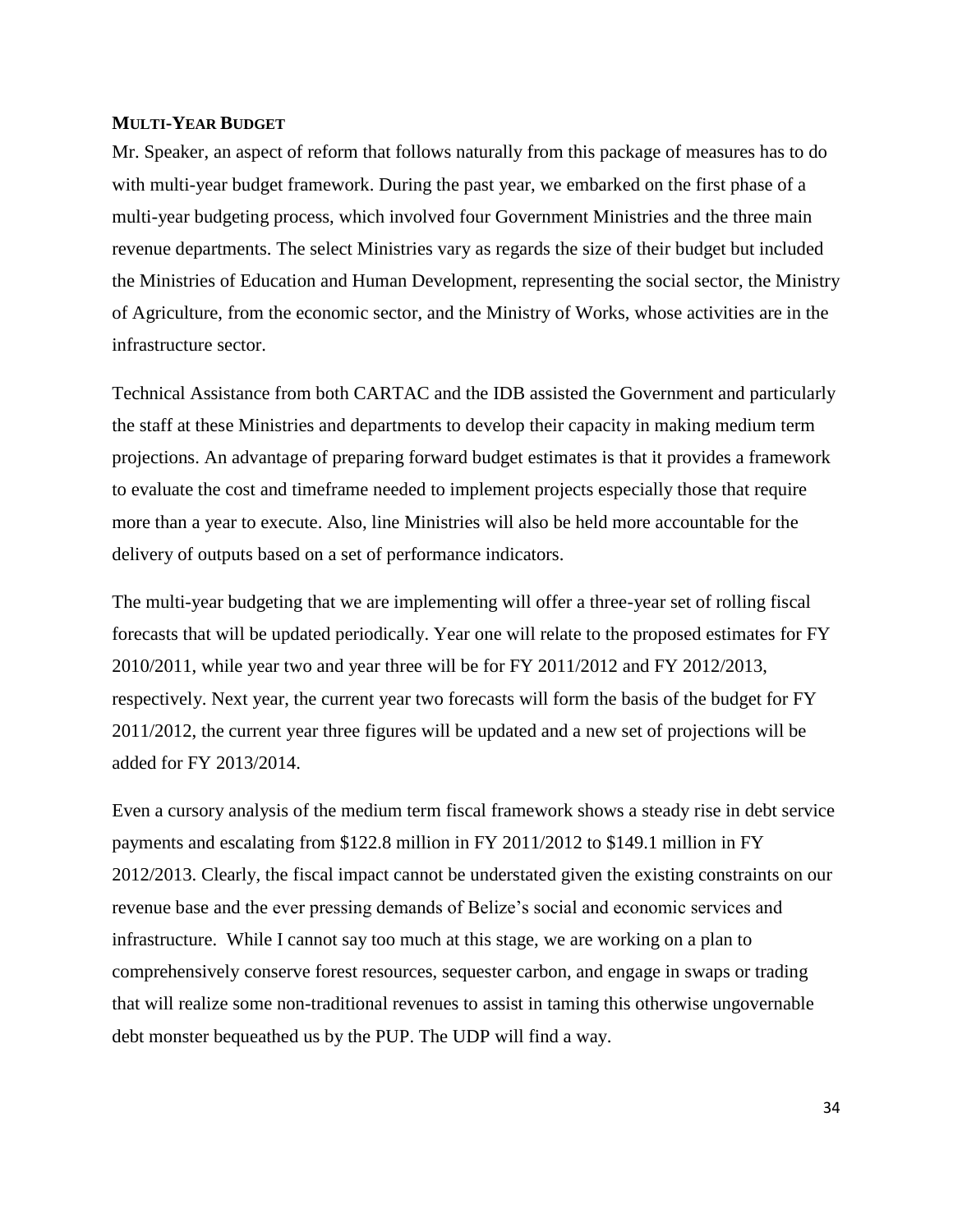#### <span id="page-36-0"></span>**MONETARY POLICY REFORM**

The Central Bank has been collaborating closely with the Ministry of Finance in order to develop a framework that would enable the Central Bank to reduce its present monetary policy reliance on commercial bank reserve requirements and undertake a gradual shift to a market-based approach. In addition to improving the efficiency and cost structure of the banking system, the initiative is intended to provide further support to Belize's fixed exchange rate system by facilitating improved monitoring of foreign exchange flows as well by enabling the authorities to manage commercial bank liquidity and domestic credit expansion in a more proactive manner.

Several key measures were undertaken in 2009 that include the liberalization of the tendering process and discount rates on Treasury bills, the ongoing development of an improved monitoring and forecasting mechanism for systemic liquidity and the reduction of the inter-bank lending rate. Among the legislative measures being undertaken in 2010 are amendments to the Central Bank Act, the Treasury Bills Act, the Banks and Financial Institutions Act (BFIA) and the International Banking Act (IBA) that will, among other things, lengthen the maturity structure and raise the ceiling on the issuance of government securities. This is in order to improve the sourcing and management of the government's domestic debt whilst encouraging greater efficiency in the management of financial portfolios by commercial banks and other institutional investors. As these efficiencies are realized by the banking system, the expectation is that the broader society will be benefitted through a reconfiguration and lowering of the banks" interest rate structure. The Central Bank has also taken steps to ensure that commercial banks and other dealers do not sell US dollars at a higher price than the official selling rate of 2.0175 in order to eliminate inflationary pressure from this source. Where the lowering of interest rates is concerned, we have made clear to the Central Bank that the timeline for the conjunction of the new policy modality and moral suasion to work, is limited. The soft power approach, if not successful, will have to give way to the blunt instrument strategy; and we will not be afraid, if it comes to that, to actually legislate lower commercial interest rates. Everywhere, even in the most sacrosanct halls of market inviolability, the cry for regulation, for legislation, has gone out. It is intolerable that our people should wait much longer to see interest rates, that have remained so low for so long in the developed world, go down in Belize. This is fast becoming both a moral and economic imperative.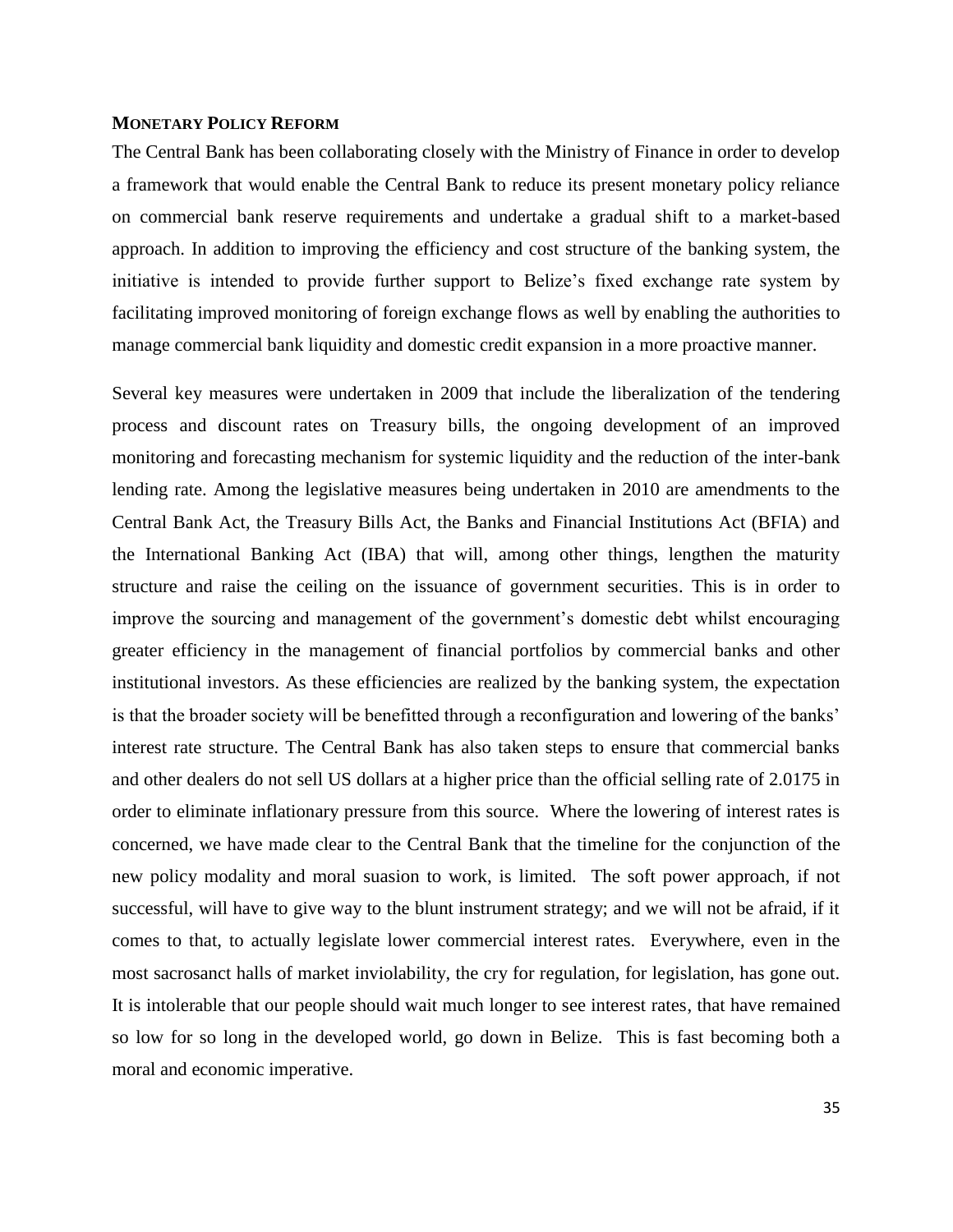In the upcoming period, other measures will be taken to continue the financial system's transition from reliance on static rules to one that is more responsive to and reliant on price signals. Included among these is a project to develop a national credit registry that would make it possible for financial institutions and businesses alike, to reduce the size of risk premiums that contribute to the high cost of credit in Belize. In addition to this, the Central Bank is spearheading a project to establish an electronic payments system, including an automated clearing house, that should further the development of the financial system and the economy by lowering the risk and cost of domestic financial transactions.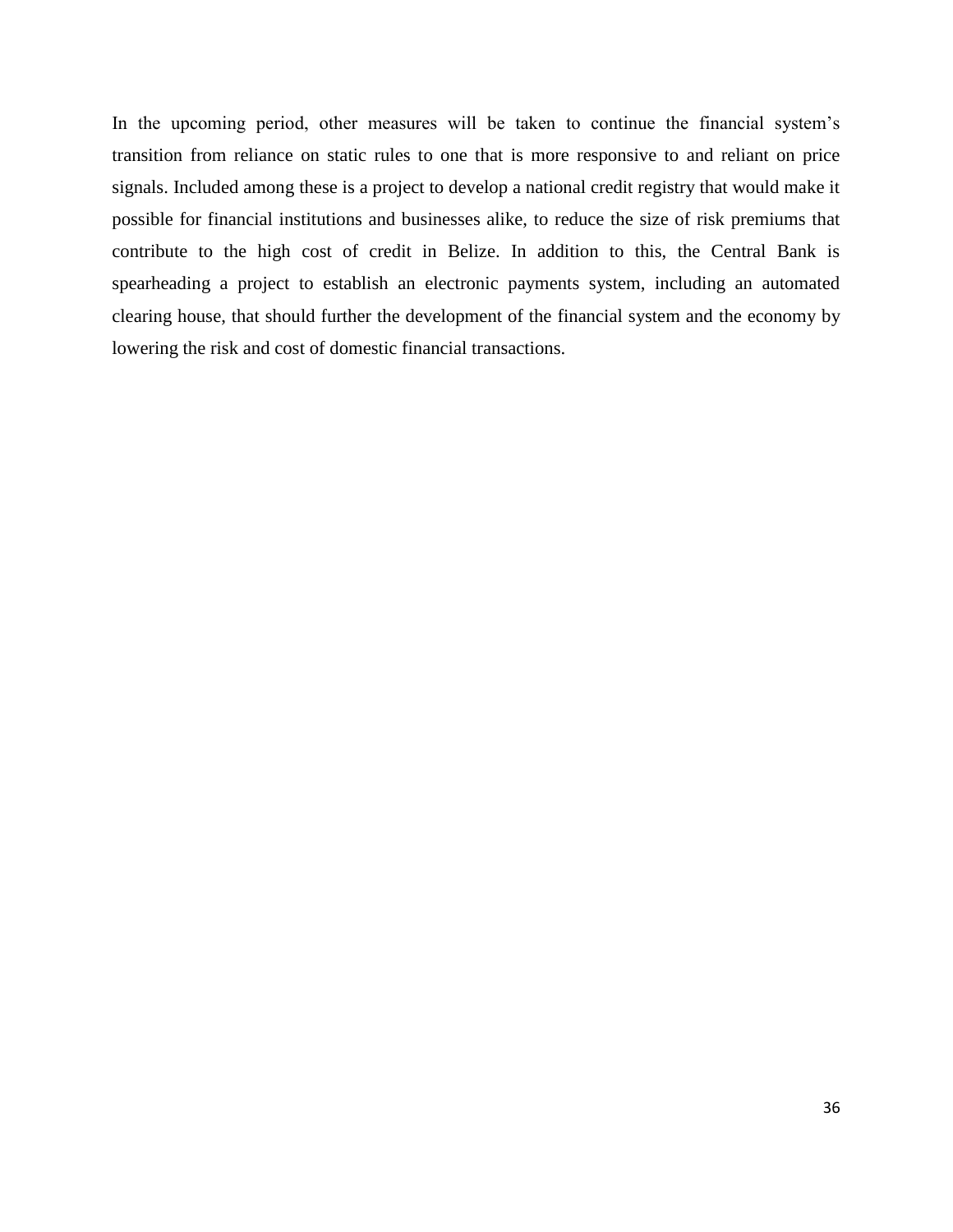## <span id="page-38-0"></span>**CONCLUSION**

In concluding, Mr. Speaker, I acknowledge again, and regret again, the way we have been held hostage to fortune. We had nothing to do with the financial shenanigans in the developed countries that precipitated the world economic crisis, the global recession. But in this unequal life, the sins of the culpable big have been visited on the blameless small. The wonder of it all, Mr. Speaker, is how comparatively well we have managed in the circumstances. The dislocations here have been nowhere near as bad as in some of our sister Caricom countries. Our social compact, though frayed, still essentially holds. I believe there is resilience on the part of the private sector, grit on the part of the people, and conscience and determination on the part of the government. Accordingly, the green shoots of recovery discerned in the developed world, once transplanted to our country will find plenty of fertile soil. Also, always driving those core activities that I set out at the beginning of this speech, will be the non-negotiable reform advances that I described at the end. In that context I repeat my personal pledge to discharge my duty to Belize tirelessly and honourably. For in the interests of Belize I will say with Shakespeare's Henry V that if it be a sin to covet honour, I am the most offending soul alive. I am determined, therefore, that this democracy, this economy will be vindicated by the open, honest, caring husbandry of the United Democratic Party. At a particularly difficult juncture of this administration, I want to thank the people for their understanding. I and the UDP, to paraphrase Abraham Lincoln, continue to do the very best we know how, the very best we can. And we mean to keep on doing it to the end.

I have every confidence, Mr. Speaker, that that end will bring Belize all right. This country will dwell in light. And this government shall not rest until every Belizean is bathed in the circle of national brilliance.

I thank you.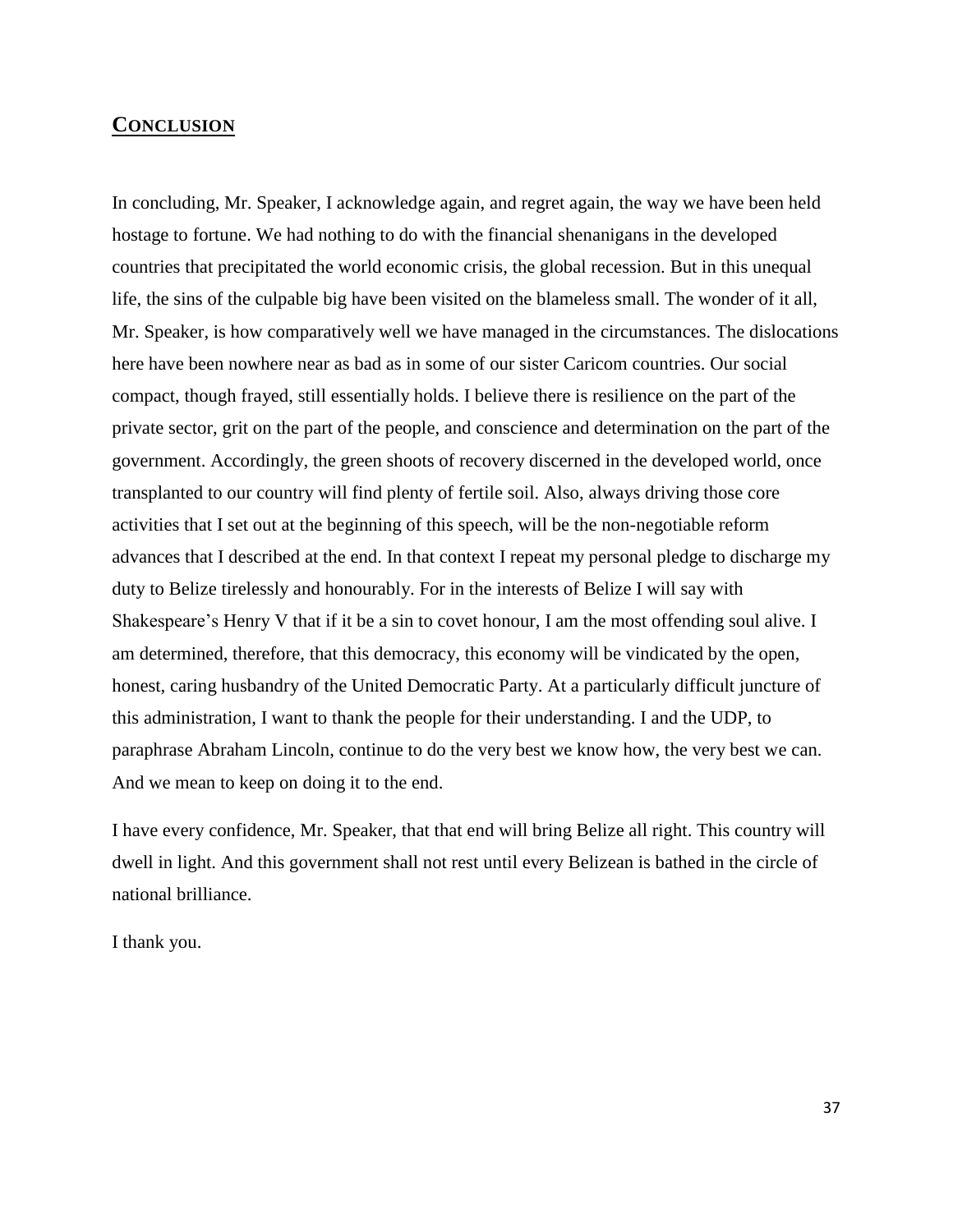## **ANNEX 1: Economics Indicators**

|                                                     | 2005    | 2006    | 2007    | 2008    | $2009^{P}$ |
|-----------------------------------------------------|---------|---------|---------|---------|------------|
| POPULATION AND EMPLOYMENT                           |         |         |         |         |            |
| Population (Thousands)                              | 289.9   | 299.8   | 309.8   | 322.1   | 333.2      |
| Employed Labour Force (Thousands)                   | 98.6    | 102.2   | 111.8   | 114.5   | 120.5      |
| Unemployment Rate at April (%)                      | 11.0%   | 9.4%    | 8.5%    | 8.2%    | 13.1%      |
| <b>INCOME</b>                                       |         |         |         |         |            |
| GDP at Current Market Prices (\$mn)                 | 2,229.7 | 2,426.2 | 2,563.0 | 2,717.4 | 2,807.0    |
| Per Capita GDP (\$, Current Mkt. Prices)            | 7,691.9 | 8,093.6 | 8,274.1 | 8,436.5 | 8,424.4    |
| Real GDP Growth (%)                                 | 3.0%    | 4.7%    | 1.2%    | 3.8%    | $-0.8%$    |
| <b>TOURISM ARRIVALS</b>                             |         |         |         |         |            |
| Stay-over Visitors (Thousands)                      | 227.0   | 237.8   | 241.6   | 234.7   | 221.7      |
| Cruise Ship Passenger (Thousands)                   | 720.3   | 590.3   | 560.5   | 537.6   | 634.7      |
| <b>MONEY AND PRICES (\$mn)</b>                      |         |         |         |         |            |
| Inflation (Annual average percentage change)        | 3.7%    | 4.2%    | 2.3%    | 6.4%    | $-1.1%$    |
| Currency and Demand deposits (M1)                   | 516.1   | 617.8   | 704.4   | 706.2   | 713.3      |
| Quasi-Money (Savings and Time deposits)             | 815.8   | 887.1   | 1,031.7 | 1,260.4 | 1,379.9    |
| Money Supply (M2)                                   | 1,331.9 | 1,504.9 | 1,736.1 | 1,966.6 | 2,093.2    |
| Ratio of M2 to GDP (%)                              | 59.7%   | 62.0%   | 67.7%   | 72.4%   | 74.6%      |
| <b>Excess Statutory Liquidity</b>                   | 58.4    | 64.3    | 58.5    | 84.0    | 105.0      |
| <b>Excess Cash Liquidity</b>                        | 8.7     | 15.2    | 8.7     | 15.1    | 40.0       |
| CREDIT (\$mn)                                       |         |         |         |         |            |
| <b>Commercial Bank Loans and Advances</b>           | 1,254.7 | 1,390.5 | 1,599.6 | 1,742.4 | 1,805.4    |
| <b>Public Sector</b>                                | 62.4    | 48.6    | 40.0    | 17.8    | 7.1        |
| <b>Private Sector</b>                               | 1,192.3 | 1,342.8 | 1,559.6 | 1,724.6 | 1,798.3    |
| <b>INTEREST RATE (%)</b>                            |         |         |         |         |            |
| Weighted Average Lending Rate                       | 14.3%   | 14.2%   | 14.3%   | 14.1%   | 14.0%      |
| Weighted Average Deposit Rate                       | 5.5%    | 5.8%    | 6.0%    | 6.4%    | 6.1%       |
| Weighted Average Interest Rate Spread               | 8.8%    | 8.5%    | 8.3%    | 7.8%    | 7.9%       |
| <b>BALANCE OF PAYMENTS (US \$mn)</b>                |         |         |         |         |            |
| Merchandise Exports (f.o.b.) <sup>1</sup>           | 325.3   | 427.2   | 425.5   | 474.9   | 385.1      |
| Merchandise Imports (f.o.b.)                        | 556.2   | 612.0   | 642.0   | 788.3   | 616.3      |
| <b>Trade Balance</b>                                | (231.0) | (184.8) | (216.5) | (313.4) | (231.3)    |
| Remittances (Inflows)                               | 40.9    | 57.8    | 70.8    | 74.1    | 76.4       |
| Tourism (inflows)                                   | 213.6   | 219.0   | 247.2   | 237.7   | 223.0      |
| Services (Net)                                      | 143.0   | 210.7   | 231.1   | 216.9   | 192.5      |
| <b>Current Account Balance</b>                      | (151.2) | (25.4)  | (49.2)  | (139.1) | (73.5)     |
| Capital and Financial Flows                         | 147.3   | 83.2    | 123.7   | 234.9   | 106.8      |
| Gross Change in Official International Reserves     | (12.2)  | 49.8    | 22.9    | 57.2    | 47.3       |
| Gross Official International Reserves <sup>2</sup>  | 35.8    | 85.7    | 108.5   | 165.8   | 213.7      |
| Import Cover of Reserves (in months)                | 0.8     | 1.8     | 2.3     | 2.8     | 4.3        |
| PUBLIC SECTOR DEBT                                  |         |         |         |         |            |
| Disbursed Outstanding External Debt (US \$mn)       | 969.7   | 985.7   | 972.5   | 954.1   | 1,012.6    |
| Ratio of Outstanding Debt to GDP at Mkt. Prices (%) | 87.0%   | 81.3%   | 75.9%   | 70.2%   | 72.1%      |
| External Debt Service Payments (US \$mn)            | 89.0    | 134.6   | 133.4   | 96.9    | 79.7       |
| External Debt Service Ratio (%)                     | 14.2%   | 17.0%   | 16.2%   | 11.2%   | 11.0%      |
| Disbursed Outstanding Domestic Debt (\$ mn)         | 279.4   | 299.9   | 321.9   | 332.8   | 317.0      |
| Domestic Debt Service Payments (\$ mn)              | 23.1    | 27.5    | 30.5    | 47.7    | 45.2       |

Sources: Ministry of Finance, Statistical Institute of Belize, and Central Bank of Belize P = Provisional

(1) Includes CFZ gross sales

(2) Starting in 2005 these numbers have been revised to reflect only usuable reserves as defined by BPM5.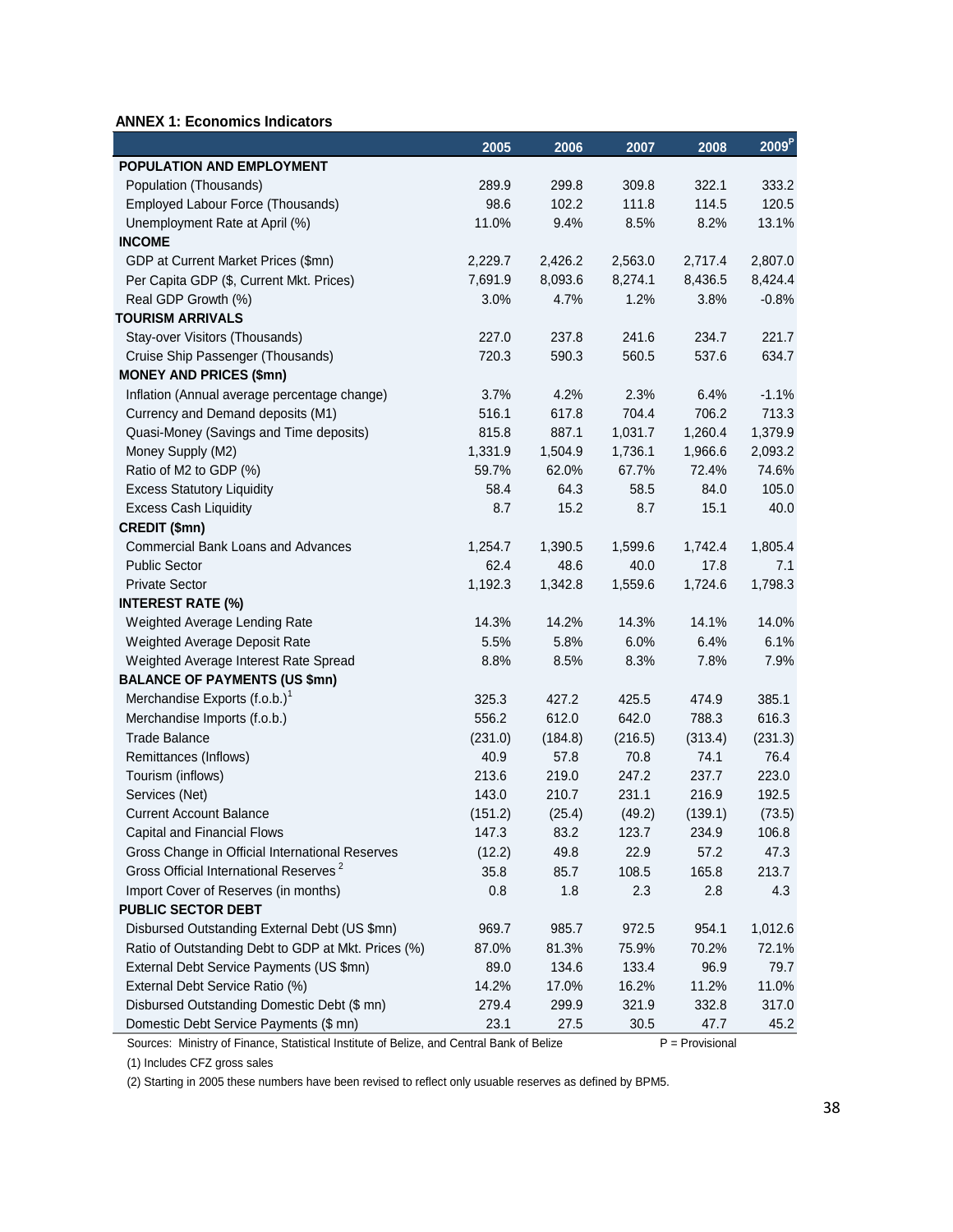|                                         |            |               | Expected | Proposed              |            |                       |
|-----------------------------------------|------------|---------------|----------|-----------------------|------------|-----------------------|
| (\$ million)                            | Actual     | <b>Budget</b> | Outturn  | Estimates             | Projection | Projection            |
|                                         | FY 2008/09 | FY 2009/10    |          | FY 2009/10 FY 2010/11 |            | FY 2011/12 FY 2012/13 |
| <b>TOTAL REVENUE &amp; GRANTS</b>       | 786.8      | 807.0         | 718.2    | 811.6                 | 868.3      | 910.7                 |
| <b>Recurrent Revenue</b>                | 686.4      | 751.3         | 674.6    | 784.3                 | 838.9      | 881.3                 |
| Taxes on income & profits               | 196.7      | 210.5         | 207.3    | 247.5                 | 285.2      | 310.3                 |
| GST                                     | 176.4      | 192.0         | 155.0    | 207.0                 | 207.3      | 207.9                 |
| <b>International Trade &amp; Excise</b> | 167.7      | 217.4         | 186.2    | 196.6                 | 202.2      | 207.8                 |
| Other tax revenue                       | 53.2       | 50.3          | 46.4     | 52.3                  | 55.3       | 58.3                  |
| Non-Tax revenue                         | 92.4       | 81.2          | 79.8     | 80.8                  | 88.9       | 97.0                  |
| Capital revenue                         | 4.4        | 5.6           | 4.2      | 4.8                   | 4.4        | 4.4                   |
| Grants                                  | 96.0       | 50.2          | 39.4     | 22.5                  | 25.0       | 25.0                  |
| <b>TOTAL EXPENDITURE</b>                | 767.5      | 859.7         | 799.8    | 876.3                 | 935.1      | 981.4                 |
| Recurrent Expenditure <sup>(1)</sup>    | 633.8      | 689.8         | 674.0    | 721.6                 | 762.7      | 800.5                 |
| Ministry of Education                   | 167.1      | 180.3         | 176.0    | 189.3                 | 194.7      | 200.0                 |
| Ministry of Agriculture & Fisheries     | 8.7        | 10.2          | 9.7      | 10.2                  | 10.5       | 11.0                  |
| Ministry of Human Development           | 6.2        | 9.0           | 8.1      | 9.5                   | 9.8        | 10.0                  |
| Ministry of Works                       | 8.5        | 7.8           | 8.1      | 8.8                   | 9.1        | 9.3                   |
| <b>Other Ministries</b>                 | 443.3      | 482.6         | 472.1    | 503.8                 | 538.7      | 570.1                 |
| of which: Interest Payments             | 104.1      | 106.6         | 106.0    | 118.8                 | 122.8      | 149.1                 |
| Capital Expenditure <sup>(1)</sup>      | 133.6      | 169.9         | 125.8    | 154.7                 | 172.4      | 180.9                 |
| Ministry of Education                   | 9.3        | 4.7           | 5.0      | 2.8                   | 2.9        | 3.0                   |
| Ministry of Agriculture & Fisheries     | 9.1        | 13.5          | 8.2      | 12.4                  | 12.7       | 13.1                  |
| Ministry of Human Development           | 0.9        | 1.0           | 0.7      | 6.2                   | 6.3        | 6.5                   |
| Ministry of Works                       | 37.2       | 52.6          | 49.6     | 40.1                  | 41.2       | 42.4                  |
| <b>Other Ministries</b>                 | 77.1       | 98.1          | 62.4     | 93.3                  | 109.1      | 115.9                 |
| <b>Recurrent Balance</b>                | 52.5       | 61.5          | 0.6      | 62.7                  | 76.2       | 80.8                  |
| <b>Primary Balance</b>                  | 123.4      | 53.9          | 24.4     | 54.0                  | 55.9       | 78.3                  |
| <b>OVERALL BALANCE</b>                  | 19.3       | (52.6)        | (81.6)   | (64.7)                | (66.8)     | (70.7)                |
| Amortization                            | (81.3)     | (70.8)        | (69.9)   | (63.0)                | (62.1)     | (65.7)                |
| <b>Financing Requirement</b>            | (62.0)     | (123.4)       | (151.5)  | (127.7)               | (128.9)    | (136.4)               |
| Foreign Loan Disbursements              | 86.2       | 57.6          | 89.9     | 100.5                 | 79.2       | 81.3                  |
| <b>Domestic Deposits/Borrowing</b>      | (24.2)     | 65.8          | 61.6     | 27.2                  | 49.7       | 55.1                  |
| <b>Memo Items:</b>                      |            |               |          |                       |            |                       |
| GDP at current market prices (\$mn)     | 2,757      | 3,035         | 2,925    | 3,071                 | 3,246      | 3,425                 |
| Percentage change in GDP (%)            |            | $10.1\,$      | 6.1      | 5.0                   | 5.7        | 5.5                   |
| Tax Revenue as % of GDP                 | 21.5       | 22.1          | 20.3     | 22.9                  | 23.1       | 22.9                  |
| Primary Balance as % of GDP             | 4.48       | 1.78          | 0.83     | 1.76                  | 1.72       | 2.29                  |
| Overall Balance as % of GDP             | 0.70       | (1.73)        | (2.79)   | (2.11)                | (2.06)     | (2.07)                |
| Government's External Debt (US\$mn)     | 967.8      | 951.8         | 944.9    | 969.8                 | 981.6      | 976.6                 |
| As % of GDP                             | 70.2       | 62.7          | 64.6     | 63.2                  | 60.5       | 57.0                  |

#### **ANNEX 2: Central Government's Budget FY 2010/11 and Multiyear Projections**

1 - The Ministries featured were the four selected for the piloting of the multi-year budget framework.